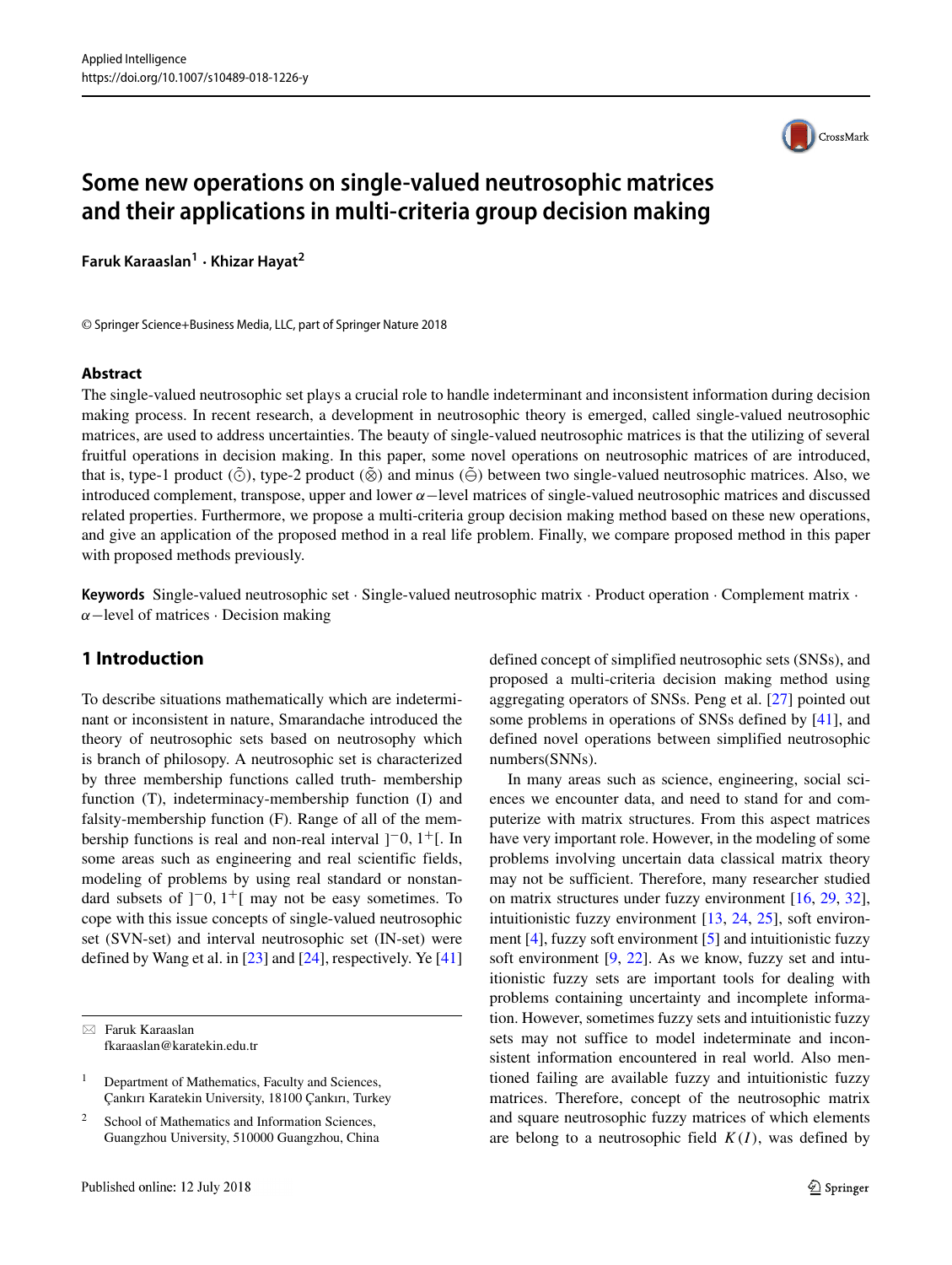Kandasamy and Smarandache [\[12\]](#page-19-10), and they investigated some properties of them. They also for first time introduced notions of super neutrosophic matrices and quasi super neutrosophic matrices, and studied on their properties [\[11\]](#page-19-11). Dhar et al. [\[8\]](#page-18-3) defined operations of addition and multiplication between two neutrosophic fuzzy matrices based on definitions given by Kandasamy and Smarandache, and obtained some properties of these operations. In 2014, Arockiarani and Sumathi [\[1\]](#page-18-4) defined notion of fuzzy neutrosophic soft matrices. They also developed an decision making technique by defining a new score function which allows to evaluate proper of the alternatives. Deli and Broumi [\[6\]](#page-18-5) introduced concept of neutrosophic soft matrices and operations between two neutrosophic soft matrices, and they also proposed a decision making method called NSM-decision making based on neutrosophic soft matrices. Determinants of neutrosophic matrices were studied in [\[14,](#page-19-12) [35\]](#page-19-13). Neutrosophic set is useful tool in multi-criteria decision making in terms of modeling of indeterminate and inconsistent information. Up to now, a lot of multi-criteria decision making (MCDM) and multi-criteria group decision making (MCGDM) method have been developed under neutrosophic environment. For example, Ye [\[39\]](#page-19-14) introduced correlation and correlation coefficient of single-valued neutrosophic sets (SVNSs) and proposed a decision making method based on weighted correlation coefficient or the weighted cosine similarity measure of SVNSs. Ye [\[40\]](#page-19-15) defined single valued neutrosophic cross entropy, and proposed a multi-criteria decision-making method based on the proposed single valued neutrosophic cross entropy. Ye [\[41\]](#page-19-2) introduced concept of simplified neutrosophic set and proposed a simplified neutrosophic weighted arithmetic average operator and a simplified neutrosophic weighted geometric average operator, and then utilized two aggregation operators to develop a method for multi-criteria decision making problems under simplified neutrosophic environments. Peng et al. [\[26\]](#page-19-16) developed some new operations of simplified neutrosophic set and proposed a novel outranking approach for multi-criteria decision-making (MCDM) problems. Peng et al. [\[27\]](#page-19-3) pointed out certain problems regarding the existing operations of simplified neutrosophic numbers, their aggregation operators and the comparison method, and defined the new operations of simplified neutrosophic numbers. They also developed a multi-criteria decision making method and comparison method. Liu et al. [\[19\]](#page-19-17) combined Hamacher operations and generalized aggregation operators to neutrosophic sets, and proposed some new operational rules for neutrosophic numbers (NNs) based on Hamacher operations. They also proposed some new operators such as generalized neutrosophic number Hamacher weighted averaging (GNNHWA) operator, generalized neutrosophic number Hamacher ordered weighted averaging (GNNHOWA) operator and generalized neutrosophic number Hamacher

hybrid averaging (GNNHHA) operator, and they obtained some properties of them. Furthermore they proposed a multi attributive group decision making method based on these new operations. Other works on aggregating operators and multi-criteria (group) decision making under neutrosophic environment made by Liu et al. can be refer to [\[18,](#page-19-18) [20,](#page-19-19) [21\]](#page-19-20). Zhan and Wu [\[46\]](#page-19-21) developed a new multi-criteria decision making with incomplete weight information under singlevalued neutrosophic environment and applied a proposed method to a best global supplier selection problem. Tian et al. [\[34\]](#page-19-22) proposed a MCDM method to solve problems including criteria that have different priority levels in form of simplified neutrosophic uncertain linguistic elements. In [\[33\]](#page-19-23), in order to solve green product design selection problems using neutrosophic linguistic information they proposed a multi-criteria decision making method. Ji et al. [\[10\]](#page-18-6) defined some new concepts such as Frank operations of SVNNs and Frank normalized prioritized Bonferroni mean (SVNFNPBM) operator for SVN-sets. Then developed a method for selecting TPL providers based on the proposed operator. Wu et al. [\[37\]](#page-19-24) defined prioritized weighted average operator and prioritized weighted geometric operator for simplified neutrosophic numbers and proposed a new crossentropy measures for simplified neutrosophic sets. Then they proposed a MCDM method based on these operators and cross-entropy measure. Biswas et al. [\[2\]](#page-18-7) proposed a multi-attribute group decision-making by extending TOP-SIS under single-valued neutrosophic environment. Peng et al. [\[28\]](#page-19-25) suggested a multi-valued neutrosophic multi-criteria decision-making method based on extension of Elimination and Choice Translating Reality (ELECTRE) method, and supported this method by the comparison analysis with other existing methods. Some works related to multi-criteria decision making method under neutrosophic ( single-valued neutrosophic, simplified neutrosophic etc.) in literature can be found in [\[17,](#page-19-26) [31,](#page-19-27) [38,](#page-19-28) [47\]](#page-19-29).

Aim of this paper is to define some new operations between single-valued neutrosophic matrices, to investigate some of their properties and to propose a multi-criteria group decision making method based on these new matrix operations. The remaining part of this paper is organized as follows: In Section [2,](#page-2-0) some definitions and operations related to single-valued neutrosophic set, single-valued neutrosophic matrices are recalled. In Section [3,](#page-3-0) some new operations of single-valued neutrosophic matrices called type-1 product *(*⊙̃), type-2 product *(*⊗̃), minus  $(\tilde{\ominus})$ , complement and transpose, based on single-valued neutrosophic number operations, and is obtained some results related to defined operations. In Section [4,](#page-7-0) a multi-criteria group decision making (MCGDM) method is proposed. In Section [5,](#page-8-0) an application of the proposed method is given to choose optimum alternative among firms considered to invest. In Section [6,](#page-9-0) it is given comparison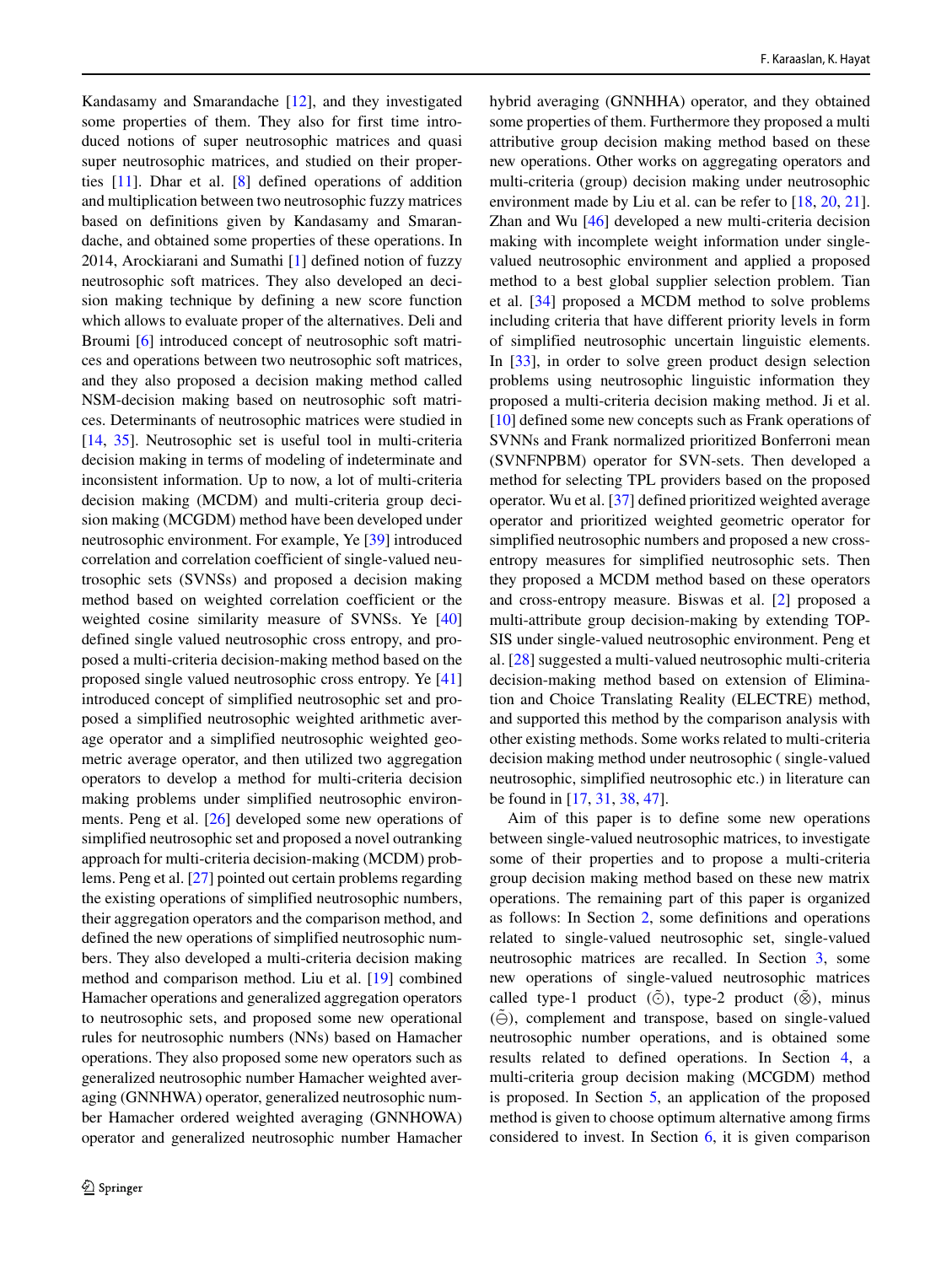proposed method with other methods developed previously. In Section [7,](#page-12-0) the concluding remarks are presented.

### <span id="page-2-0"></span>**2 Preliminaries**

In this section, we present the basic definitions of singlevalued neutrosophic sets and single-valued neutrosophic matrices, which would be useful for subsequent discussions.

#### **2.1 Single-valued neutrosophic sets**

A neutrosophic set *A* on the universe of discourse *X* is defined as

$$
A = \{ \langle x, T_A(x), I_A(x), F_A(x) \rangle : x \in X \}
$$

where  $T_A$ ,  $I_A$ ,  $F_A$  :  $X \rightarrow$  -1<sup>-</sup>[, and <sup>-0</sup> ≤  $T_A(x)$  +  $I_A(x) + F_A(x) \leq 3^+$  [\[30\]](#page-19-30). From a philosophical point of view, the neutrosophic set takes the value from real standard or non-standard subsets of ]<sup>−</sup>0, 1<sup>+</sup>[. But in real life application in scientific and engineering problems it is difficult to use neutrosophic set with value from real standard or non-standard subset of  $]$ <sup>-</sup>0,  $1$ <sup>+</sup>[. Hence we consider the neutrosophic set which takes the value from the subset of [0*,* 1]. In some real life applications, modeling of problems by using real standard or nonstandard subsets of ] <sup>−</sup>0*,* 1+[ may not be easy sometimes. Therefore concept of single valued neutrosophic set (SVN-set) was defined by Wang et al. [\[36\]](#page-19-31).

Let  $X \neq \emptyset$ , with a generic element in *X* denoted by *x*. A single-valued neutrosophic set (*SVN*-set) *A* is characterized by three functions called truth membership function  $T_A(x)$ , indeterminacy membership function  $I_A(x)$ and falsity membership function  $F_A(x)$  such that  $T_A(x)$ , *IA(x)*,  $F_A(x)$  ∈ [0, 1] for all  $x \in X$ .

If *X* is continuous, a *SVN*-set *A* can be written as follows:

$$
A = \int_X \left\langle T_A(x), I_A(x), F_A(x) \right\rangle / x, \text{ for all } x \in X.
$$

If *X* is crisp set, a *SVN*-set *A* can be written as follows:

$$
A = \sum_{x} \left\langle T_A(x), I_A(x), F_A(x) \right\rangle / x, \text{ for all } x \in X.
$$

Here  $0 \leq T_A(x) + I_A(x) + F_A(x) \leq 3$  for all  $x \in X$ . Also, we can denote SVN-set *A* over *X* by separating three parts as follows:

$$
T_A = \{(x, T_A(x)) : x \in X\}, I_A = \{(x, I_A(x)) : x \in X\},
$$
  

$$
F_A = \{(x, F_A(x)) : x \in X\}.
$$

Operations and relations between two SVN-sets are defined in [\[36\]](#page-19-31). Let  $A = \{(x, T_A(x), I_A(x), F_A(x)) : x \in X\}$  and

 $B = \{ \langle x, T_B(x), I_B(x), F_B(x) \rangle : x \in X \}$  be two SVN-sets. Then,

- 1. *A*  $\subseteq$  *B* if and only if  $T_A(x) \leq T_B(x)$ ,  $I_A(x) \geq$  $I_B(x)$ ,  $F_A(x) \geq F_B(x)$  for all  $x \in X$ ,
- 2. *A* = *B* if and only if  $A \subseteq B$  and  $B \subseteq A$  for all  $x \in X$ ,
- 3.  $A^{c} = \{ \langle x, F_A(x), 1 I_A(x), T_A(x) \rangle : x \in X \},\$
- 4. *A*∪*B*={ $\langle x, (T_A(x) \vee T_B(x)), (I_A(x) \wedge I_B(x)), (F_A(x) \wedge I_B(x)) \rangle$  $F_B(x)$ ) :  $x \in X$ ,
- 5. *A*∩*B*={ $\langle x, (T_A(x) \land T_B(x)), (I_A(x) \lor I_B(x)), (F_A(x) \lor$  $F_B(x)$ ) :  $x \in X$ .

Operations between two SVN-numbers are defined by Liu and Wang [\[20\]](#page-19-19). Let  $\mu(x) = \langle \mu_t(x), \mu_t(x), \mu_t(x) \rangle$ and  $\mu(y) = \langle \mu_t(y), \mu_t(y), \mu_f(y) \rangle$  be two SVN-numbers. Then,

- 1.  $\mu(x) \oplus \mu(y) = \langle \mu_t(x) + \mu_t(y) \mu_t(x) \mu_t(y) \rangle$  $\mu_i(x)\mu_i(y), \mu_f(x)\mu_f(y)$ ,
- 2.  $\mu(x) \otimes \mu(y) = \langle \mu_t(x) \mu_t(y), \mu_i(x) + \mu_i(y) \mu_i(x) + \mu_i(y) \rangle$  $\mu_i(y), \mu_f(x) + \mu_f(y) - \mu_f(x) + \mu_f(y)$ ,
- 3.  $\lambda \mu(x) = \langle 1 (1 \mu_t(x))^\lambda, \mu_t(x)^\lambda, \mu_f(x)^\lambda \rangle, \lambda > 0,$
- 4.  $\mu(x)^{\lambda} = \langle (\mu_t(x))^{\lambda}, 1 (1 \mu_i(x))^{\lambda}, 1 (1 \mu_f(x))^{\lambda} \rangle$ *λ >* 0.

Let  $\mu_j = \langle \mu_j^t, \mu_j^i, \mu_j^f \rangle$   $(j = 1, 2, ..., n)$  be a collection of SNNs,  $SNNWA : SNN^n \rightarrow SNN$ 

<span id="page-2-1"></span>
$$
SNNWA_w(\mu_1, \mu_2, ..., \mu_n) = \sum_{j=1}^n w_j \mu_j,
$$
 (1)

the SNNWA operator is called the simplified neutrosophic number weighted averaging operator of dimension *n*, where  $w = (w_1, w_2, ..., w_n)$  is the weight vector of  $\mu_i$  (j = 1*,* 2*,* ..., *n*), with  $w_j \ge 0$  ( $j = 1, 2, ..., n$ ) and  $\sum_{j=1}^{n} w_j = 1$ (see [\[27\]](#page-19-3)). Here if it is taken all of  $w_j$  ( $j = 1, 2, ..., n$ ) as equal, then [\(1\)](#page-2-1) can be written as follows:

<span id="page-2-2"></span>
$$
SNNWA(\mu_1, \mu_2, ..., \mu_n) = \bigoplus_{j=1}^{n} \mu_j.
$$
 (2)

Similarly, neutrosophic number weighted geometric operator of dimension *n* can be defined as follows:

<span id="page-2-3"></span>
$$
SNNWG(\mu_1, \mu_2, ..., \mu_n) = \bigotimes_{j=1}^n \mu_j.
$$
 (3)

[\[27\]](#page-19-3)

Equations  $(2)$  and  $(3)$  can be written as more explicit, respectively, as follows:

$$
\bigoplus_{j=1}^{n} \mu_{j} = \left\langle 1 - \prod_{j=1}^{n} (1 - \mu_{j}^{t}), \prod_{j=1}^{n} \mu_{j}^{t}, \prod_{j=1}^{n} \mu_{j}^{f} \right\rangle
$$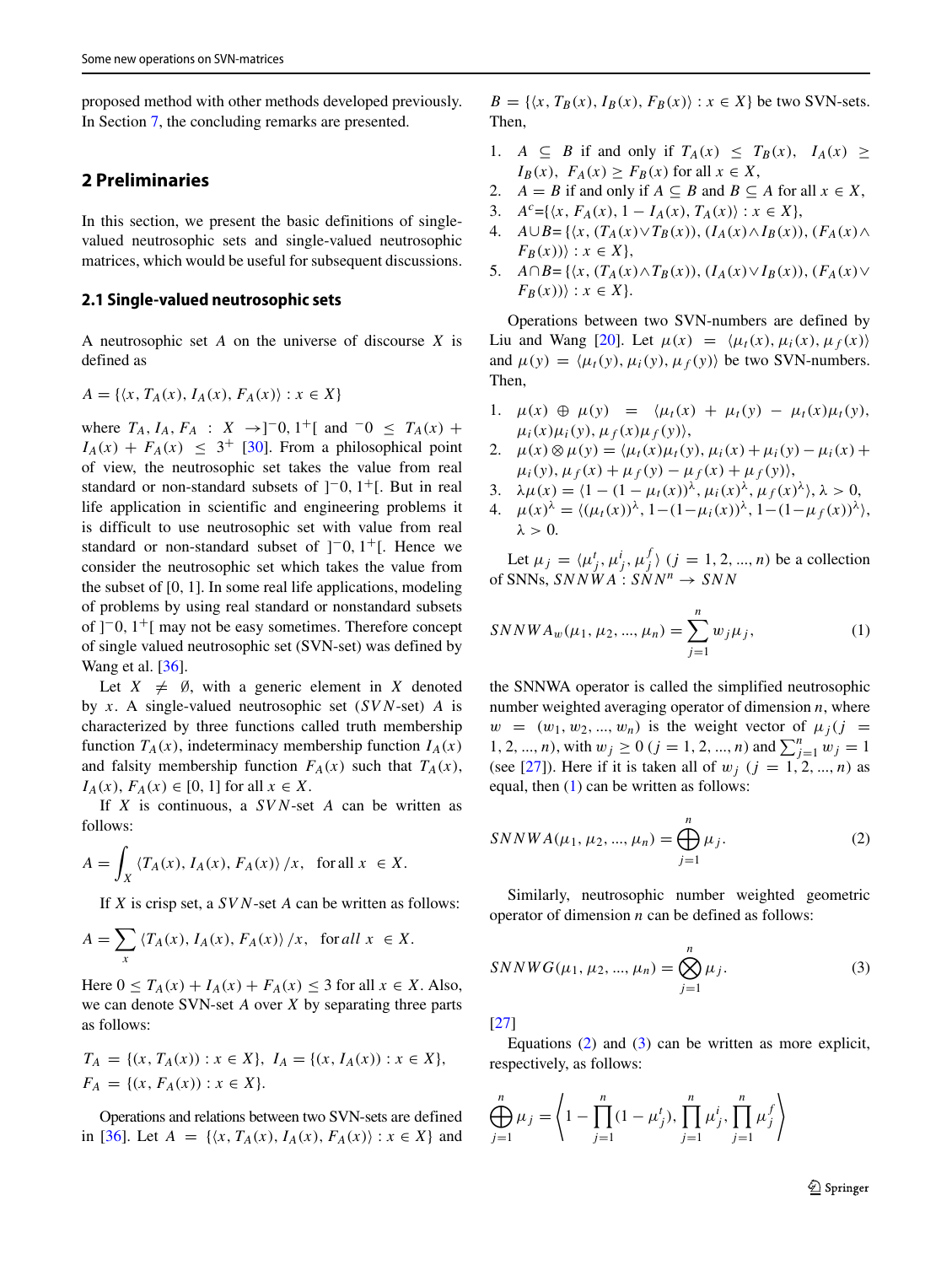and

$$
\bigotimes_{j=1}^{n} \mu_{j} = \left\langle \prod_{j=1}^{n} \mu_{j}^{t}, 1 - \prod_{j=1}^{n} (1 - \mu_{j}^{t}), 1 - \prod_{j=1}^{n} (1 - \mu_{j}^{f}) \right\rangle.
$$

Let  $I^3 = [0, 1] \times [0, 1] \times [0, 1]$  and  $N(I^3) =$  $\{(\alpha_1, \alpha_2, \alpha_3) : \alpha_1, \alpha_2, \alpha_3 \in [0, 1]\}.$  Then,  $(N(I^3))$  is a lattice together with partial ordered relation  $\prec$ , where order relation  $\leq$  on *N(I<sup>3</sup>)* can be defined by

$$
(0, 1, 1) \leq (\alpha_1, \alpha_2, \alpha_3) \leq (\beta_1, \beta_2, \beta_3)
$$
  
 
$$
\leq (1, 0, 0) \Leftrightarrow \alpha_1 \leq \beta_1, \alpha_2 \geq \beta_2, \alpha_3 \geq \beta_3
$$

for  $(\alpha_1, \alpha_2, \alpha_3)$ ,  $(\beta_1, \beta_2, \beta_3) \in N(I^3)$  (see [\[15\]](#page-19-32)).

**Definition 1** Let  $M_m(I^3) = {\hat{A}} = [(\mu_{pq}^t, \mu_{pq}^i, \mu_{pq}^f)]_{m \times m}$ :  $(\mu_{pq}^t, \mu_{pq}^i, \mu_{pq}^f) \in I^3$ )}, where  $I^3 = [0, 1] \times [0, 1] \times [0, 1]$ is Cartesian product of unit intervals of the real line. Any matrix  $\hat{A}$  in  $M_m(I^3)$  is called a single-valued neutrosophic matrix (SVN-matrix).

### <span id="page-3-0"></span>**3 Some new operations on SVN-matrices**

In this section, we present some new operations on SVNmatrices based on the operations of SVNs. The type-1 product and type-2 product are introduced as in the following:

**Definition 2** Let  $\mu = [\langle \mu_{pq}^t, \mu_{pq}^i, \mu_{pq}^f \rangle]_{n \times r}$  and  $\nu =$  $[(v_{pq}^t, v_{pq}^i, v_{pq}^f)]_{n \times r}$  be two SVN-matrices. Then, type-1 product operation between SVN-matrices *μ* and *ν*, denoted by  $\mu \tilde{\odot} \nu$ , is defined as follows:

$$
\mu \tilde{\odot} \nu = \left[ \langle \mu_{pq}^t v_{pq}^t, \mu_{pq}^i + v_{pq}^i - \mu_{pq}^i v_{pq}^i, \mu_{pq}^f + v_{pq}^f - \mu_{pq}^f v_{pq}^f \rangle \right]_{n \times r}.
$$

**Definition 3** Let  $\mu$  =  $[\langle \mu_{pq}^t, \mu_{pq}^i, \mu_{pq}^f \rangle]_{n \times n}$ , and  $\nu = [\langle v_{pq}^t, v_{pq}^i, v_{pq}^f \rangle]_{n \times r}$ . Then, type-2 product operation between SVN-matrices  $\mu$  and  $\nu$ ,  $\mu \tilde{\otimes} \nu$ , is defined as follows:

$$
\mu \tilde{\otimes} \nu = [\langle c_{pq}^t, c_{pq}^i, c_{pq}^f \rangle]_{n \times r},
$$

where  $c_{pq}^t = 1 - \prod_{s=1}^n (1 - (\mu_{ps}^t v_{sq}^t)), c_{pq}^t = \prod_{s=1}^n (\mu_{ps}^t +$  $v_{sg}^i - \mu_{ps}^i v_{sg}^i$  and  $c_{pq}^f = \prod_{s=1}^n (\mu_{ps}^f + v_{sg}^f - \mu_{ps}^f v_{sg}^f)$  for all  $1 \leq p \leq n$  and  $1 \leq q \leq r$ .

Now the addition operation on SVN-matrices is presented as follow:

**Definition 4** Let  $\mu = [\langle \mu_{pq}^t, \mu_{pq}^i, \mu_{pq}^f \rangle]_{n \times r}$ , and  $\nu =$  $[\langle v_{pq}^t, v_{pq}^i, v_{pq}^f \rangle]_{n \times r}$  be two SVN-matrices. Then, addition operation between SVN-matrices  $\mu$  and  $\nu$ ,  $\mu \oplus \nu$ , is defined as follows:

$$
\mu \tilde{\oplus} \nu = [\langle \mu_{pq}^t + v_{pq}^t - \mu_{pq}^t v_{pq}^t, \mu_{pq}^i v_{pq}^i, \mu_{pq}^f v_{pq}^f \rangle]_{n \times r}.
$$

Transpose of SVN-matrix *ν* is defined as follows:

$$
\nu' = [\langle v_{qp}^t, v_{qp}^i, v_{qp}^f \rangle]_{n \times m}.
$$

**Definition 5** Let  $\mu = [\langle \mu_{pq}^t, \mu_{pq}^i, \mu_{pq}^f \rangle]_{n \times n}$  be a square SVN-matrix. If

$$
\mu = \langle \mu_{pq}^t, \mu_{pq}^i, \mu_{pq}^f \rangle = \begin{cases} (1,0,0), & p = q \\ (0,1,1), & p \neq q \end{cases}
$$

then  $\mu$  is called SVN-unit matrix, and especially denoted by  $\mathcal{I}_n = [\langle I_{pq}^t, I_{pq}^i, I_{pq}^f \rangle]_{n \times n}.$ 

Here

$$
\mu^{0} = \mathcal{I}_{n} = [\langle I_{pq}^{t}, I_{pq}^{i}, I_{pq}^{f} \rangle]_{n \times n}.
$$

If  $(\mu_{pq}^t, \mu_{pq}^i, \mu_{pq}^f) \preceq (\nu_{pq}^t, \nu_{pq}^i, \nu_{pq}^f)$  for all  $1 \leq p \leq$ *n*, and  $1 \leq q \leq r$ , then SVN-matrix  $\mu$  is smaller than SVN-matrix *ν*, and denoted by  $\mu \leq \nu$  (see [\[14,](#page-19-12) [35\]](#page-19-13)).

Now we define some new operations related to SVNmatrices.

**Definition 6** Let  $\mu = [\langle \mu_{pq}^t, \mu_{pq}^i, \mu_{pq}^f \rangle]_{m \times m}$  and  $\nu =$  $[\langle v_{pq}^t, v_{pq}^i, v_{pq}^f \rangle]_{m \times m}$  be two SVN-matrices. Then, minus operation between SVN-matrices  $\mu$  and  $\nu$ , denoted by  $\mu \tilde{\ominus} \nu$ , is defined as follows:

$$
\mu \tilde{\ominus} \nu = [\langle \mu_{pq}^t \ominus \nu_{pq}^t, \mu_{pq}^i \ominus \nu_{pq}^i, \mu_{pq}^f \ominus \nu_{pq}^f \rangle]_{m \times m},
$$
  
where  $\mu_{pq}^t \ominus \nu_{pq}^t = \begin{cases} \mu_{pq}^t, & \mu_{pq}^t > \nu_{pq}^t \\ 0, & \mu_{pq}^t \le \nu_{pq}^t \end{cases}, \mu_{pq}^i \ominus \nu_{pq}^i = \begin{cases} 1, & \mu_{pq}^f \ge \nu_{pq}^f \\ \mu_{pq}^t, & \mu_{pq}^t < \nu_{pq}^t \end{cases}$  and  $\mu_{pq}^f \ominus \nu_{pq}^f = \begin{cases} 1, & \mu_{pq}^f \ge \nu_{pq}^f \\ \mu_{pq}^f, & \mu_{pq}^f < \nu_{pq}^f \end{cases}$ 

**Definition 7** Let  $\mu = [\langle \mu_{pq}^t, \mu_{pq}^i, \mu_{pq}^f \rangle]_{m \times n}$  and  $\alpha =$ *(α<sup>t</sup>*, *α<sup><i>i*</sup></sup>, *α<sup>f</sup>*). Then upper *α*−level matrix of SVN-matrix *μ*, denoted by  $\mu^{(\alpha)}$ , is defined as follows:

$$
\mu^{(\alpha)} = [\langle (\mu_{pq}^t)^{\alpha^t}, (\mu_{pq}^i)^{\alpha^t}, (\mu_{pq}^f)^{\alpha^f} \rangle]_{m \times n},
$$

where

$$
(\mu_{pq}^t)^{\alpha'} = \begin{cases} 1, & \mu_{pq}^t \ge \alpha^t, \\ 0, & \mu_{pq}^t < \alpha^t, \end{cases}, (\mu_{pq}^i)^{\alpha'} = \begin{cases} 1, & \mu_{pq}^i > \alpha^i, \\ 0, & \mu_{pq}^i \le \alpha^i, \end{cases},
$$
  

$$
(\mu_{pq}^f)^{\alpha^f} = \begin{cases} 1, & \mu_{pq}^f > \alpha^f, \\ 0, & \mu_{pq}^f \le \alpha^f. \end{cases}
$$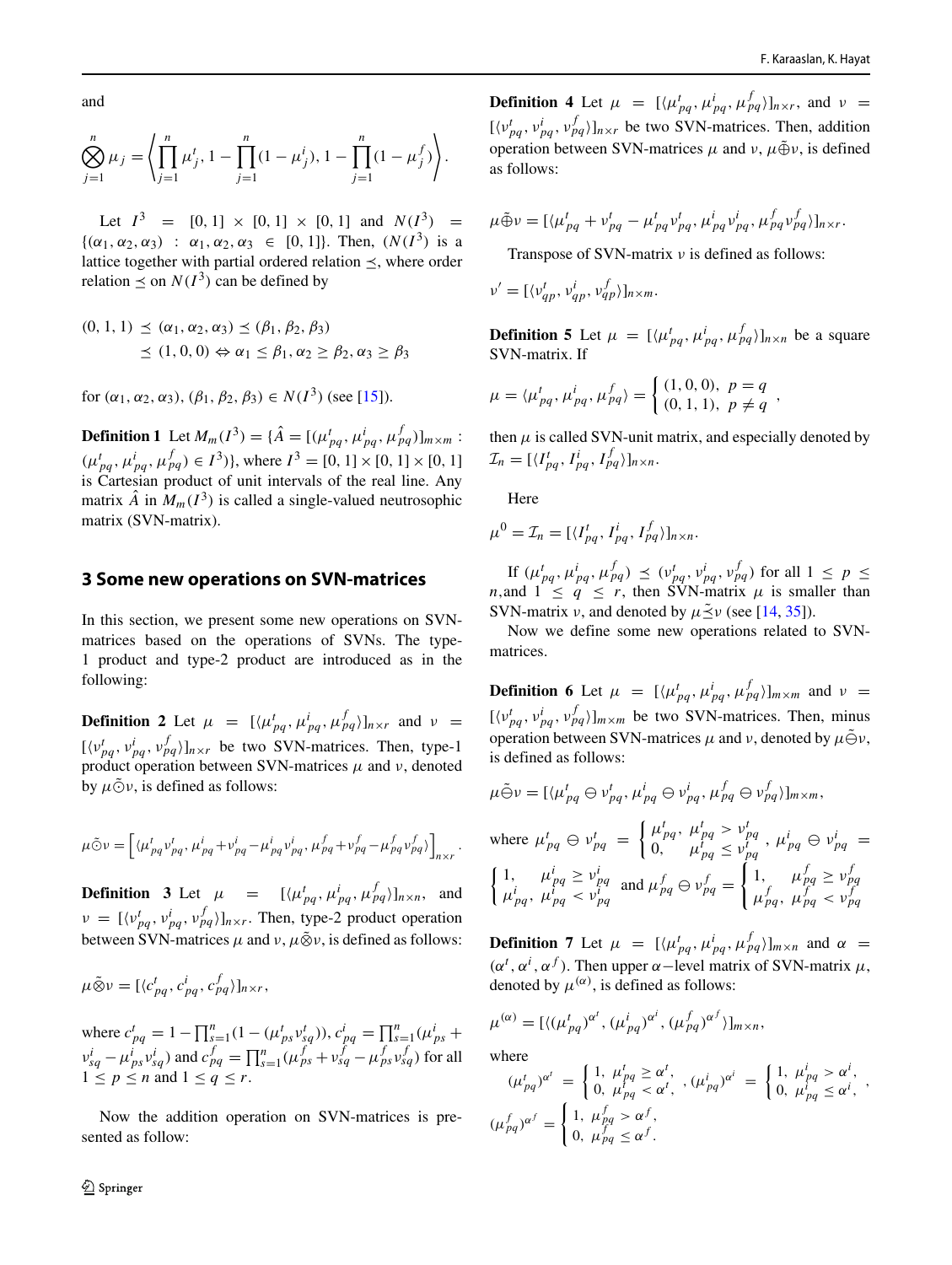<span id="page-4-0"></span>

**Fig. 1** Single-valued neutrosophic matrix *μ*

**Definition 8** Let  $\mu = [\langle \mu_{pq}^t, \mu_{pq}^i, \mu_{pq}^f \rangle]_{m \times n}$  and  $\alpha =$ *(α<sup>t</sup>*, *α<sup><i>i*</sup></sup>, *α<sup>f</sup>*). Then lower *α*−level matrix of SVN-matrix *μ*, denoted by  $\mu_{(\alpha)}$ , is defined as follows:

$$
\mu_{(\alpha)} = [\langle (\mu_{pq}^t)_{\alpha^t}, (\mu_{pq}^i)_{\alpha^i}, (\mu_{pq}^f)_{\alpha^f} \rangle]_{m \times n},
$$
  
where  

$$
(\mu_{pq}^t)_{\alpha^t} = \begin{cases} \mu_{pq}^t, & \mu_{pq}^t \geq \alpha^t, \\ 0, & \mu_{pq}^t < \alpha^t, \end{cases}, (\mu_{pq}^i)_{\alpha^i} =
$$
  

$$
\begin{cases} 1, & \mu_{pq}^i > \alpha^i, \\ \mu_{pq}^i, & \mu_{pq}^i \leq \alpha^i, \end{cases}
$$
  

$$
(\mu_{pq}^f)_{\alpha^f} = \begin{cases} 1, & \mu_{pq}^f > \alpha^f, \\ \mu_{pq}^f, & \mu_{pq}^f \leq \alpha^f. \end{cases}
$$

**Definition 9** Let  $\mu = [\langle \mu_{pq}^t, \mu_{pq}^i, \mu_{pq}^f \rangle]_{m \times n}$  be a SVNmatrix. Then, complement of SVN-matrices  $\mu$  denoted by  $\mu^c$ , is defined as follows:

$$
\mu^{c} = [\langle \mu_{pq}^{f}, 1 - \mu_{pq}^{i}, \mu_{pq}^{t} \rangle]_{m \times n}.
$$

In order to demonstrate these operation an example is presented and results are shown in images (Figs. [1,](#page-4-0) [2,](#page-4-1) [3,](#page-4-2) [4,](#page-4-3) [5,](#page-5-0) [6,](#page-5-1) [7,](#page-5-2) [8](#page-5-3) and [9\)](#page-6-0).

<span id="page-4-1"></span>

**Fig. 2** Single-valued neutrosophic matrix *ν*

<span id="page-4-2"></span>

**Fig. 3** Single-valued neutrosophic matrix  $\mu \tilde{\odot} \nu$ 

*Example 1* Let us consider SVN-matrices  $\mu$  and  $\nu$  given as follows:

$$
\mu = \begin{pmatrix} \langle 0.5, 0.1, 0.5 \rangle & \langle 0.6, 0.4, 0.7 \rangle & \langle 0.3, 0.2, 0.4 \rangle \\ \langle 0.4, 0.5, 0.6 \rangle & \langle 0.1, 0.6, 0.8 \rangle & \langle 0.2, 0.4, 0.3 \rangle \\ \langle 0.8, 0.3, 0.2 \rangle & \langle 0.7, 0.9, 0.8 \rangle & \langle 0.9, 0.8, 0.7 \rangle \end{pmatrix},
$$

$$
\nu = \begin{pmatrix} \langle 0.4, 0.6, 0.5 \rangle & \langle 0.5, 0.7, 0.4 \rangle & \langle 0.6, 0.4, 0.8 \rangle \\ \langle 0.8, 0.5, 0.4 \rangle & \langle 0.9, 0.3, 0.5 \rangle & \langle 0.1, 0.8, 0.9 \rangle \\ \langle 0.3, 0.4, 0.7 \rangle & \langle 0.5, 0.1, 0.6 \rangle & \langle 0.2, 0.5, 0.5 \rangle \end{pmatrix}.
$$

**Type-1 product** on  $\mu$  and  $\nu$ :

$$
\mu \tilde{\odot} \nu = \left( \begin{array}{ccc} \langle 0.2, 0.64, 0.75 \rangle & \langle 0.3, 0.82, 0.82 \rangle & \langle 0.18, 0.52, 0.88 \rangle \\ \langle 0.32, 0.75, 0.76 \rangle & \langle 0.09, 0.72, 0.9 \rangle & \langle 0.02, 0.88, 0.93 \rangle \\ \langle 0.24, 0.58, 0.76 \rangle & \langle 0.35, 0.91, 0.92 \rangle & \langle 0.18, 0.9, 0.85 \rangle \end{array} \right)
$$

**Type-2 product** on  $\mu$  and  $\nu$ :

$$
\mu \tilde{\otimes} \nu = \begin{pmatrix} \langle 0.62, 0.23, 0.50 \rangle & \langle 0.71, 0.12, 0.45 \rangle & \langle 0.38, 0.24, 0.54 \rangle \\ \langle 0.27, 0.41, 0.56 \rangle & \langle 0.34, 0.28, 0.49 \rangle & \langle 0.28, 0.45, 0.54 \rangle \\ \langle 0.78, 0.60, 0.48 \rangle & \langle 0.88, 0.60, 0.41 \rangle & \langle 0.60, 0.51, 0.57 \rangle \end{pmatrix}
$$

<span id="page-4-3"></span>

**Fig. 4** Single-valued neutrosophic matrix  $μ\&ν$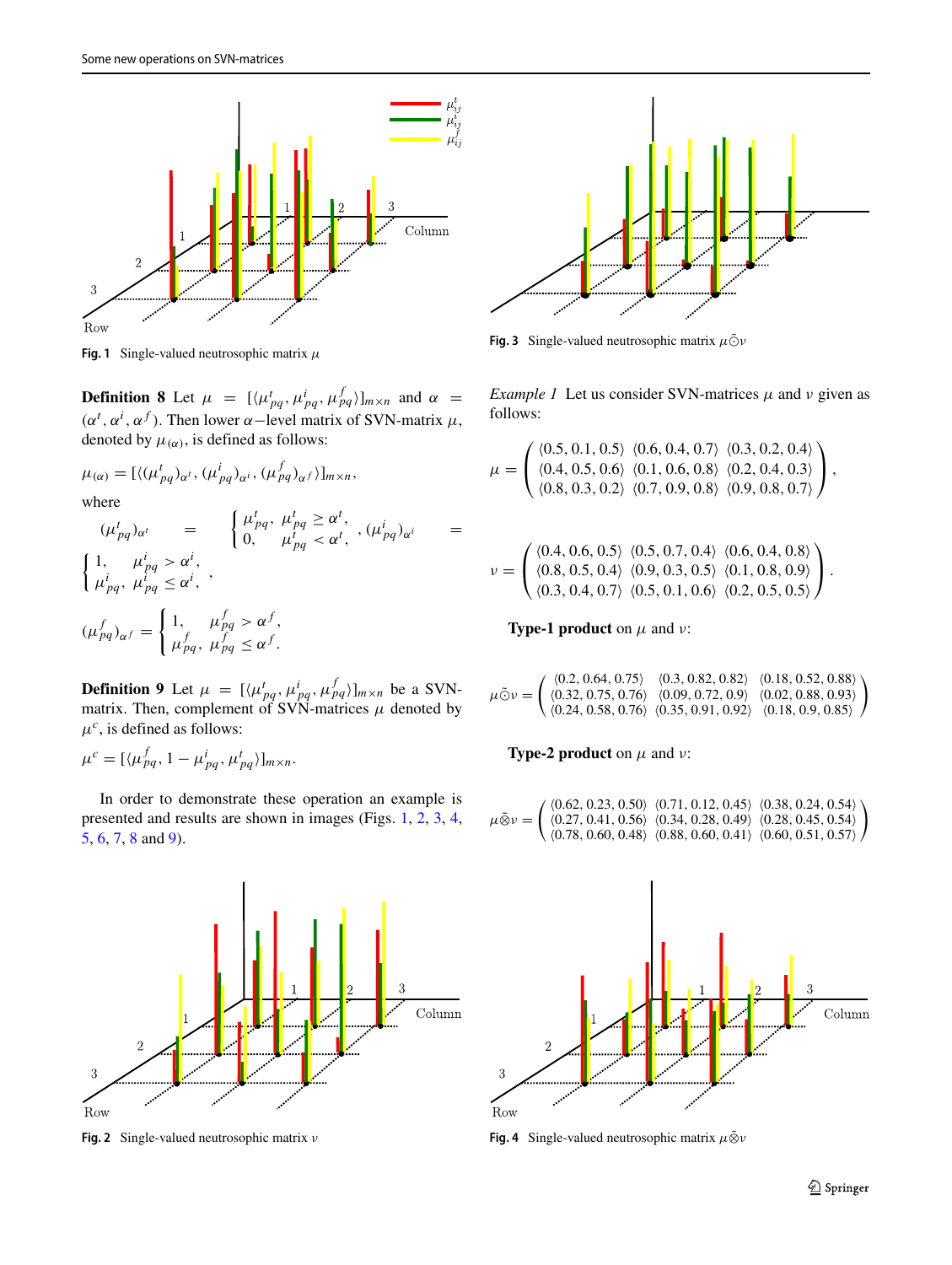<span id="page-5-0"></span>

**Fig. 5** Single-valued neutrosophic matrix  $μ\tilde{Φ}ν$ 

**The addition operation** on *μ* and *ν*:

 $\mu \tilde{\oplus} \nu =$  0.7*,* 0.06*,* 0.25 0.8*,* 0.28*,* 0.28 0.72*,* 0.08*,* 0.32 0.88*,* 0.25*,* 0.24 0.91*,* 0.18*,* 0.40 0.28*,* 0.32*,* 0.27 0.86*,* 0.12*,* 0.14 0.85*,* 0.09*,* 0.48 0.92*,* 0.40*,* 0.35  $\setminus$ 

**The minus operation** on  $\mu$  and  $\nu$ :

$$
\mu \tilde{\ominus} \nu = \begin{pmatrix} \langle 0.5, 0.1, 1.0 \rangle & \langle 0.6, 0.4, 1.0 \rangle & \langle 0.0, 0.2, 0.4 \rangle \\ \langle 0.0, 1.0, 1.0 \rangle & \langle 0.0, 1.0, 1.0 \rangle & \langle 0.2, 0.4, 0.3 \rangle \\ \langle 0.8, 0.3, 0.2 \rangle & \langle 0.7, 1.0, 1.0 \rangle & \langle 0.9, 1.0, 1.0 \rangle \end{pmatrix}
$$

Now, suppose *α* = *(*0.4*,* 0.5*,* 0.3*)*. Then **upper and lower**  $\alpha$  − *level* of  $\mu$  are calculated as in the following:

$$
\mu^{(\alpha)} = \begin{pmatrix} \langle 1, 0, 1 \rangle & \langle 1, 0, 1 \rangle & \langle 0, 0, 1 \rangle \\ \langle 1, 0, 1 \rangle & \langle 0, 1, 1 \rangle & \langle 0, 0, 0 \rangle \\ \langle 1, 0, 0 \rangle & \langle 1, 1, 1 \rangle & \langle 1, 1, 1 \rangle \end{pmatrix},
$$

$$
\mu_{(\alpha)} = \begin{pmatrix} \langle 0.5, 0.1, 1 \rangle & \langle 0.6, 0.4, 1 \rangle & \langle 0, 0.2, 1 \rangle \\ \langle 0.4, 1, 1 \rangle & \langle 0, 1, 1 \rangle & \langle 0, 0.4, 0.3 \rangle \\ \langle 0.8, 0.3, 0.2 \rangle & \langle 0.7, 1, 1 \rangle & \langle 0.9, 1, 1 \rangle \end{pmatrix}.
$$

<span id="page-5-1"></span>

**Fig. 6** Single-valued neutrosophic matrix  $\mu \tilde{\Theta} \nu$ 

<span id="page-5-2"></span>

**Fig. 7** Single-valued neutrosophic matrix  $\mu^{(\alpha)}$ 

Next, the **complement** of  $\mu$  is calculated as follows:

$$
\mu^{c} = \begin{pmatrix} \langle 0.5, 0.9, 0.5 \rangle & \langle 0.7, 0.6, 0.6 \rangle & \langle 0.4, 0.8, 0.3 \rangle \\ \langle 0.6, 0.5, 0.4 \rangle & \langle 0.8, 0.4, 0.1 \rangle & \langle 0.3, 0.6, 0.2 \rangle \\ \langle 0.2, 0.7, 0.8 \rangle & \langle 0.8, 0.1, 0.7 \rangle & \langle 0.7, 0.2, 0.9 \rangle \end{pmatrix},
$$

**Proposition 1** *Let*  $\mu$ *, v and*  $\gamma$  *be three*  $m \times n$  *SVN-matrices. Then,*

- 1.  $\mu \tilde{\oplus} \nu = \nu \tilde{\oplus} \mu$
- 2.  $(\mu \tilde{\oplus} \nu) \tilde{\oplus} \gamma = \mu \tilde{\oplus} (\nu \tilde{\oplus} \gamma)$
- 3.  $\mu \tilde{\odot} \nu = \nu \tilde{\odot} \mu$
- 4.  $(\mu \odot \nu) \odot \gamma = \mu \odot (\nu \odot \gamma)$

*Proof* The proofs are obvious from definition of operations.  $\Box$ 

**Proposition 2** *Let*  $\mu$  *and*  $\nu$  *be two*  $m \times n$  *and*  $n \times p$ *SVN-matrices. Then,*

$$
(\mu \tilde{\otimes} \nu) \tilde{\otimes} \gamma = \mu \tilde{\otimes} (\nu \tilde{\otimes} \gamma)
$$

<span id="page-5-3"></span>

**Fig. 8** Single-valued neutrosophic matrix  $\mu_{\alpha}$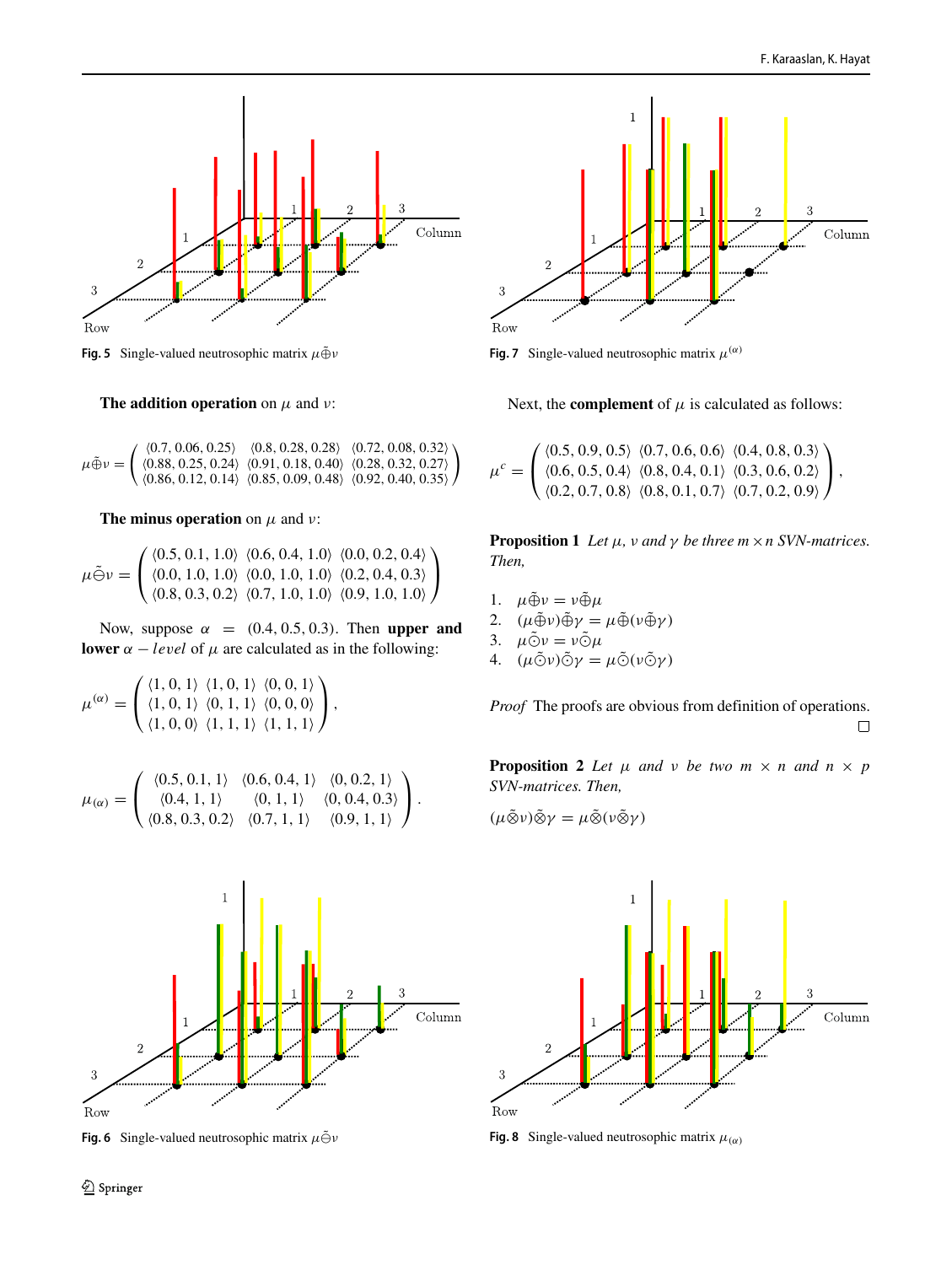<span id="page-6-0"></span>

**Fig. 9** Single-valued neutrosophic matrix *μc*

Note that  $\mu \tilde{\otimes} \nu \neq \nu \tilde{\otimes} \mu$ . Let us explain this situation with an example.

*Example 2* Let us consider SVN-matrices  $\mu$  and  $\nu$  given in Example 1. We know that

$$
\mu \tilde{\otimes} \nu = \begin{pmatrix} \langle 0.62, 0.23, 0.50 \rangle & \langle 0.71, 0.12, 0.45 \rangle & \langle 0.38, 0.24, 0.54 \rangle \\ \langle 0.27, 0.41, 0.56 \rangle & \langle 0.34, 0.28, 0.49 \rangle & \langle 0.28, 0.45, 0.54 \rangle \\ \langle 0.78, 0.60, 0.48 \rangle & \langle 0.88, 0.60, 0.41 \rangle & \langle 0.60, 0.51, 0.57 \rangle \end{pmatrix}
$$

and

$$
\nu \tilde{\otimes} \mu = \begin{pmatrix} \langle 0.67, 0.32, 0.39 \rangle & \langle 0.58, 0.63, 0.69 \rangle & \langle 0.64, 0.49, 0.36 \rangle \\ \langle 0.65, 0.31, 0.52 \rangle & \langle 0.56, 0.49, 0.72 \rangle & \langle 0.43, 0.33, 0.40 \rangle \\ \langle 0.43, 0.16, 0.43 \rangle & \langle 0.33, 0.39, 0.75 \rangle & \langle 0.33, 0.22, 0.50 \rangle \end{pmatrix},
$$

*μ*⊗ν ≠ ν⊗μ.

**Proposition 3** *Let*  $\mu$ *, v and*  $\gamma$  *be three*  $n \times n$  *SVN-matrices. Then,*

- 1.  $\mu \tilde{\oplus} \nu \tilde{\geq} \mu \tilde{\odot} \nu$ ,
- 2.  $\mu \tilde{\oplus} \mu \tilde{\geq} \mu$ ,
- 3. *μ*⊙μ<sup>2</sup>μ,
- 4. *μ*⊕˜ *ν*˜ *μ*˜ *ν,*
- 5.  $\mu \tilde{\oplus} (\nu \tilde{\ominus} \gamma) \tilde{\geq} (\mu \tilde{\oplus} \nu) \tilde{\ominus} (\mu \tilde{\oplus} \gamma)$ ,
- 6.  $\mu \tilde{\Theta}(\nu \tilde{\oplus} \gamma) \tilde{\Xi}(\mu \tilde{\Theta} \nu) \tilde{\Theta}(\mu \tilde{\Theta} \gamma)$ ,
- *7. If μ* $\tilde{\leq}$ ν, then μ⊕γ $\tilde{\leq}$ ν⊕γ, μ⊙γ $\tilde{\leq}$ ν⊙γ, μ⊗γ $\tilde{\leq}$ ν⊗γ  $\alpha$ *and*  $\mu \tilde{\ominus} \gamma \tilde{\preceq} \nu \tilde{\ominus} \gamma$ .

*Proof* See Appendix A.1

**Proposition 4** *Let*  $\mu$ *, v and*  $\gamma$  *be three*  $n \times n$  *SVN-matrices. Then*

- 1.  $\mu \tilde{\oplus} \nu = \nu \tilde{\oplus} \mu$
- 2.  $(\mu \tilde{\oplus} \nu) \tilde{\oplus} \gamma = \mu \tilde{\oplus} (\nu \tilde{\oplus} \gamma)$
- 3.  $\mu \tilde{\odot} \nu = \nu \tilde{\odot} \mu$
- 4.  $(\mu \tilde{\odot} \nu) \tilde{\odot} \gamma = \mu \tilde{\odot} (\nu \tilde{\odot} \gamma)$
- 5.  $\mu \tilde{\otimes} \mathcal{I} = \mu$ <br>6.  $(\mu \tilde{\otimes} \nu) \tilde{\otimes} \nu$
- $(\mu \tilde{\otimes} \nu) \tilde{\otimes} \gamma = \mu \tilde{\otimes} (\nu \tilde{\otimes} \gamma)$

*Proof* The proofs are obvious from definitions of operations.  $\Box$ 

Note that  $\mu \tilde{\oplus} \mathcal{I} \neq \mu$  and  $\mu \tilde{\odot} \mathcal{I} \neq \mu$ . Let us consider SVN-matrices  $\mu$  and  $\nu$  given in Example 1. Then,

$$
\mu \tilde{\oplus} \mathcal{I} = \begin{pmatrix}\n\langle 0.5, 0.1, 0.5 \rangle & \langle 0.6, 0.4, 0.7 \rangle & \langle 0.3, 0.2, 0.4 \rangle \\
\langle 0.4, 0.5, 0.6 \rangle & \langle 0.1, 0.6, 0.8 \rangle & \langle 0.2, 0.4, 0.3 \rangle \\
\langle 0.8, 0.3, 0.2 \rangle & \langle 0.7, 0.9, 0.8 \rangle & \langle 0.9, 0.8, 0.7 \rangle\n\end{pmatrix}
$$
\n
$$
\tilde{\oplus} \begin{pmatrix}\n\langle 1, 0, 0 \rangle & \langle 0, 1, 1 \rangle & \langle 0, 1, 1 \rangle \\
\langle 0, 1, 1 \rangle & \langle 1, 0, 0 \rangle & \langle 0, 1, 1 \rangle \\
\langle 0, 1, 1 \rangle & \langle 1, 0, 0 \rangle & \langle 0.5, 0.4, 0.7 \rangle \\
\langle 0.4, 0.5, 0.6 \rangle & \langle 1, 0, 0 \rangle & \langle 0.2, 0.4, 0.3 \rangle \\
\langle 0.8, 0.3, 0.2 \rangle & \langle 0.7, 0.9, 1 \rangle & \langle 1, 0.8, 0 \rangle\n\end{pmatrix}
$$
\n
$$
\neq \mu
$$

$$
\mu \tilde{\bigcirc} \mathcal{I} = \begin{pmatrix}\n\langle 0.5, 0.1, 0.5 \rangle & \langle 0.6, 0.4, 0.7 \rangle & \langle 0.3, 0.2, 0.4 \rangle \\
\langle 0.4, 0.5, 0.6 \rangle & \langle 0.1, 0.6, 0.8 \rangle & \langle 0.2, 0.4, 0.3 \rangle \\
\langle 0.8, 0.3, 0.2 \rangle & \langle 0.7, 0.9, 0.8 \rangle & \langle 0.9, 0.8, 0.7 \rangle\n\end{pmatrix}
$$
\n
$$
\tilde{\bigcirc} \begin{pmatrix}\n\langle 1, 0, 0 \rangle & \langle 0, 1, 1 \rangle & \langle 0, 1, 1 \rangle \\
\langle 0, 1, 1 \rangle & \langle 1, 0, 0 \rangle & \langle 0, 1, 1 \rangle \\
\langle 0, 1, 1 \rangle & \langle 0, 1, 1 \rangle & \langle 1, 0, 0 \rangle\n\end{pmatrix}
$$
\n
$$
= \begin{pmatrix}\n\langle 0.5, 0.1, 0.5 \rangle & \langle 0, 1, 1 \rangle & \langle 0, 1, 1 \rangle \\
\langle 0, 1, 1 \rangle & \langle 1, 0.6, 0.8 \rangle & \langle 0, 1, 1 \rangle \\
\langle 0, 1, 1 \rangle & \langle 0, 1, 1 \rangle & \langle 0.9, 0.8, 0.7 \rangle\n\end{pmatrix}
$$
\n
$$
\neq \mu.
$$

**Proposition 5** *Let μ and ν be two n*×*n SVN-matrices. Then*

1.  $(\mu \tilde{\oplus} \nu)' = \mu' \tilde{\oplus} \nu'$ 2.  $(\mu \tilde{\odot} \nu)' = \mu' \tilde{\odot} \nu'$ 3.  $(\mu \tilde{\otimes} \nu)' = \nu' \tilde{\otimes} \mu'$ 4.  $(\mu \tilde{\ominus} \nu)' = \mu' \tilde{\ominus} \nu'$ 

*Proof* See Appendix [A.2](#page-14-0)

 $\Box$ 

**Proposition 6** *Let μ and ν be two n*×*n SVN-matrices. Then*

- 1.  $(\mu \tilde{\oplus} \nu)^c = \mu^c \tilde{\odot} \nu^c$
- 2.  $(\mu \tilde{\odot} \nu)^c = \mu^c \tilde{\oplus} \nu^c$ 3.  $(\mu \tilde{\ominus} \nu)^c \tilde{\geq} \mu^c \tilde{\ominus} \nu^c$ .
- 

*Proof* See Appendix [A.3](#page-14-1)

 $\Box$ 

**Proposition 7** *Let*  $\mu$  *be a*  $n \times n$  *SVN-matrix and let*  $\alpha$  *be a SVN-value. Then,*

 $\mu_{(\alpha)} \tilde{\preceq} \mu^{(\alpha)}$ .

 $\Box$ 

*Proof* The proof is clear from definitions of  $\mu_{\alpha}$  and  $\mu^{\alpha}$ .  $\Box$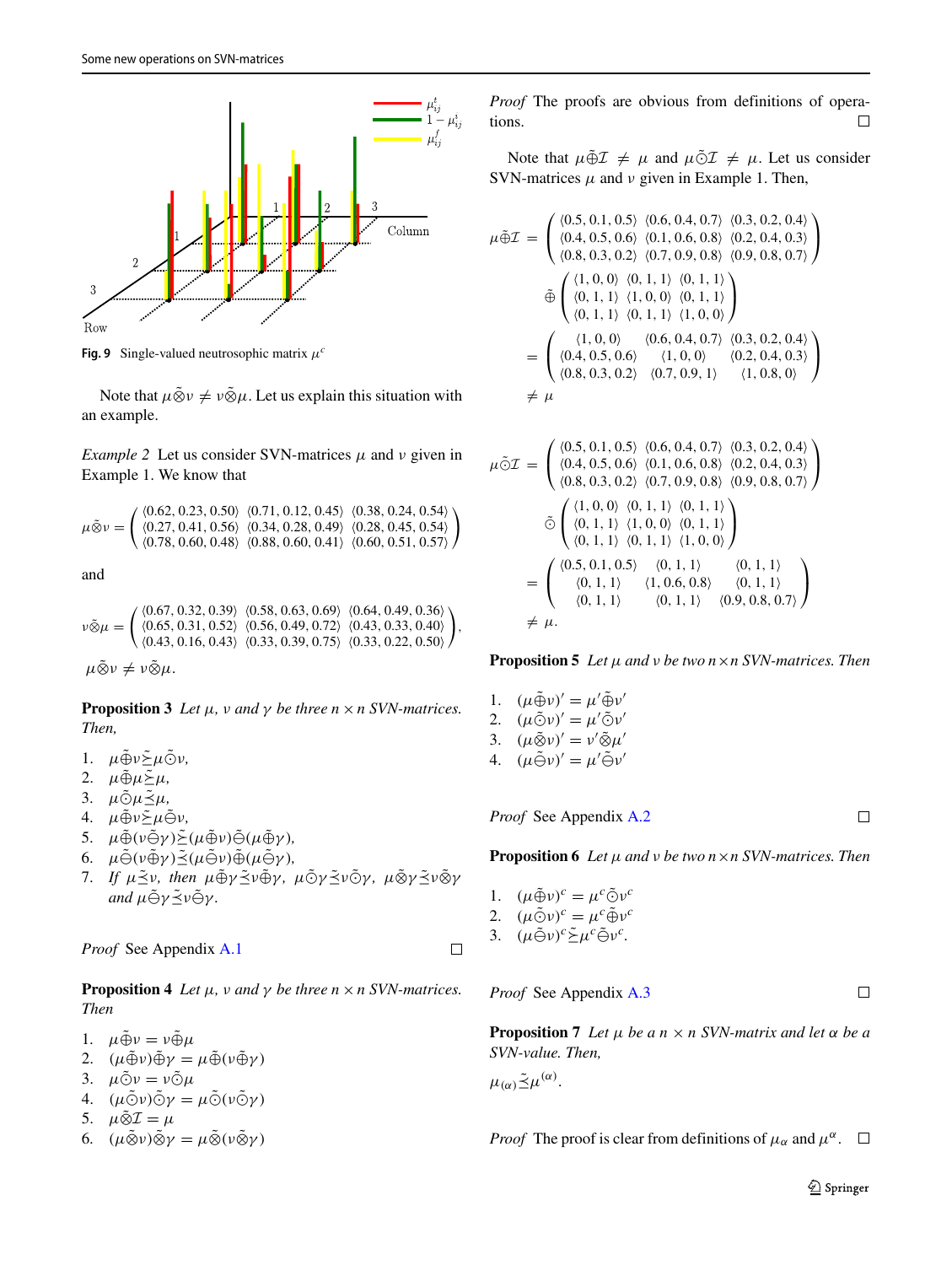**Proposition 8** *Let*  $\mu$  *and*  $\nu$  *be two*  $n \times n$  *SVN-matrices and let*  $\alpha$  *be*  $\alpha$  *SVN-value. If*  $\mu \leq \nu$ *, then* 

 $\mu^{(\alpha)} \tilde{\prec} \nu^{(\alpha)}$ .

**Proposition 9** *Let*  $\mu$  *be a*  $n \times n$  *SVN-matrix and let*  $\alpha$ *,*  $\beta$  *be two SVN-values such that*  $\alpha \leq \beta$ *. Then,* 

1.  $\mu^{(\beta)} \tilde{\preceq} \mu^{(\alpha)}$ 2.  $\mu_{(\beta)} \tilde{\preceq} \mu_{(\alpha)}$ .

*Proof* See Appendix [A.4](#page-15-0)

**Proposition 10** *Let μ and ν be two n*×*n SVN-matrices and let α be a SVN-value. Then,*

1.  $(\mu \tilde{\oplus} \nu)^{(\alpha)} \tilde{\succ} \mu^{(\alpha)} \tilde{\oplus} \nu^{(\alpha)}$ .

2.  $(\mu \tilde{\oplus} \nu)_{(\alpha)} \tilde{\geq} \mu_{(\alpha)} \tilde{\oplus} \nu_{(\alpha)}$ *.* 

*Proof* See Appendix [A.5](#page-15-1)

**Proposition 11** *Let*  $\mu$  *and*  $\nu$  *be two*  $n \times n$  *SVN-matrices and let α be a SVN-value. Then,*

1.  $(\mu \tilde{\ominus} \nu)^{(\alpha)} \tilde{\succ} \mu^{(\alpha)} \tilde{\ominus} \nu^{(\alpha)}$ .

2.  $(\mu \tilde{\ominus} \nu)_{(\alpha)} \tilde{\geq} \mu_{(\alpha)} \tilde{\ominus} \nu_{(\alpha)}$ .

*Proof* See Appendix [A.6](#page-16-0)

**Proposition 12** *Let μ and ν be two n*×*n SVN-matrices and let α be a SVN-value. Then,*

- 1.  $(\mu \tilde{\odot} \nu)^{(\alpha)} \tilde{\preceq} \mu^{(\alpha)} \tilde{\odot} \nu^{(\alpha)}$ .
- 2.  $(\mu \tilde{\odot} \nu)_{(\alpha)} \tilde{\preceq} \mu_{(\alpha)} \tilde{\odot} \nu_{(\alpha)}$ *.*

*Proof* See Appendix [A.7](#page-18-8)

### <span id="page-7-0"></span>**4 Multi-criteria group decision making method**

Let  $D = \{D_1, D_2, ..., D_s\}$  be set of decision makers,  $A_1, A_2, \ldots, A_p$  be possible alternatives among which decision makers have to choose an optimal alternative and  $C_1, C_2, ..., C_r$  be criteria which alternatives performance are measured. The procedure of the proposed method as follows:

# **4.1 Constructing of decision matrices**  $D_k$   $(i = 1, 2, ..., s)$

Suppose that  $\tilde{d}_{ij}^k = \langle d_{ij(t)}^k, d_{ij(i)}^k, d_{ij(f)}^k \rangle$  is the evaluation value of the criteria  $C_j$  with respect to alternative  $A_i$  which is made by decision maker  $D_k$ . Then, decision matrix for decision maker  $D_k$  can be write as follows:

$$
D_k = \begin{pmatrix} \tilde{d}_1^k & \tilde{d}_2^k & \cdots & \tilde{d}_r^k \\ \tilde{d}_{21}^k & \tilde{d}_{22j}^k & \cdots & \tilde{d}_{2r}^k \\ \vdots & \vdots & \vdots & \vdots \\ \tilde{d}_{p1}^k & \tilde{d}_{p2}^k & \cdots & \tilde{d}_{pr}^k \end{pmatrix}
$$
(4)

### **4.2 Constructing of reference matrix R**

Let *C*+ be a criteria set for positive ideal solution and *C*− be a criteria set for negative ideal solution. Then, reference matrix *R* is constructed as follows:

$$
R = \begin{pmatrix} \tilde{r}_{11} & \tilde{r}_{12} & \cdots & \tilde{r}_{1r} \\ \tilde{r}_{21} & \tilde{r}_{22} & \cdots & \tilde{r}_{2r} \\ \vdots & \vdots & \vdots & \vdots \\ \tilde{r}_{p1} & \tilde{r}_{p2} & \cdots & \tilde{r}_{pr} \end{pmatrix}
$$
(5)

where

 $\Box$ 

 $\Box$ 

 $\Box$ 

 $\Box$ 

<span id="page-7-1"></span>
$$
\tilde{r}_{ij} = \begin{cases}\n\langle \frac{1}{n} \sum_{k=1}^{n} \tilde{d}_{ij(t)}^k, \frac{1}{n} \sum_{k=1}^{n} \tilde{d}_{ij(t)}^k, \frac{1}{n} \sum_{k=1}^{n} \tilde{d}_{ij(f)}^k \rangle, \text{if } C_j \in C^+ \\
\langle \frac{1}{n} \sum_{k=1}^{n} \tilde{d}_{ij(f)}^k, \frac{1}{n} \sum_{k=1}^{n} (1 - \tilde{d}_{ij(i)}^k), \frac{1}{n} \sum_{k=1}^{n} \tilde{d}_{ij(t)}^k \rangle, \text{if } C_j \in C^- \n\end{cases} \tag{6}
$$

# **4.3 Construction of minus matrices**  $M_k(k = 1, 2, ..., s)$

Let  $D_k = \left[ \langle d_{ij(t)}^k, d_{ij(i)}^k, d_{ij(f)}^k \rangle \right]_{p \times r}$  be a decision maker matrix related to decision maker  $D_k$ . Then, minus matrix related to  $D_k$ , denoted by  $M_k$  is constructed as follows:

<span id="page-7-2"></span>
$$
M_{k} = D_{k} \tilde{\ominus} R = \begin{pmatrix} \tilde{m}_{11}^{k} & \tilde{m}_{12}^{k} & \cdots & \tilde{m}_{1r}^{k} \\ \tilde{m}_{21}^{k} & \tilde{m}_{22}^{k} & \cdots & \tilde{m}_{2r}^{k} \\ \vdots & \vdots & \vdots & \vdots \\ \tilde{m}_{p1}^{k} & \tilde{m}_{p2}^{k} & \cdots & \tilde{m}_{pr}^{k} \end{pmatrix}, (k = 1, 2, ..., s) (7)
$$

where  $\tilde{m}_{ij}^k = \langle d_{ij(t)}^k \ominus \tilde{r}_{ij(t)}, d_{ij(t)}^k \ominus \tilde{r}_{ij(t)}, d_{ij(t)}^k \ominus \tilde{r}_{ij(t)} \rangle$ .

### **4.4 Finding of addition matrix A**

Addition matrix, denoted by *A*, is calculated by using Definition 4 as follows:

<span id="page-7-3"></span>
$$
A = \bigoplus_{k=1}^{s} M_k = \begin{pmatrix} \bigoplus_{k=1}^{s} \tilde{m}_{11}^k & \bigoplus_{k=1}^{s} \tilde{m}_{12}^k & \cdots & \bigoplus_{k=1}^{s} \tilde{m}_{1r}^k \\ \bigoplus_{k=1}^{s} \tilde{m}_{21}^k & \bigoplus_{k=1}^{s} \tilde{m}_{22}^k & \cdots & \bigoplus_{k=1}^{s} \tilde{m}_{2r}^k \\ \vdots & \vdots & \vdots & \vdots \\ \bigoplus_{k=1}^{s} \tilde{m}_{p1}^k & \bigoplus_{k=1}^{s} \tilde{m}_{p2}^k & \cdots & \bigoplus_{k=1}^{s} \tilde{m}_{pr}^k \end{pmatrix} (8)
$$

### **4.5 Constructing of score matrix based on addition matrix**

We use following formula given in [\[27\]](#page-19-3).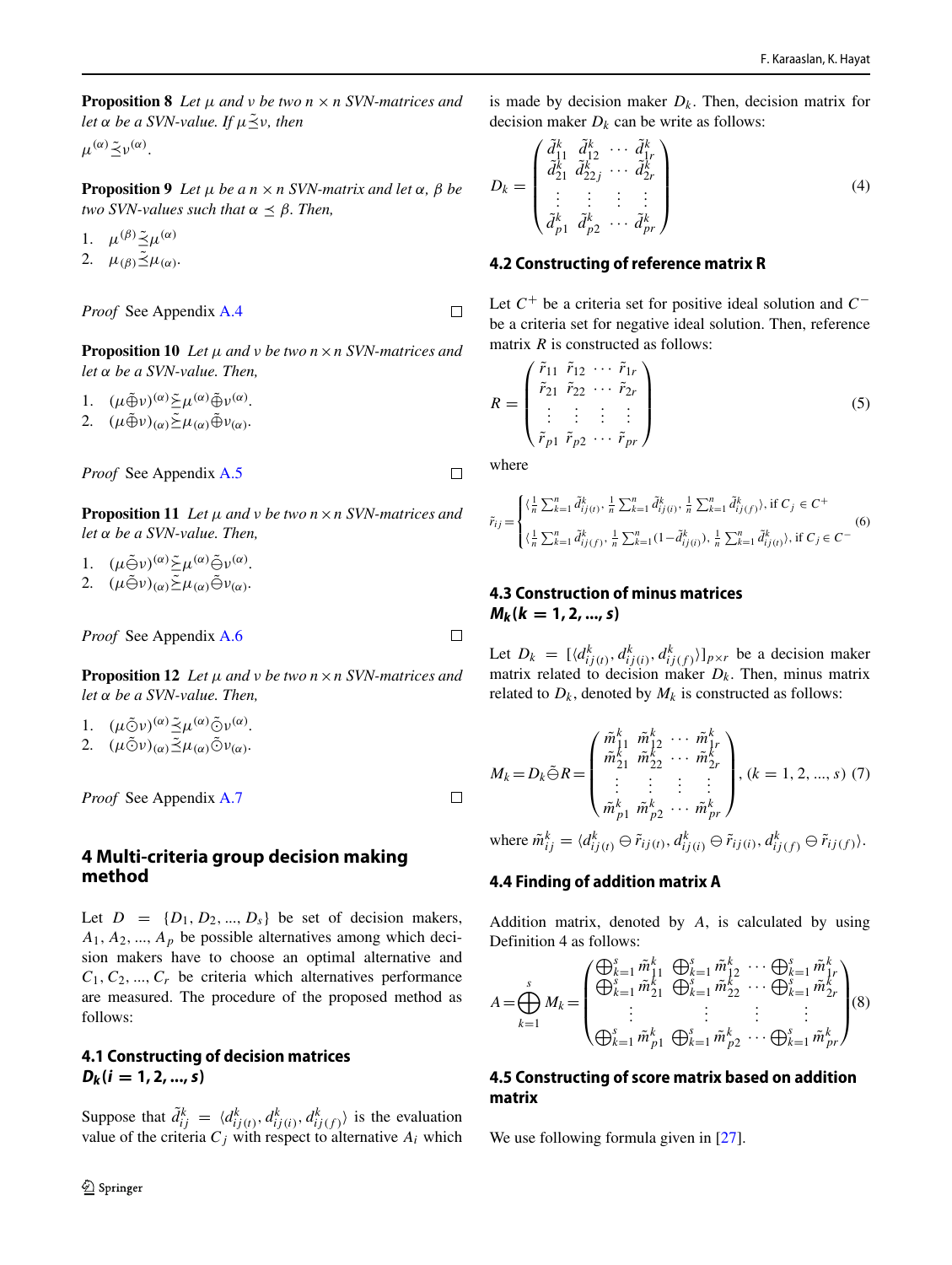**Definition 10** [\[27\]](#page-19-3) Let  $\mu = \langle \mu_t, \mu_i, \mu_f \rangle$  be a SVNnumber. Then, the score function of SVN-number  $\mu$ , denoted by  $s(\mu)$ , is defined as follows:

<span id="page-8-1"></span>
$$
s(\mu) = \frac{\mu_t + 1 - \mu_i + 1 - \mu_f}{3} \tag{9}
$$

Let us consider addition matrix *A*. Then, score matrix is a matrix constructed by calculating scores of elements of addition matrix *A*, and score matrix of *A* is denoted by  $S(A) = [\tilde{s}_{ij}]_{p \times r}$ , where  $\tilde{s}_{ij} = s(\bigoplus_{k=1}^{s} \tilde{m}_{ij}^{k})$ .

### **4.6 Calculating of decision values of the alternatives**

Let us consider score matrix *S(A)*. Then decision value of alternative  $A_i$ , denoted by  $DV(A_i)$ , is calculated by

<span id="page-8-2"></span>
$$
DV(A_i) = \sum_{j=1}^{r} \tilde{s}_{ij}.
$$
\n(10)

#### **4.7 Determining of optimum alternative**

We determine the addition matrix by summing the elements of minus matrix and we calculate decision values of alternatives according to scores of elements of addition matrix. Therefore, we rank the decision values of the alternatives and choose alternative which has minimum decision value as an optimum element.

The procedures of the proposed method is shown as an algorithm as follows:

$$
R = \begin{pmatrix} \langle 0.467, 0.700, 0.600 \rangle & \langle 0.400, 0.533, 0.400 \rangle & \langle 0.367, 0.567, 0.333 \rangle \\ \langle 0.767, 0.533, 0.367 \rangle & \langle 0.633, 0.367, 0.467 \rangle & \langle 0.533, 0.367, 0.533 \rangle \\ \langle 0.300, 0.533, 0.633 \rangle & \langle 0.567, 0.433, 0.500 \rangle & \langle 0.567, 0.567, 0.500 \rangle \\ \langle 0.400, 0.467, 0.533 \rangle & \langle 0.667, 0.400, 0.333 \rangle & \langle 0.800, 0.433, 0.500 \rangle \end{pmatrix}.
$$

**Step 3:** Find minus matrix: Minus matrices for each of decision makers are obtained by using Eq. [7](#page-7-2) as follows:

$$
M_1 = D_1 \tilde{\ominus} R = \begin{pmatrix} \langle 0.600, 0.700, 1.000 \rangle & \langle 0.000, 1.000, 0.400 \rangle & \langle 0.000, 1.000, 0.333 \rangle \\ \langle 0.900, 0.533, 1.000 \rangle & \langle 0.000, 0.367, 1.000 \rangle & \langle 0.000, 1.000, 0.533 \rangle \\ \langle 0.900, 0.533, 0.633 \rangle & \langle 0.800, 1.000, 1.000 \rangle & \langle 0.700, 0.567, 0.500 \rangle \\ \langle 0.000, 1.000, 0.533 \rangle & \langle 0.000, 1.000, 0.333 \rangle & \langle 0.000, 1.000, 0.500 \rangle \end{pmatrix},
$$
  
\n
$$
M_2 = D_2 \tilde{\ominus} R = \begin{pmatrix} \langle 0.000, 0.700, 0.600 \rangle & \langle 0.500, 1.000, 1.000 \rangle & \langle 0.000, 1.000, 0.533 \rangle \\ \langle 0.000, 0.533, 1.000 \rangle & \langle 0.000, 1.000, 0.467 \rangle & \langle 0.600, 0.367, 0.533 \rangle \\ \langle 0.700, 1.000, 0.633 \rangle & \langle 0.000, 0.433, 0.500 \rangle & \langle 0.900, 1.000, 0.500 \rangle \end{pmatrix},
$$
  
\n
$$
M_3 = D_3 \tilde{\ominus} R = \begin{pmatrix} \langle 0.700, 0.700, 0.600 \rangle & \langle 0.600, 0.533, 1.000 \rangle & \langle 0.000, 0.467 \rangle & \langle 0.600, 0.433, 1.000 \rangle \\ \langle 0.000, 0.533, 1.000 \rangle & \langle 0.000, 0.533,
$$

#### <span id="page-8-0"></span>**5 Illustrative case study**

In this section, a case study has been demonstrated to reveal the success of proposed method.

#### **5.1 Firm selection problem**

Let us consider numerical example in [\[18\]](#page-19-18) where one investment company intends to select an firm from the following four alternatives to invest. The four firms are marked by  $A_i(i = 1, 2, 3, 4)$ , and they are measured by the three criteria: (1)  $C_1$  (the risk index); (2)  $C_2$ (the growth index); (3)  $C_3$ (environmental impact index). Also there are three investment specialist as decision maker in the company. We denote these decision makers by *D*1, *D*<sup>2</sup> and  $D_3$ .

The problem has been solved with proposed group decision making method as in the following steps:

**Step 1:** Construct decision matrix based on SVN-values of firms provided by DMs.

The SVN-values of the four firms provided by DMs as in Table [1,](#page-11-0) [2](#page-11-1) and [3:](#page-11-2)

**Step 2:** Obtain reference matrix *R* based on decision matrix:

Let  $C^+ = \{C_2, C_3\}$  and  $C^- = \{C_1\}$ . Then, reference matrix  $R$  is obtained by using  $(6)$  as follows: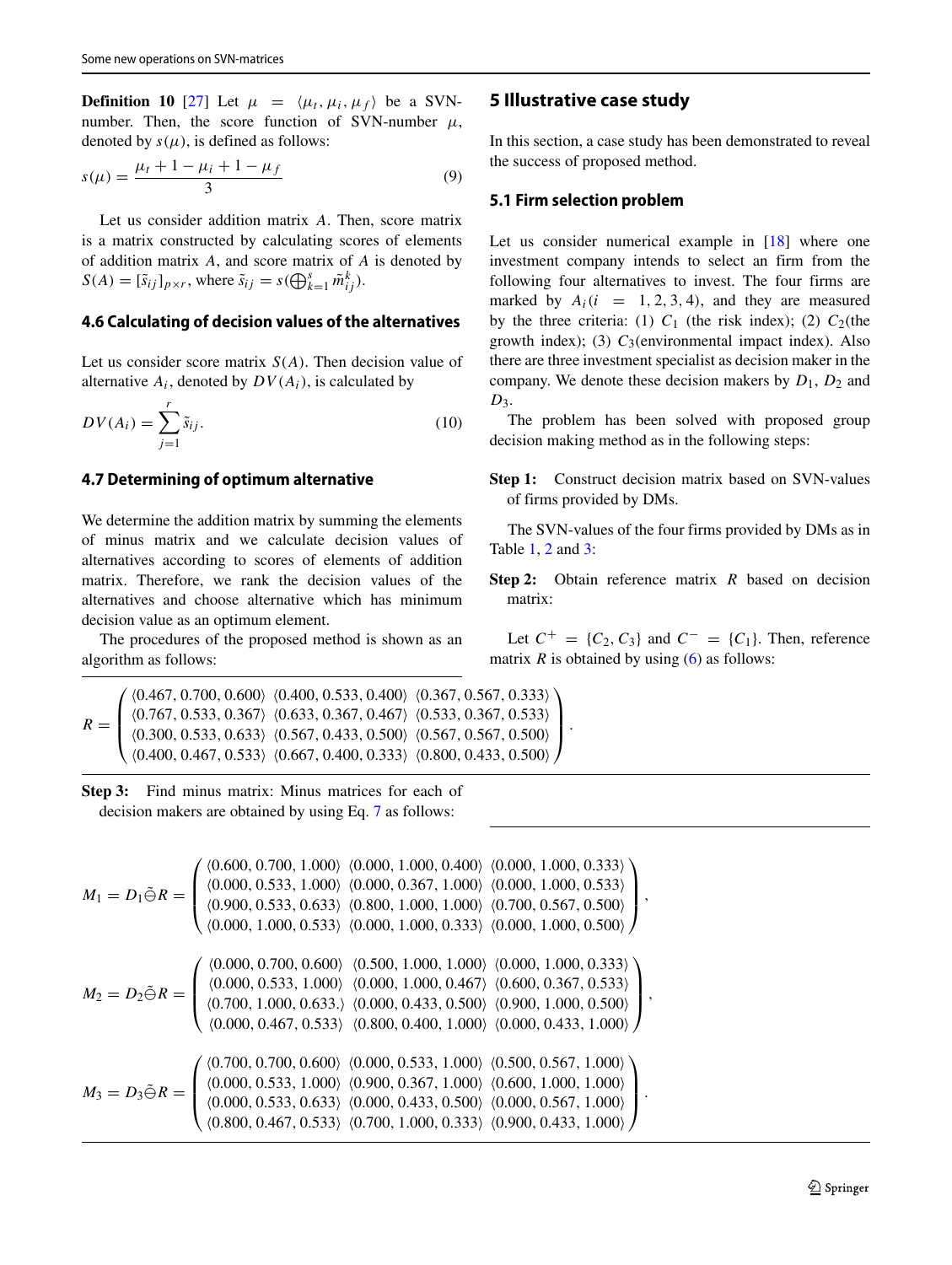**Step 4:** Calculate addition matrix: Addition matrix *A* is calculated by using [\(8\)](#page-7-3) as follows:

 $A =$  $\sqrt{2}$  $\mathbf{I}$  $\mathbf{I}$  $\mathbf{I}$ 0.880*,* 0.343*,* 0.360 0.500*,* 0.533*,* 0.400 0.500*,* 0.567*,* 0.111  $(0.000, 0.152, 1.000)$   $(0.900, 0.134, 0.467)$   $(0.840, 0.367, 0.284)$ 0.970*,* 0.284*,* 0.254 0.800*,* 0.188*,* 0.250 0.970*,* 0.321*,* 0.250  $(0.800, 0.218, 0.152)$   $(0.940, 0.400, 0.111)$   $(0.900, 0.188, 0.500)$ ⎞  $\mathbf{I}$  $\mathbf{I}$  $\vert \cdot$ 

**Step 5:** Construct score matrix: Score matrix *S(A)* is constructed by using [\(9\)](#page-8-1) as follows:

$$
S(A) = \begin{pmatrix} 0.726 & 0.522 & 0.607 \\ 0.283 & 0.766 & 0.730 \\ 0.811 & 0.787 & 0.800 \\ 0.810 & 0.810 & 0.737 \end{pmatrix}.
$$

**Step 6:** Find decision values of alternatives: Decision values of alternatives are found by using [\(10\)](#page-8-2) as follows:

 $DV(A_1) = 1.855, DV(A_2) = 1.779 DV(A_3) =$ 2.398  $DV(A_4) = 2.357$ .

**Step 7:** Rank decision values of the alternatives and select optimum element:

Ranking of decision values of the alternatives is  $DV(A_2)$  <  $DV(A_1)$  <  $DV(A_4)$  <  $DV(A_3)$ . Then, optimum element is *A*2.

### <span id="page-9-0"></span>**6 Comparison and discussion**

In section, we compare our multi-criteria decision making procedure with the methods presented by Mukherjee et al.

[\[23\]](#page-19-0), Broumi et al. [\[7\]](#page-18-9), Ye [\[42,](#page-19-33) [43,](#page-19-34) [45\]](#page-19-35) and Ye and Fu [\[44\]](#page-19-36). Firstly, we modify similarity measure methods according to the proposed MCGDM method and then in Table [4](#page-11-3) we give ranking orders of alternatives obtained by using existing methods and proposed method

1. Hamming Distance [\[23\]](#page-19-0):

$$
L_H(D_k(A_i), R) = \frac{1}{6} \sum_{j=1}^r \left\{ |d_{ij(t)}^k - \tilde{r}_{ij(t)}| + |d_{ij(t)}^k - \tilde{r}_{ij(t)}| + |d_{ij(f)}^k - \tilde{r}_{ij(f)}| \right\}.
$$
(11)

2. Normalized Hamming distance [\[23\]](#page-19-0):

<span id="page-9-1"></span>
$$
L_{NH}(D_k(A_i), R) = \frac{1}{6r} \sum_{j=1}^r \left\{ |d_{ij(t)}^k - \tilde{r}_{ij(t)}| + |d_{ij(t)}^k - \tilde{r}_{ij(t)}| + |d_{ij(f)}^k - \tilde{r}_{ij(f)}| \right\}.
$$
(12)

3. Euclidean distance [\[23\]](#page-19-0):

$$
L_E(D_k(A_i), R) = \sqrt{\frac{1}{6} \sum_{j=1}^r \left\{ (d_{ij(t)}^k - \tilde{r}_{ij(t)})^2 + (d_{ij(t)}^k - \tilde{r}_{ij(t)})^2 + (d_{ij(t)}^k - \tilde{r}_{ij(t)})^2 \right\}}.
$$
\n(13)

4. Normalized Euclidean distance [\[23\]](#page-19-0):

$$
L_{NE}(D_k(A_i), R) = \sqrt{\frac{1}{6r} \sum_{j=1}^r \left\{ (d_{ij(t)}^k - \tilde{r}_{ij(t)})^2 + (d_{ij(t)}^k - \tilde{r}_{ij(t)})^2 + (d_{ij(f)}^k - \tilde{r}_{ij(f)})^2 \right\}}.
$$
\n(14)

.(15)

5. Extended(Normalized) Hausdorff Distance [\[7\]](#page-18-9):

$$
L_{EH}(D_k(A_i), R) = \frac{1}{r} \sum_{j=1}^r \max \left\{ |d_{ij(t)}^k - \tilde{r}_{ij(t)}|, |d_{ij(t)}^k - \tilde{r}_{ij(t)}|, |d_{ij(f)}^k - \tilde{r}_{ij(f)}| \right\}.
$$

We also modified Extended (normalized) Euclidean Hausdorff distance given in [\[3\]](#page-18-10).

6. Extended (normalized) Euclidean Hausdorff distance [\[3\]](#page-18-10):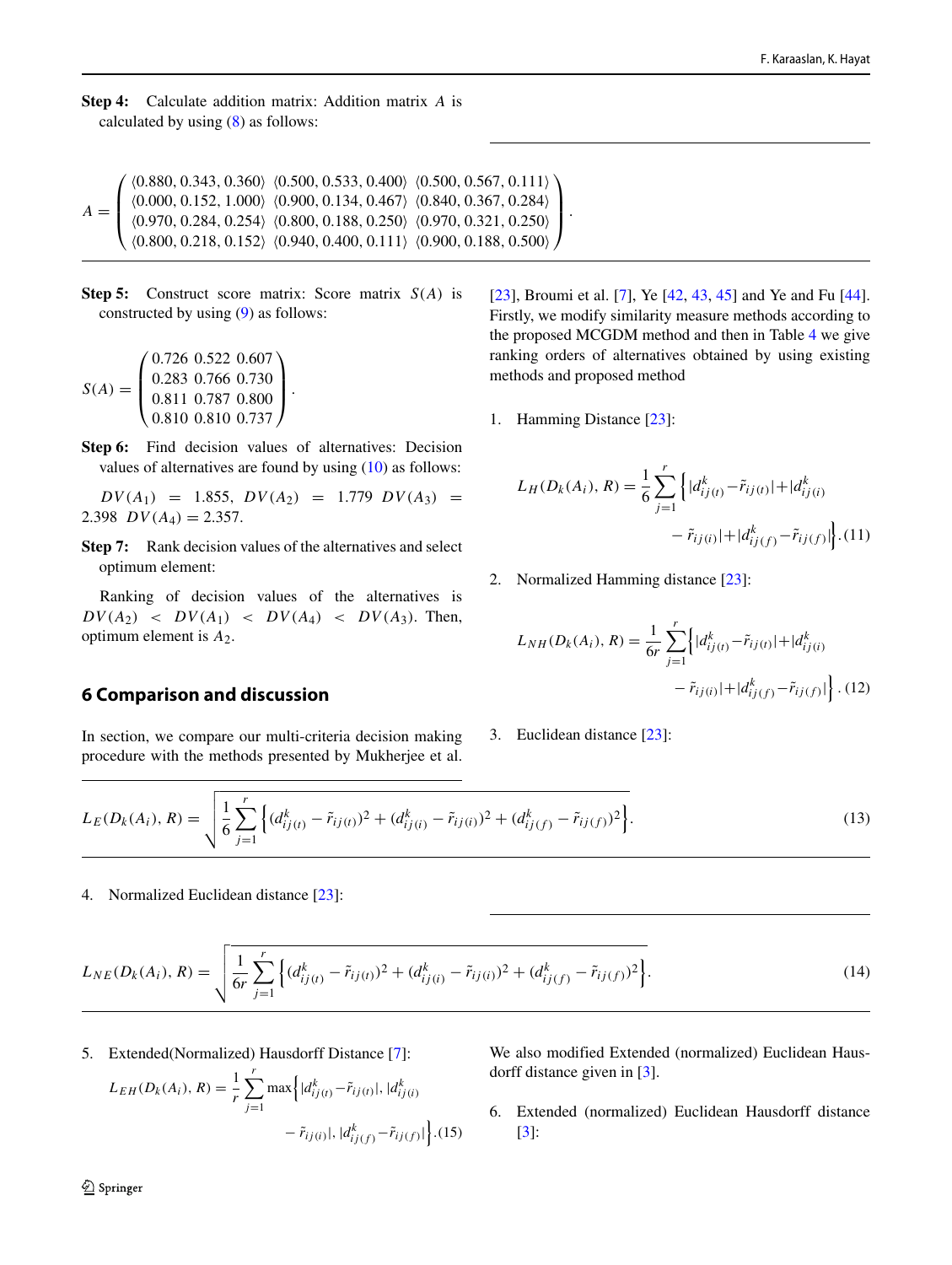$$
L_{EEH}(D_k(A_i), R) = \sqrt{\frac{1}{r} \sum_{j=1}^r \max \left\{ |d_{ij(t)}^k - \tilde{r}_{ij(t)}|^2, |d_{ij(t)}^k - \tilde{r}_{ij(t)}|^2, |d_{ij(f)}^k - \tilde{r}_{ij(f)}|^2 \right\}}.
$$
\n(16)

Similarity measure is defined by Mukherjee et al. [\[23\]](#page-19-0) as follows:

$$
S(D_k) = \frac{1}{1 + L(D_k, R)}
$$

Based on this similarity measure formula, we define similarity score functions of alternatives, denoted by *S(Ai)*, and similarity measures, denoted by *SM(Ai, R)*, as follows:

$$
S(A_i) = \frac{1}{s} \sum_{k=1}^{s} L(D_k(A_i), R)
$$
 (17)

and

$$
SM(A_i, R) = \frac{1}{1 + S(A_i)}
$$
\n(18)

7. Jaccard similarity measure [\[42\]](#page-19-33):

$$
S_J(D_k(A_i), R) = \frac{1}{n} \sum_{j=1}^n = \frac{d_{ij(t)}^k \tilde{r}_{ij(t)} + d_{ij(t)}^k \tilde{r}_{ij(t)} + d_{ij(f)}^k \tilde{r}_{ij(t)} + d_{ij(t)}^2 \tilde{r}_{ij(t)}^2}{\left( \frac{d_{ij(t)}^2 + d_{ij(t)}^2 + d_{ij(f)}^2 + \tilde{r}_{ij(t)}^2 + \tilde{r}_{ij(t)}^2 + \tilde{r}_{ij(t)}^2}{- (d_{ij(t)}^k \tilde{r}_{ij(t)} + d_{ij(t)}^k \tilde{r}_{ij(t)} + d_{ij(f)}^k \tilde{r}_{ij(f)})} \right)
$$
(19)

8. Dice similarity measure [\[42\]](#page-19-33):

$$
S_D(D_k(A_i), R) = \frac{1}{n} \sum_{j=1}^n \frac{2(d_{ij(t)}^k \tilde{r}_{ij(t)} + d_{ij(t)}^k \tilde{r}_{ij(t)} + d_{ij(f)}^k \tilde{r}_{ij(t)})}{(d_{ij(t)}^2 + d_{ij(t)}^2 + d_{ij(f)}^2 + \tilde{r}_{ij(t)}^2 + \tilde{r}_{ij(t)}^2 + \tilde{r}_{ij(t)}^2)}
$$
(20)

9. Cosine similarity measure [\[42\]](#page-19-33):

$$
S_C(D_k(A_i), R) = \frac{1}{n} \sum_{j=1}^n \frac{(d_{ij(t)}^k \tilde{r}_{ij(t)} + d_{ij(t)}^k \tilde{r}_{ij(t)} + d_{ij(f)}^k \tilde{r}_{ij(t)})}{\sqrt{d_{ij(t)}^2 + d_{ij(t)}^2 + d_{ij(f)}^2} \sqrt{\tilde{r}_{ij(t)}^2 + \tilde{r}_{ij(t)}^2 + \tilde{r}_{ij(t)}^2}}
$$
(21)

10. Improved cosine similarity measure 
$$
[43]
$$
:

$$
SC_1(D_k(A_i), R) = \frac{1}{n} \sum_{j=1}^n \cos \left( \frac{\pi (|d_{ij(t)}^k - \tilde{r}_{ij(t)}| \vee |d_{ij(t)}^k - \tilde{r}_{ij(t)}| \vee |d_{ij(f)}^k - \tilde{r}_{ij(f)}|)}{2} \right)
$$
\n
$$
1 \frac{n}{\pi} \left( \pi (|d_{ij(t)}^k - \tilde{r}_{ij(t)}| + |d_{ij(t)}^k - \tilde{r}_{ij(t)}| + |d_{ij(t)}^k - \tilde{r}_{ij(f)}|) \right)
$$
\n
$$
(22)
$$

$$
SC_2(D_k(A_i), R) = \frac{1}{n} \sum_{j=1}^n \cos \left( \frac{\pi (|d_{ij(t)}^k - \tilde{r}_{ij(t)}| + |d_{ij(t)}^k - \tilde{r}_{ij(t)}| + |d_{ij(t)}^k - \tilde{r}_{ij(t)}|)}{6} \right)
$$
(23)

11. Tangent similarity measure [\[44\]](#page-19-36):

12. Cotangent similarity measure [\[45\]](#page-19-35):

$$
ST_1(D_k(A_i), R) = 1 - \frac{1}{n} \sum_{j=1}^n \tan\left(\frac{\pi}{4} \max(|d_{ij(t)}^k - \tilde{r}_{ij(t)}|, |d_{ij(t)}^k - \tilde{r}_{ij(t)}|, |d_{ij(t)}^k - \tilde{r}_{ij(t)}|, |d_{ij(t)}^k - \tilde{r}_{ij(t)}|)\right)
$$
(24)

$$
ST_2(D_k(A_i), R) = 1 - \frac{1}{n} \sum_{j=1}^n \tan\left(\frac{\pi}{12}(|d_{ij(t)}^k - \tilde{r}_{ij(t)}| + |d_{ij(t)}^k - \tilde{r}_{ij(t)}| + |d_{ij(t)}^k - \tilde{r}_{ij(t)}|)\right)
$$
(25)

$$
SCT_1(D_k(A_i), R) = \frac{1}{n} \sum_{j=1}^n \cot\left(\frac{\pi}{4} + \frac{\pi}{4} \max(|d_{ij(t)}^k - \tilde{r}_{ij(t)}|, |d_{ij(t)}^k - \tilde{r}_{ij(t)}|, |d_{ij(t)}^k - \tilde{r}_{ij(t)}|)\right)
$$
(26)

<span id="page-10-0"></span>
$$
SCT_2(D_k(A_i), R) = \frac{1}{n} \sum_{j=1}^n \cot\left(\frac{\pi}{4} + \frac{\pi}{12}(|d_{ij(t)}^k - \tilde{r}_{ij(t)}| + |d_{ij(t)}^k - \tilde{r}_{ij(t)}| + |d_{ij(t)}^k - \tilde{r}_{ij(t)}|)\right)
$$
(27)

**◯** Springer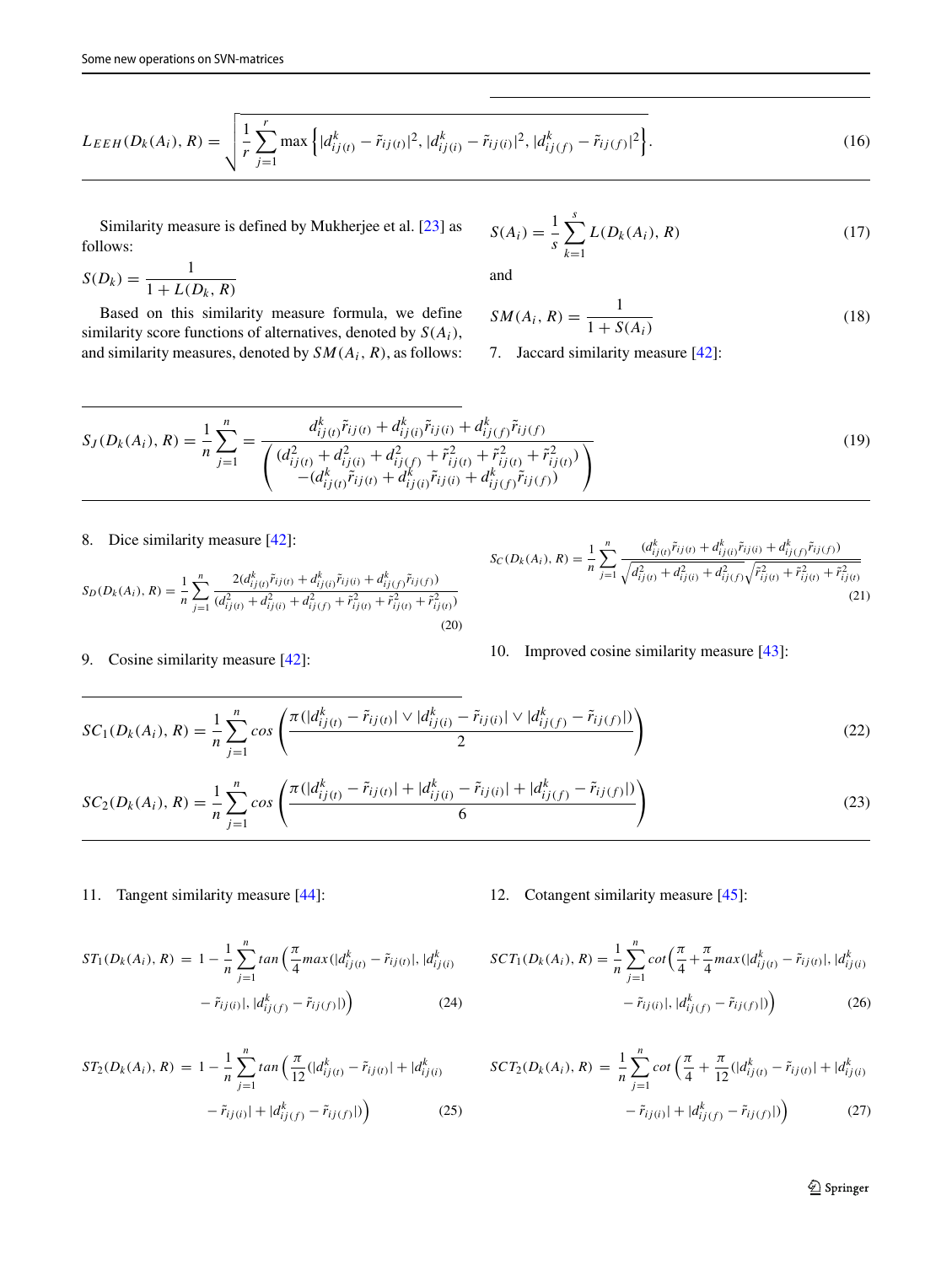<span id="page-11-0"></span>**Table 1** The evaluations of firms by decision maker 1 (*D*1) for Firm Selection Problem

<span id="page-11-1"></span>**Table 2** The evaluations of firms by decision maker 2 ( $D_2$ ) for Firm Selection Problem

|                | $C_1$                         | $C_2$           | $C_3$           |
|----------------|-------------------------------|-----------------|-----------------|
| $A_1$          | (0.6, 0.5, 0.7)               | (0.4, 0.7, 0.2) | (0.3, 0.6, 0.1) |
| A <sub>2</sub> | (0.3, 0.5, 0.8)               | (0.6, 0.2, 0.7) | (0.4, 0.4, 0.4) |
| $A_3$          | (0.9, 0.2, 0.5)               | (0.8, 0.6, 0.9) | (0.7, 0.5, 0.4) |
| $A_4$          | (0.4, 0.7, 0.4)               | (0.5, 0.4, 0.3) | (0.8, 0.9, 0.1) |
|                |                               |                 |                 |
|                | $\mathcal{C}_1$               | $C_2$           | $C_3$           |
| A <sub>1</sub> | (0.3, 0.3, 0.5)               | (0.5, 0.6, 0.6) | (0.3, 0.6, 0.1) |
| A <sub>2</sub> | (0.3, 0.5, 0.8)               | (0.4, 0.7, 0.1) | (0.6, 0.3, 0.5) |
| $A_3$          | (0.7, 0.7, 0.3)               | (0.5, 0.3, 0.2) | (0.9, 0.7, 0.2) |
| $A_4$          | $\langle0.4, 0.1, 0.5\rangle$ | (0.8, 0.3, 0.4) | (0.7, 0.2, 0.6) |
|                |                               |                 |                 |
|                |                               |                 |                 |
|                |                               |                 |                 |
|                | $\mathcal{C}_1$               | C <sub>2</sub>  | $C_3$           |

<span id="page-11-2"></span>

| <b>Table 3</b> The evaluations of |
|-----------------------------------|
| firms by decision maker $3(D_3)$  |
| for Firm Selection Problem        |

|                | $C_1$           | C <sub>2</sub>  | $C_3$           |
|----------------|-----------------|-----------------|-----------------|
| $A_1$          | (0.7, 0.1, 0.2) | (0.3, 0.3, 0.4) | (0.5, 0.5, 0.8) |
| A <sub>2</sub> | (0.6, 0.4, 0.7) | (0.9, 0.2, 0.6) | (0.6, 0.4, 0.7) |
| $A_3$          | (0.3, 0.5, 0.1) | (0.4, 0.4, 0.4) | (0.1, 0.5, 0.9) |
| A4             | (0.8, 0.2, 0.2) | (0.7, 0.5, 0.3) | (0.9, 0.2, 0.8) |

### <span id="page-11-3"></span>**Table 4** Ranking orders by our method and existing methods

| Ranking order methods                       | A <sub>1</sub> | A <sub>2</sub> | $A_3$  | $A_4$  | Ranking order                             |
|---------------------------------------------|----------------|----------------|--------|--------|-------------------------------------------|
| Based on Hamming Distance [23]              | 0.745          | 0.844          | 0.776  | 0.812  | $A_2 \succ A_4 \succ A_3 \succ A_1$       |
| Based on Normalized Hamming Distance [23]   | 0.950          | 0.956          | 0.933  | 0.945  | $A_2 \succ A_1 \succ A_4 \succ A_3$       |
| Based on Euclidean Distance [23]            | 0.735          | 0.778          | 0.687  | 0.727  | $A_2 \geq A_1 \geq A_4 \geq A_3$          |
| Based on Normalized Euclidean Distance [23] | 0.847          | 0.875          | 0.814  | 0.842  | $A_2 \succ A_1 \succ A_4 \succ A_3$       |
| Base on Hausdorff distance [7]              | 0.796          | 0.846          | 0.774  | 0.799  | $A_2 \succ A_4 \succ A_1 \succ A_3$       |
| Extended Euclidean Hausdorff distance [3]   | 0.693          | 0.761          | 0.664  | 0.696  | $A_2 \succeq A_4 \succeq A_1 \succeq A_3$ |
| Jaccard similarity measure $[42]$           | 0.886          | 0.918          | 0.844  | 0.896  | $A_2 \succeq A_4 \succeq A_1 \succeq A_3$ |
| Dice similarity measure $[42]$              | 0.946          | 0.939          | 0.907  | 0.966  | $A_4 \succ A_1 \succ A_2 \succ A_3$       |
| Cosine similarity measure $[42]$            | 0.9552         | 0.9617         | 0.9498 | 0.9615 | $A_2 \succ A_4 \succ A_1 \succ A_3$       |
| Improved cosine similarity measure-1 [43]   | 0.914          | 0.950          | 0.885  | 0.909  | $A_2 \succ A_1 \succ A_4 \succ A_3$       |
| Improved cosine similarity measure-2 $[43]$ | 0.9732         | 0.9739         | 0.9477 | 0.9650 | $A_2 \succ A_1 \succ A_4 \succ A_3$       |
| Based on tangent function-1 [44]            | 0.796          | 0.856          | 0.765  | 0.798  | $A_2 \geq A_4 \geq A_1 \geq A_3$          |
| Based on tangent function-2 [44]            | 0.889          | 0.902          | 0.847  | 0.878  | $A_2 \succeq A_1 \succeq A_4 \succeq A_3$ |
| Based on cotangent function-1 [45]          | 0.665          | 0.755          | 0.626  | 0.673  | $A_2 \succeq A_4 \succeq A_1 \succeq A_3$ |
| Based on cotangent function-2 [45]          | 0.802          | 0.828          | 0.740  | 0.787  | $A_2 \succeq A_1 \succeq A_4 \succeq A_3$ |
| Proposed group decision making method       | 1.855          | 1.779          | 2.398  | 2.357  | $A_2 \geq A_1 \geq A_4 \geq A_3$          |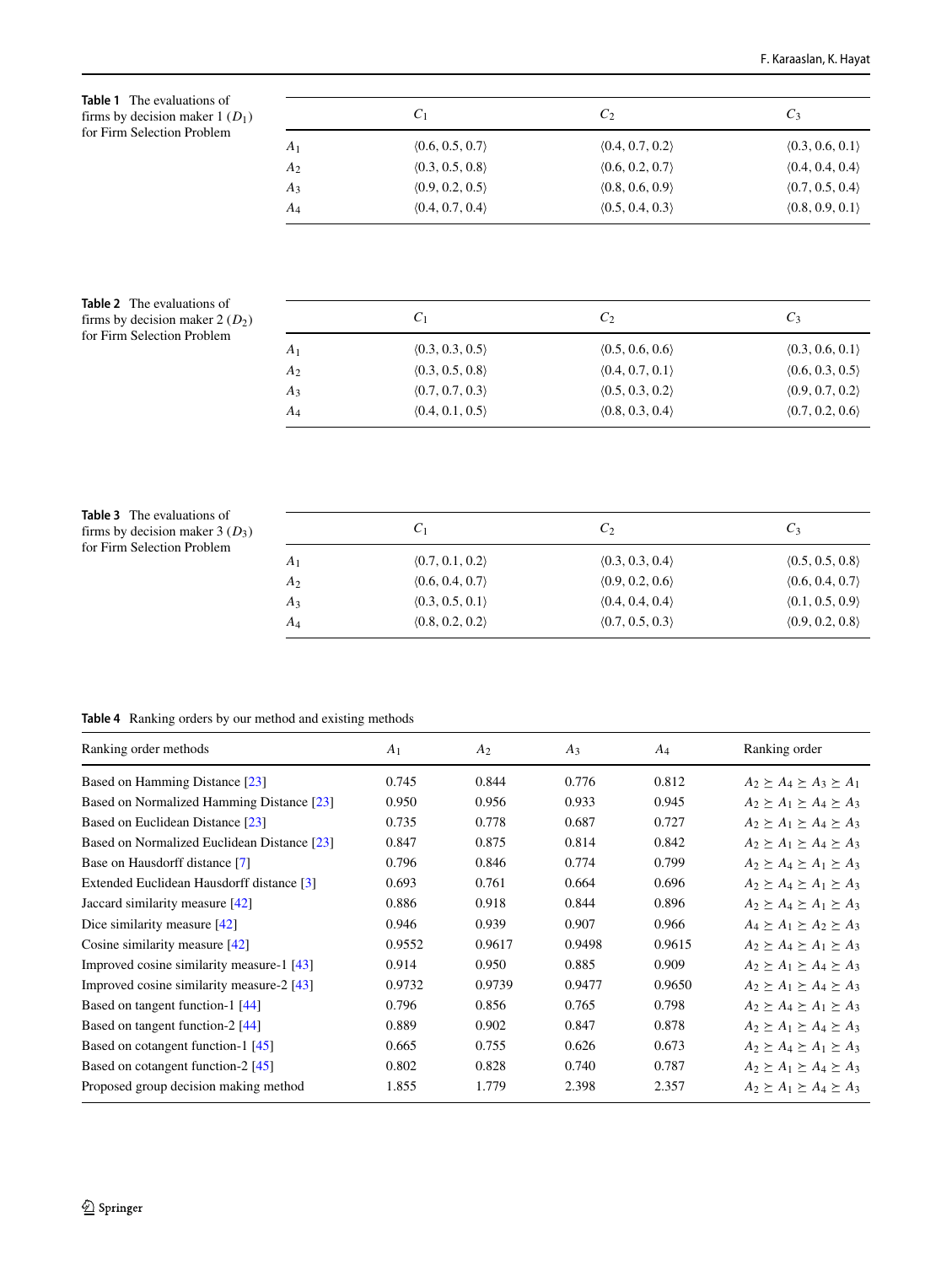<span id="page-12-1"></span>

|  | <b>Table 5</b> Obtained results by using $(12)-(27)$ and proposed method |  |  |  |  |  |  |
|--|--------------------------------------------------------------------------|--|--|--|--|--|--|
|--|--------------------------------------------------------------------------|--|--|--|--|--|--|

|                                             | Case 1    | Case 2          | Case 3   | Case 4   |
|---------------------------------------------|-----------|-----------------|----------|----------|
| X                                           | (0, 0, 0) | (0.2, 0.3, 0.4) | (1,0,0)  | (1,0,0)  |
| Y                                           | (0, 0, 0) | (0.2, 0.3, 0.4) | (0,0,0)  | (0,1,1)  |
| Based on Hamming Distance [23]              |           |                 | 0.857    | 0.667    |
| Based on Normalized Hamming Distance [23]   |           |                 | 0.960    | 0.889    |
| Based on Euclidean Distance [23]            |           |                 | 0.710    | 0.586    |
| Based on Normalized Euclidean Distance [23] |           |                 | 0.830    | 0.739    |
| Base on Hausdorff distance [7]              |           |                 | 0.750    | 0.750    |
| Extended Euclidean Hausdorff distance [3]   |           |                 | 0.634    | 0.634    |
| Jaccard similarity measure [42]             | null      |                 | $\Omega$ | $\Omega$ |
| Dice similarity measure $[42]$              | null      |                 | $\Omega$ | 0        |
| Cosine similarity measure $[42]$            | null      |                 | null     | 0        |
| Improved cosine similarity measure-1 [43]   |           |                 | $\Omega$ |          |
| Improved cosine similarity measure-2 [43]   |           |                 | 0.866    |          |
| Based on tangent function-1 [44]            |           |                 | $\Omega$ | 0        |
| Based on tangent function-2 [44]            |           |                 | 0.732    |          |
| Based on cotangent function-1 [45]          |           |                 | $\Omega$ | 0        |
| Based on cotangent function-2 [45]          |           |                 | 0.577    | 0        |
| Proposed decision making method             |           |                 | 0.667    | $\Omega$ |

We see that the proposed method in this paper is consistent with the other methods proposed previously.

For the comparison of the ranking order methods based on the proposed method with existing methods based on distance measures and similarity measures methods [\[7,](#page-18-9) [23,](#page-19-0) [42](#page-19-33)[–45\]](#page-19-35) in single-valued neutrosophic setting, a numerical example is presented to demonstrate the effectiveness and rationality of the proposed ranking order method of SVNSs. Let us consider two SVNSs *X* and *Y* in *A* = {*a*} and compare the proposed method with the existing methods based on similarity measures and distance similarity measures in [\[7,](#page-18-9) [23,](#page-19-0) [42–](#page-19-33)[45\]](#page-19-35) for pattern recognitions. By applying  $(12)-(27)$  $(12)-(27)$  $(12)-(27)$ , the similarity measure results for the pattern recognitions are indicated by the numerical example,as shown in Table [5.](#page-12-1)

By the Table [5:](#page-12-1)

- 1. In Case 1, values of Jaccard, Dice and Cosine similarity measures are undefined or unmeaningful.
- 2. In Case 3, similarity value based on improved cosine similarity-2 is equal 0, but similarity value based on improved cosine similarity-2 is equal 0.866. Hence the similarity measures are not suitable for some applications handling ranking order of alternatives and pattern recognition. Similar situations valid for similarity measures based on tangent function-1 and tangent function-2 and cotangent function-1 and cotangent function-2.
- 3. In case 4, since complement of  $(1,0,0)$  is  $(0,1,1)$ , values of similarity measures based on Hamming distance, normalized Hamming distance, Euclidean distance,

normalized Euclidean distance, Hausdorff distance and extended Euclidean Hausdorff distance are not meaningful.

As a result, we can say that proposed decision making method is more suitable for ranking order than other methods. Also, in the other methods many operations such as extraction, absolute value, e.i. are used. In our method, we use minus operation instead of distance measure, thus we obtain the results for ranking order easier.

# <span id="page-12-0"></span>**7 Conclusion**

In this paper, we defined some new operations on SVN-matrices, an investigated some properties of them. Especially, type-1 product operation of the SVN-matrices is similar Hadamard product of matrices. Therefore, type-1 product allows to make some applications related to Hadamard product under SVN environment. Also, in future it may be derived some properties of these operations under determinant function. Furthermore researchers may study on inverses of SVN-matrices and may propose a new decision making methods based on upper and lover *(α)*−level SVN-matrices.

#### **Compliance with Ethical Standards**

**Conflict of interests** The authors declare that they have no conflict of interest.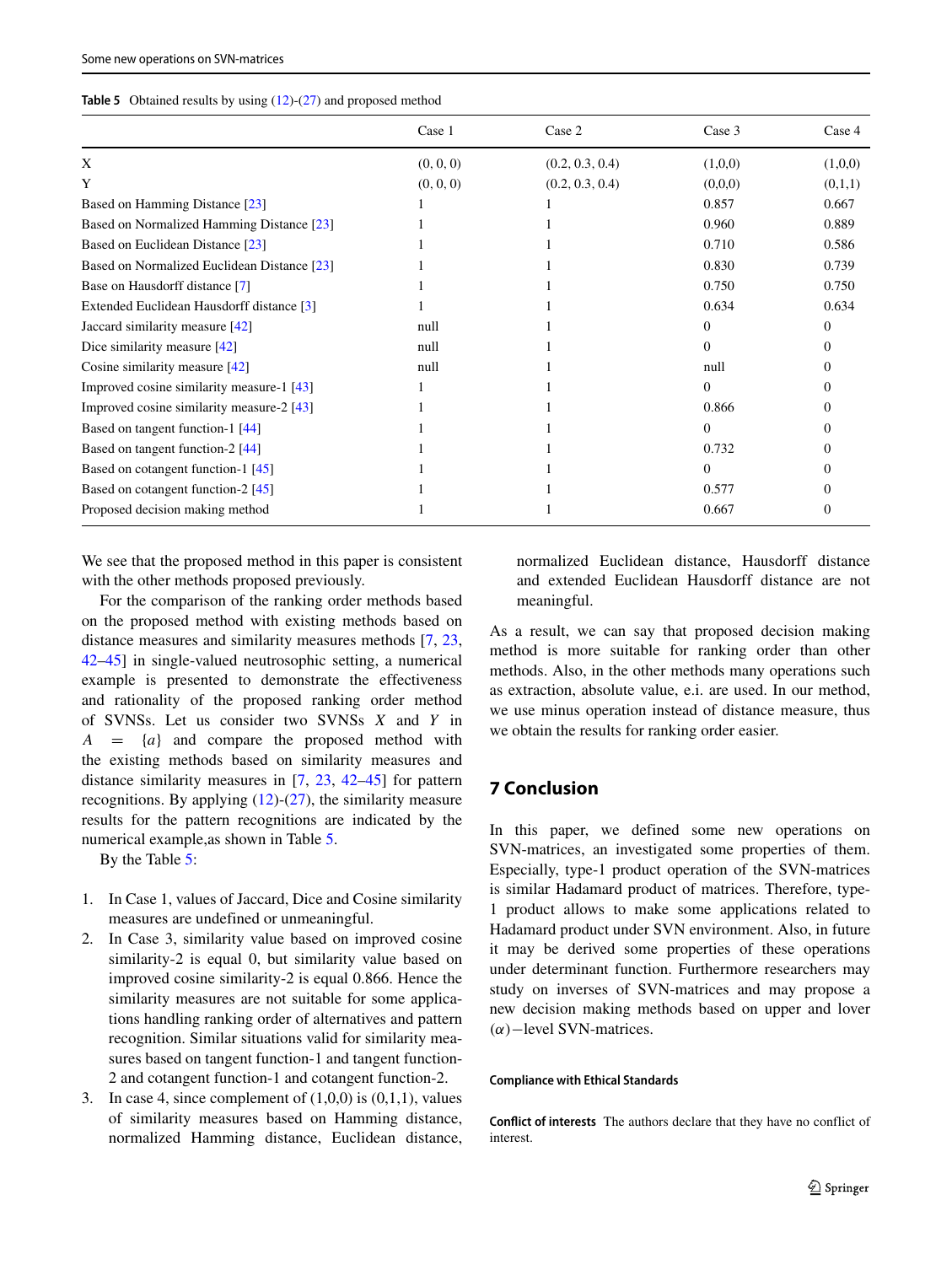**Ethical approval** This article does not contain any studies with human participants or animals performed by any of the authors.

# **Appendix A**

## **A.1**

- 1. Let  $\alpha = \mu \tilde{\oplus} \nu$  and  $\beta = \mu \tilde{\odot} \nu$ . Then  $\alpha_{pq}^t = \mu_{pq}^t + \nu_{pq}^t \mu_{pq}^t \nu_{pq}^t$  and  $\beta_{pq}^t = \mu_{pq}^t \nu_{pq}^t$ . The proof will be made for membership, indeterminacy and non-membership degrees of elements of SVN-matrices.
	- (a) Suppose that  $\mu_{pq}^t + v_{pq}^t \mu_{pq}^t v_{pq}^t \ge \mu_{pq}^t v_{pq}^t$ . Since  $0 \le \mu_{pq}^t \le 1$  and  $0 \le \nu_{pq}^t \le 1$ ,  $\mu_{pq}^{t-1} (1$  $v_{pq}^t$ ) +  $v_{pq}^t$  (1 –  $\mu_{pq}^t$ ) ≥ 0. Hence  $\alpha_{pq}^t \geq \beta_{pq}^t$ .
	- (b) Suppose that  $\mu_{pq}^i v_{pq}^i \leq \mu_{pq}^i + v_{pq}^i \mu_{pq}^i v_{pq}^i$ . Since  $0 \leq \mu_{pq}^i \leq 1$  and  $0 \leq \nu_{pq}^i \leq 1, 0 \leq$  $\mu_{pq}^{i}(1 - \nu_{pq}^{i}) + \nu_{pq}^{i}(1 - \mu_{pq}^{i})$ . Hence  $\alpha_{pq}^{i} \leq \beta_{pq}^{i}$ .
	- (c) It can be shown that  $\alpha_{pq}^f \leq \beta_{pq}^f$  with similar way to proof of  $\alpha_{pq}^i \leq \beta_{pq}^i$ .
- 2. Let  $\alpha = \mu \tilde{\oplus} \mu$ . Then  $\alpha = (\mu_{pq}^t + v_{pq}^t \mu_{pq}^t v_{pq}^t$ ,  $\mu_{pq}^i, \nu_{pq}^i, \mu_{pq}^f, \nu_{pq}^f$ ). Since each of  $\mu_{pq}^t, \mu_{pq}^i, \mu_{pq}^f, \nu_{pq}^t$  $v_{pq}^t$  and  $v_{pq}^f$  are in interval [0,1], it is clear that  $\mu_{pq}^t$  +  $v_{pq}^t - \mu_{pq}^t v_{pq}^t \ge \mu_{pq}^t$ ,  $\mu_{pq}^i v_{pq}^i \le \mu_{pq}^i$  and  $\mu_{pq}^f v_{pq}^f \le$  $\mu_{pq}^f$ . Therefore  $\mu \tilde{\oplus} \mu \geq \mu$ .
- 3. Let  $\alpha = \mu \tilde{\odot} \mu$ . Then  $\alpha = (\mu_{pq}^t \mu_{pq}^t, \mu_{pq}^t + \mu_{pq}^t \mu_{pq}^i \mu_{pq}^j, \mu_{pq}^f + \mu_{pq}^f - \mu_{pq}^f \mu_{pq}^f$ ). Since  $\mu_{pq}^t \nu_{pq}^t \leq \mu_{pq}^t$  $\mu_{pq}^{i} + \mu_{pq}^{i} - \mu_{pq}^{i} \mu_{pq}^{i} \geq \mu_{pq}^{i}$  and  $\mu_{pq}^{f} + \mu_{pq}^{f} - \mu_{pq}^{f}$  $\mu_{pq}^f \mu_{pq}^f \geq \mu_{pq}^f, \mu \tilde{\odot} \mu \leq \mu.$
- 4. Let  $\alpha_{pq} = \langle \mu_{pq}^t + v_{pq}^t \mu_{pq}^t v_{pq}^t, \mu_{pq}^i v_{pq}^i, \mu_{pq}^f v_{pq}^f \rangle$ be an element of SVN-matrix  $\mu \tilde{\oplus} \nu$ . From definition of  $\mu \tilde{\ominus} \nu$ , we know that for truth-membership values of elements of SVN-matrix  $\mu \tilde{\ominus} \nu$ , if  $\mu_{pq}^t \geq \nu_{pq}^t$ ,  $\mu_{pq}^t \oplus \nu_{pq}^t = \mu_{pq}^t$  and if  $\mu_{pq}^t < \nu_{pq}^t$ ,  $\mu_{pq}^t \oplus \nu_{pq}^t = 0$ . Since  $\mu_{pq}^t + \nu_{pq}^t - \mu_{pq}^t \nu_{pq}^t \ge \mu_{pq}^t$ <br>and  $\mu_{pq}^t + \nu_{pq}^t - \mu_{pq}^t \nu_{pq}^t \ge 0$ , truth-membership values of elements of SVN-matrix  $\mu \tilde{\oplus} \nu$  are always greater than or equal to truth-membership values of elements of SVN-matrix  $\mu \tilde{\ominus} \nu$ . From definition of  $\mu \tilde{\ominus} \nu$ , if  $\mu_{pq}^i \geq \nu_{pq}^i$ ,  $\mu_{pq}^i \ominus \nu_{pq}^i = 1$ , and if  $\mu_{pq}^i < \nu_{pq}^i$ ,  $\mu_{pq}^{i} \oplus \nu_{pq}^{i} = \mu_{pq}$ . Since  $1 \geq \mu_{pq}^{i} \nu_{pq}^{i}$  and  $\mu_{pq}^{i} \geq$  $\mu_{pq}^i v_{pq}^i$ , indeterminacy-membership values of elements of SVN-matrix *μ*⊕ν are always smaller than or equal to indeterminacy-membership values of elements of SVN-matrix  $\mu \tilde{\ominus} \nu$ . Also, it can be shown that falsitymembership values of elements of SVN-matrix  $\mu \tilde{\oplus} \nu$ are always smaller than or equal to falsity-membership values of elements of SVN-matrix  $\mu \tilde{\ominus} \nu$ . It is concluded that  $\mu \tilde{\oplus} \nu \tilde{\ge} \mu \tilde{\ominus} \nu$ .
- $\textcircled{2}$  Springer

5. Let  $\alpha_{pq}$  and  $\beta_{pq}$  be the *pq*th elements of the SVNmatrices  $\mu \tilde{\oplus} (\nu \tilde{\ominus} \gamma)$  and  $(\mu \tilde{\oplus} \nu) \tilde{\ominus} (\mu \tilde{\oplus} \gamma)$ , respectively. The proof will be made for three cases.

> Case 1: For truth-membership values of the SVNmatrices. From Definition 6,

$$
\alpha_{pq}^{t} = \begin{cases}\n\mu_{pq}^{t} + v_{pq}^{t} - \mu_{pq}^{t} v_{pq}^{t}, & \nu_{pq}^{t} > \gamma_{pq}^{t}, \\
\mu_{pq}^{t}, & \nu_{pq}^{t} \leq \gamma_{pq}^{t}.\n\end{cases}
$$
\n
$$
\text{Since } \mu_{pq}^{t} + v_{pq}^{t} - \mu_{pq}^{t} v_{pq}^{t} > \mu_{pq}^{t} + \gamma_{pq}^{t} - \mu_{pq}^{t} v_{pq}^{t} \text{ for } v_{pq}^{t} > \gamma_{pq}^{t}, \text{ and } \mu_{pq}^{t} + v_{pq}^{t} - \mu_{pq}^{t} v_{pq}^{t} \leq \mu_{pq}^{t} + \gamma_{pq}^{t} - \mu_{pq}^{t} v_{pq}^{t},
$$
\n
$$
\beta_{pq}^{t} = \begin{cases}\n\mu_{pq}^{t} + v_{pq}^{t} - \mu_{pq}^{t} v_{pq}^{t}, & \nu_{pq}^{t} > \gamma_{pq}^{t}, \\
0, & \nu_{pq}^{t} \leq \gamma_{pq}^{t}.\n\end{cases}
$$

 $0, \qquad \qquad \begin{array}{ccc} v_i^1 & v_i^2 & v_i^3 \end{array}$ 

Hence  $\alpha_{pq}^t \geq \beta_{pq}^t$ .

Case 2: For indeterminacy-membership values of the SVN-matrices. From Definition 6,

$$
\alpha_{pq}^i = \begin{cases} \mu_{pq}^i, & \nu_{pq}^i \geq \gamma_{pq}^i, \\ \mu_{pq}^i \nu_{pq}^i, & \nu_{pq}^i < \gamma_{pq}^i. \end{cases}
$$

Since  $\mu_{pq}^i v_{pq}^i \ge \mu_{pq}^i v_{pq}^i$  for  $v_{pq}^i \ge v_{pq}^i$ , and  $\mu_{pq}^i v_{pq}^i < \mu_{pq}^i v_{pq}^i$  for  $v_{pq}^i < v_{pq}^i$ ,

$$
\beta_{pq}^i = \begin{cases} 1, & v_{pq}^i \ge \gamma_{pq}^i, \\ \mu_{pq}^i v_{pq}^i, & v_{pq}^i < \gamma_{pq}^i. \end{cases}
$$

Thus  $\alpha_{pq}^i \leq \beta_{pq}^i$ 

Case 3: For falsity-membership values of the SVNmatrices. From Definition 6,

$$
\alpha_{pq}^f = \begin{cases}\n\mu_{pq}^f, & \nu_{pq}^f \ge \gamma_{pq}^f, \\
\mu_{pq}^f \nu_{pq}^f, & \nu_{pq}^f < \gamma_{pq}^f.\n\end{cases}
$$
\nSince  $\mu_{pq}^f \nu_{pq}^f \ge \mu_{pq}^f \gamma_{pq}^f$  for  $\nu_{pq}^f \ge \gamma_{pq}^f$ , and  $\mu_{pq}^f \nu_{pq}^f < \mu_{pq}^f \nu_{pq}^f$  for  $\nu_{pq}^f < \gamma_{pq}^f$ ,

$$
\beta_{pq}^f = \begin{cases} 1, & v_{pq}^f \ge \gamma_{pq}^f, \\ \mu_{pq}^f v_{pq}^f, & v_{pq}^f < \gamma_{pq}^f. \end{cases}
$$

Thus  $\alpha_{pq}^f \leq \beta_{pq}^f$  and  $\alpha_{pq} \geq \beta_{pq}$ . From Case 1,2 and 3, it is concluded that  $\mu \tilde{\oplus} (\nu \tilde{\ominus} \gamma) \tilde{\rightarrow} (\mu \tilde{\oplus} \nu) \tilde{\ominus} (\mu \tilde{\oplus} \gamma).$ 

- 6. The proof can be made with similar way to proof of statement 1.
- 7. Let  $\alpha_{pq}, \beta_{pq}, \theta_{pq}, \sigma_{pq}, \delta_{pq}, \tau_{pq}, \rho_{pq}$  and  $\epsilon_{pq}$  be *pq*th elements of  $\mu \oplus \gamma$ ,  $\nu \oplus \gamma$ ,  $\mu \odot \gamma$ ,  $\nu \odot \gamma$ ,  $\mu \otimes \gamma$ , *ν*⊗γ and  $\mu \tilde{\Theta} \gamma$ , *ν* $\tilde{\Theta} \gamma$ , respectively. Since  $\mu \tilde{\preceq} \nu$ ,  $\mu_{pq}^t \leq \nu_{pq}^t$ ,  $\mu_{pq}^i \geq \nu_{pq}^i$  and  $\mu_{pq}^f \geq \nu_{pq}^f$ . It is clear that  $\alpha_{pq}^{f^{-1}} = \mu_{pq}^{f^{-1}} + \gamma_{pq}^{t} - \mu_{pq}^{t} \gamma_{pq}^{t} \leq \nu_{pq}^{t} + \gamma_{pq}^{t} - \nu_{pq}^{t} \gamma_{pq}^{t} =$  $\beta_{pq}^t$ ,  $\alpha_{pq}^i = \mu_{pq}^i \gamma_{pq}^i \geq \nu_{pq}^i \gamma_{pq}^i = \beta_{pq}^t$  and  $\alpha_{pq}^f = \mu_{pq}^f \gamma_{pq}^f \geq \nu_{pq}^f \gamma_{pq}^f = \beta_{pq}^f$ . Therefore  $\alpha_{pq} \leq \beta_{pq}$ and  $\mu \tilde{\oplus} \gamma \tilde{\prec} \nu \tilde{\oplus} \gamma$ .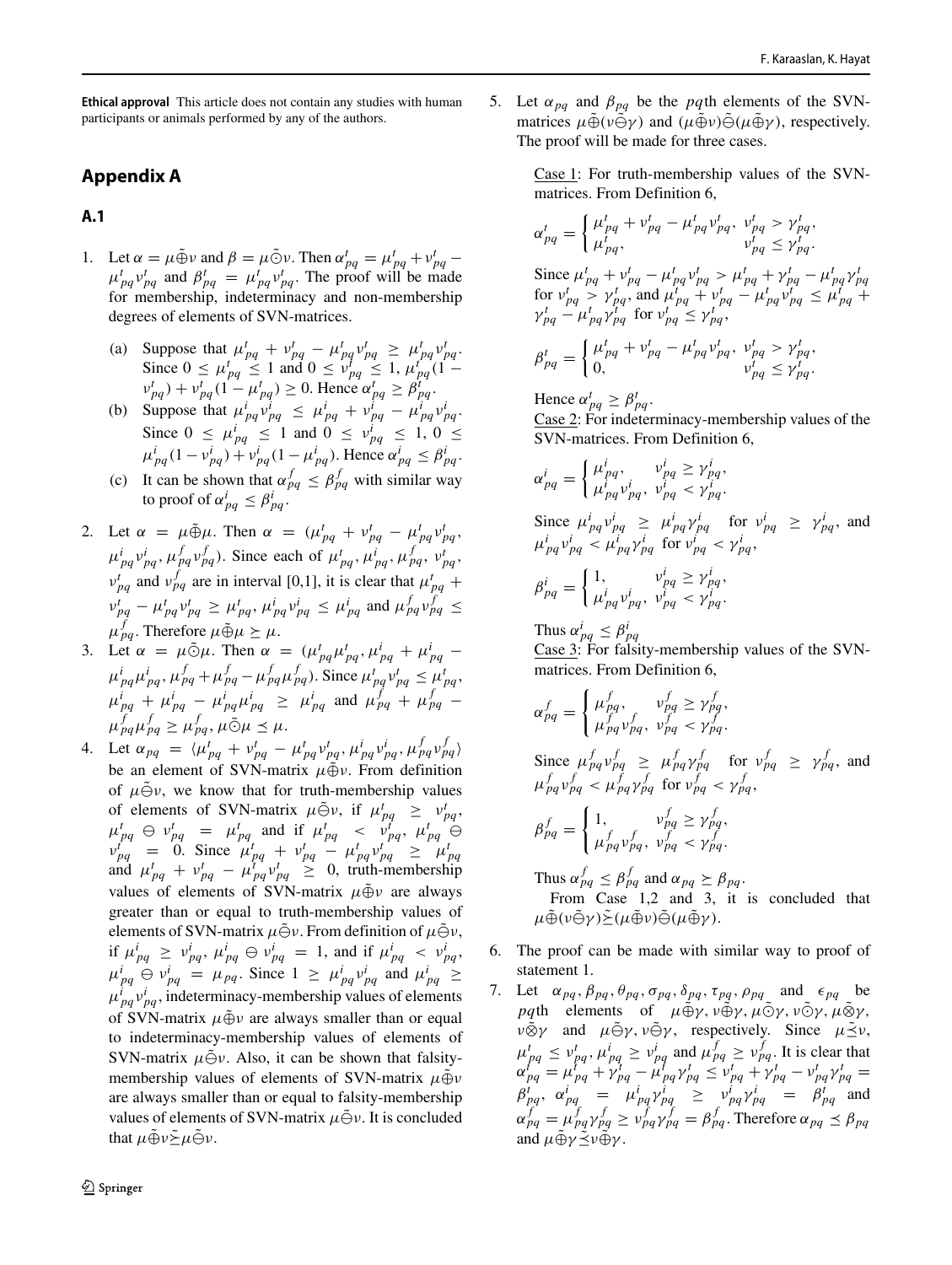By given condition  $\theta_{pq}^t = \mu_{pq}^t \gamma_{pq}^t \leq \nu_{pq}^t \gamma_{pq}^t = \sigma_{pq}^t$ ,  $\theta_{pq}^i = \mu_{pq}^i + \gamma_{pq}^i - \mu_{pq}^i \gamma_{pq}^i \geq v_{pq}^i + \gamma_{pq}^i - v_{pq}^i \gamma_{pq}^i =$  $\sigma_{pq}^f$  and  $\theta_{pq}^f = \mu_{pq}^f + \gamma_{pq}^f - \mu_{pq}^f \gamma_{pq}^f \ge \nu_{pq}^f + \gamma_{pq}^f - \nu_{pq}^f$ *ν*<sup>*f*</sup><sub>*γ*</sub> *f*<sub>*<i>y*</sub></sup>  $\leq$  *σ<sub><i>pq*</sub></sub>  $\leq$  *σ<sub><i>pq*</sub>. Therefore *μ* $\tilde{\odot}$ γ $\leq$ *ν* $\tilde{\odot}$ γ $\leq$ </sub> By given condition  $\delta_{pq}^t = 1 - \prod_{k=1}^n (1 (\mu_{pk}^t \gamma_{kq}^t) \leq 1 - \prod_{k=1}^n (1 - (\nu_{pk}^t \gamma_{kq}^t)) = \tau_{pq}^t, \delta_{pq}^i = 0$  $\prod_{k=1}^{n} (\mu_{pk}^{i} \gamma_{kq}^{i}) \ge \prod_{k=1}^{n} (\nu_{pk}^{i} \nu_{kq}^{i}) = \tau_{pq}^{i}$  and  $\delta_{pq}^{f}$  $\prod_{k=1}^{n} (\mu_{pk}^{f} \gamma_{kq}^{f}) \ge \prod_{k=1}^{n} (\nu_{pk}^{f} \nu_{kq}^{f}) = \tau_{pq}^{f}, \delta_{pq} \le \tau_{pq}.$ Therefore  $\mu\tilde{⊗}ν$ <sup>ζ</sup>ν⊗ν.

Since

$$
\rho_{pq}^t = \begin{cases} \mu_{pq}^t, & \mu_{pq}^t \ge \gamma_{pq}^t \\ 0, & \mu_{pq}^t < \gamma_{pq}^t \end{cases}, \quad \epsilon_{pq}^t = \begin{cases} \nu_{pq}^t, & \nu_{pq}^t \ge \gamma_{pq}^t \\ 0, & \nu_{pq}^t < \gamma_{pq}^t \end{cases}
$$

and  $\mu_{pq}^t \leq \nu_{pq}^t$  from hypothesis,  $\rho_{pq}^t \leq \epsilon_{pq}^t$ . Also since

$$
\rho_{pq}^i = \begin{cases}\n1, & \mu_{pq}^i \ge \gamma_{pq}^i \\
\mu_{pq}^i, & \mu_{pq}^i < \gamma_{pq}^i = \begin{cases}\n1, & \nu_{pq}^i \ge \gamma_{pq}^i \\
\nu_{pq}^i, & \nu_{pq}^i < \gamma_{pq}^i\n\end{cases} \\
\text{and } \mu_{pq}^i \ge \nu_{pq}^i \text{ from hypothesis, } \rho_{pq}^i \ge \epsilon_{pq}^i.
$$
\n
$$
\text{Similarly, } \rho_{pq}^f = \begin{cases}\n1, & \mu_{pq}^f \ge \gamma_{pq}^f \\
\mu_{pq}^f, & \mu_{pq}^f < \gamma_{pq}^f\n\end{cases} \\
\text{and } \mu_{pq}^f \ge \gamma_{pq}^f \text{ and } \mu_{pq}^f \ge \nu_{pq}^f \text{ from hypothesis,}
$$
\n
$$
\begin{cases}\n1, & \nu_{pq}^f \ge \gamma_{pq}^f \\
\nu_{pq}^f, & \nu_{pq}^f < \gamma_{pq}^f\n\end{cases} \text{ and } \mu_{pq}^f \ge \nu_{pq}^f \text{ from hypothesis,}
$$
\n
$$
\rho_{pq}^f \ge \epsilon_{pq}^f. \text{ Therefore } \rho_{pq} \le \epsilon_{pq} \text{ and so } \mu \tilde{\Theta} \gamma \tilde{\Xi} \nu \tilde{\Theta} \gamma.
$$

### <span id="page-14-0"></span>**A.2**

1. Suppose that  $\alpha_{pq} = \langle \alpha_{pq}^t, \alpha_{pq}^i, \alpha_{pq}^f \rangle$  and  $\beta_{pq} =$  $\langle \beta_{pq}^t, \beta_{pq}^i, \beta_{pq}^f \rangle$  are *ij*th elements of  $\mu \oplus \nu$  and  $\mu' \oplus \nu'$ , respectively. Then  $\sigma_{pq} = \alpha_{qp}$  is the *pq*th element of  $(\mu \oplus \nu)'$  and

$$
\alpha_{pq} = \langle \alpha_{pq}^t, \alpha_{pq}^i, \alpha_{pq}^f \rangle
$$
  
\n
$$
= \langle \mu_{pq}^t + v_{pq}^t - \mu_{pq}^t v_{pq}^t, \mu_{pq}^i v_{pq}^i, \mu_{pq}^f v_{pq}^f \rangle
$$
  
\n
$$
\beta_{pq} = \langle \beta_{pq}^t, \beta_{pq}^i, \beta_{pq}^f \rangle
$$
  
\n
$$
= \langle \mu_{qp}^t + v_{qp}^t - \mu_{qp}^t v_{qp}^t, \mu_{qp}^i v_{qp}^i, \mu_{qp}^f v_{qp}^f \rangle
$$
  
\n
$$
\sigma_{pq} = \langle \alpha_{qp}^t, \alpha_{qp}^i, \alpha_{qp}^f \rangle
$$
  
\n
$$
= \langle \mu_{qp}^t + v_{qp}^t - \mu_{qp}^t v_{qp}^t, \mu_{qp}^i v_{qp}^i, \mu_{qp}^f v_{qp}^f \rangle
$$
  
\n
$$
= \beta_{pq}.
$$

Thus,  $\sigma_{pq} = \beta_{pq}$  for all p, q. Hence  $(\mu \oplus \nu)' = \mu' \oplus \nu'$ .

2. Suppose that  $\alpha_{pq} = \langle \alpha_{pq}^t, \alpha_{pq}^i, \alpha_{pq}^f \rangle$  and  $\beta_{pq} =$  $\langle \beta_{pq}^t, \beta_{pq}^i, \beta_{pq}^f \rangle$  are *pq*th elements of  $\mu \tilde{\odot} \nu$  and  $\mu' \tilde{\odot} \nu'$ , respectively. Suppose that  $\alpha_{pq} = \langle \alpha_{pq}^t, \alpha_{pq}^i, \alpha_{pq}^f \rangle$  and  $\beta_{pq} = \langle \beta_{pq}^t, \beta_{pq}^i, \beta_{pq}^f \rangle$  are *pq*th elements of  $\mu \tilde{\odot} \nu$ 

and  $\mu' \tilde{\odot} \nu'$ , respectively. Then  $\sigma_{pq} = \alpha_{qp}$  is the *pq*th element of  $(\mu \tilde{\odot} \nu)'$  and

$$
\alpha_{pq} = \langle \alpha_{pq}^{t}, \alpha_{pq}^{i}, \alpha_{pq}^{f} \rangle
$$
  
\n
$$
= \langle \mu_{pq}^{t} v_{pq}^{t}, \mu_{pq}^{i} + v_{pq}^{i} - \mu_{pq}^{i} v_{pq}^{i}, \mu_{pq}^{f} + v_{pq}^{f} - \mu_{pq}^{f} v_{pq}^{f} \rangle
$$
  
\n
$$
\beta_{pq} = \langle \beta_{pq}^{t}, \beta_{pq}^{i}, \beta_{pq}^{f} \rangle
$$
  
\n
$$
= \langle \mu_{qp}^{t} v_{qp}^{t}, \mu_{qp}^{i} + v_{qp}^{i} - \mu_{qp}^{i} v_{qp}^{i}, \mu_{qp}^{f} + v_{qp}^{f} - \mu_{qp}^{f} v_{qp}^{f} \rangle
$$
  
\n
$$
\sigma_{pq} = \langle \sigma_{pq}^{t}, \sigma_{pq}^{i}, \sigma_{pq}^{f} \rangle
$$
  
\n
$$
= \langle \mu_{qp}^{t} v_{qp}^{t}, \mu_{qp}^{i} + v_{qp}^{i} - \mu_{qp}^{i} v_{qp}^{i}, \mu_{qp}^{f} + v_{qp}^{f} - \mu_{qp}^{f} v_{qp}^{f} \rangle
$$

Thus,  $\sigma_{pq} = \beta_{pq}$  for all p, q. Hence  $(\mu \tilde{\odot} \nu)' = \mu' \tilde{\odot} \nu'$ . 3. Suppose that  $\alpha_{pq} = \langle \alpha_{pq}^t, \alpha_{pq}^i, \alpha_{pq}^f \rangle$  and  $\beta_{pq} =$  $\langle \beta_{pq}^t, \beta_{pq}^i, \beta_{pq}^f \rangle$  are *pq*th elements of  $\mu \tilde{\otimes} \nu$  and  $\nu' \tilde{\otimes} \mu'$ , respectively. Suppose that  $\alpha_{pq} = \langle \alpha_{pq}^t, \alpha_{pq}^i, \alpha_{pq}^f \rangle$  and  $\beta_{pq} = \langle \beta_{pq}^t, \beta_{pq}^i, \beta_{pq}^f \rangle$  are *ij*th elements of  $\mu \tilde{\otimes} \nu$  and  $\nu' \tilde{\otimes} \mu'$ , respectively. Then  $\sigma_{pq} = \alpha_{qp}$  is the *pq*th element of  $(\mu \tilde{\otimes} \nu)'$  and

$$
\alpha_{pq} = \langle \alpha_{pq}^{t}, \alpha_{pq}^{i}, \alpha_{pq}^{f} \rangle = \langle 1 - \prod_{k=1}^{n} (1 - \mu_{pk}^{t} v_{kq}^{t}),
$$
  

$$
\prod_{k=1}^{n} (\mu_{pk}^{i} + v_{kq}^{i} - \mu_{pq}^{i} v_{pq}^{i}), \prod_{k=1}^{n} (\mu_{pq}^{f} + v_{pq}^{f} - \mu_{pq}^{f} v_{pq}^{f}) \rangle
$$
  

$$
\beta_{pq} = \langle \beta_{pq}^{t}, \beta_{pq}^{i}, \beta_{pq}^{f} \rangle = \langle 1 - \prod_{k=1}^{n} (1 - v_{qk}^{t} \mu_{kp}^{t}),
$$
  

$$
\prod_{k=1}^{n} (v_{qk}^{i} + \mu_{kp}^{i} - v_{qk}^{i} \mu_{kp}^{i}), \prod_{k=1}^{n} (v_{qk}^{f} + \mu_{kp}^{f} - v_{qk}^{f} \mu_{kp}^{f}) \rangle
$$
  

$$
\sigma_{pq} = \langle \sigma_{pq}^{t}, \sigma_{pq}^{i}, \sigma_{pq}^{f} \rangle = \langle 1 - \prod_{k=1}^{n} (1 - \mu_{qk}^{t} v_{kp}^{t}),
$$
  

$$
\prod_{k=1}^{n} (\mu_{qk}^{i} + v_{kp}^{i} - \mu_{qk}^{i} v_{kp}^{i}), \prod_{k=1}^{n} (\mu_{qk}^{f} + v_{kp}^{f} - \mu_{qk}^{f} v_{kp}^{f}) \rangle
$$
  

$$
= \beta_{pq}.
$$

Thus,  $\sigma_{pq} = \beta_{pq}$  for all p, q. Hence  $(\mu \tilde{\otimes} \nu)' = \nu' \tilde{\otimes} \mu'$ . 4. Suppose that  $\alpha_{pq} = \langle \alpha_{pq}^t, \alpha_{pq}^i, \alpha_{pq}^f \rangle$  and  $\beta_{pq} =$  $\langle \beta_{pq}^t, \beta_{pq}^i, \beta_{pq}^f \rangle$  are *pq*th elements of  $\mu \tilde{\ominus} \nu$  and  $\mu' \tilde{\ominus} \nu'$ , respectively. Suppose that  $\alpha_{pq} = \langle \alpha_{pq}^t, \alpha_{pq}^i, \alpha_{pq}^f \rangle$  and  $\beta_{pq}$  =  $\langle \beta_{pq}^t, \beta_{pq}^i, \beta_{pq}^f \rangle$  are *pq*th elements of  $\mu \tilde{\ominus} \nu$ and  $\mu' \tilde{\Theta} \nu'$ , respectively. Then  $\sigma_{pq} = \alpha_{qp}$  is the *pq*th element of  $(\mu \tilde{\ominus} \nu)'$  and

$$
\alpha_{pq} = \langle \alpha'_{pq}, \alpha^i_{pq}, \alpha^f_{pq} \rangle = \langle \mu^t_{pq} \oplus v^t_{pq}, \mu^i_{pq} \oplus v^i_{pq}, \mu^f_{pq} \oplus v^f_{pq} \rangle,
$$
  
\n
$$
\beta_{pq} = \langle \beta^t_{pq}, \beta^i_{pq}, \beta^f_{pq} \rangle = \langle \mu^t_{qp} \oplus v^t_{qp}, \mu^i_{qp} \oplus v^i_{qp}, \mu^f_{qp} \oplus v^f_{qp} \rangle,
$$
  
\n
$$
\sigma_{pq} = \langle \sigma^t_{pq}, \sigma^i_{pq}, \sigma^f_{pq} \rangle = \langle \mu^t_{qp} \oplus v^t_{qp}, \mu^i_{qp} \oplus v^i_{qp}, \mu^f_{qp} \oplus v^f_{qp} \rangle,
$$
  
\n
$$
= \beta_{pq}.
$$

<span id="page-14-1"></span>Thus,  $\sigma_{pq} = \beta_{pq}$  for all *p*, *q*. Hence  $(\mu \tilde{\ominus} \nu)' = \mu' \tilde{\ominus} \nu'$ .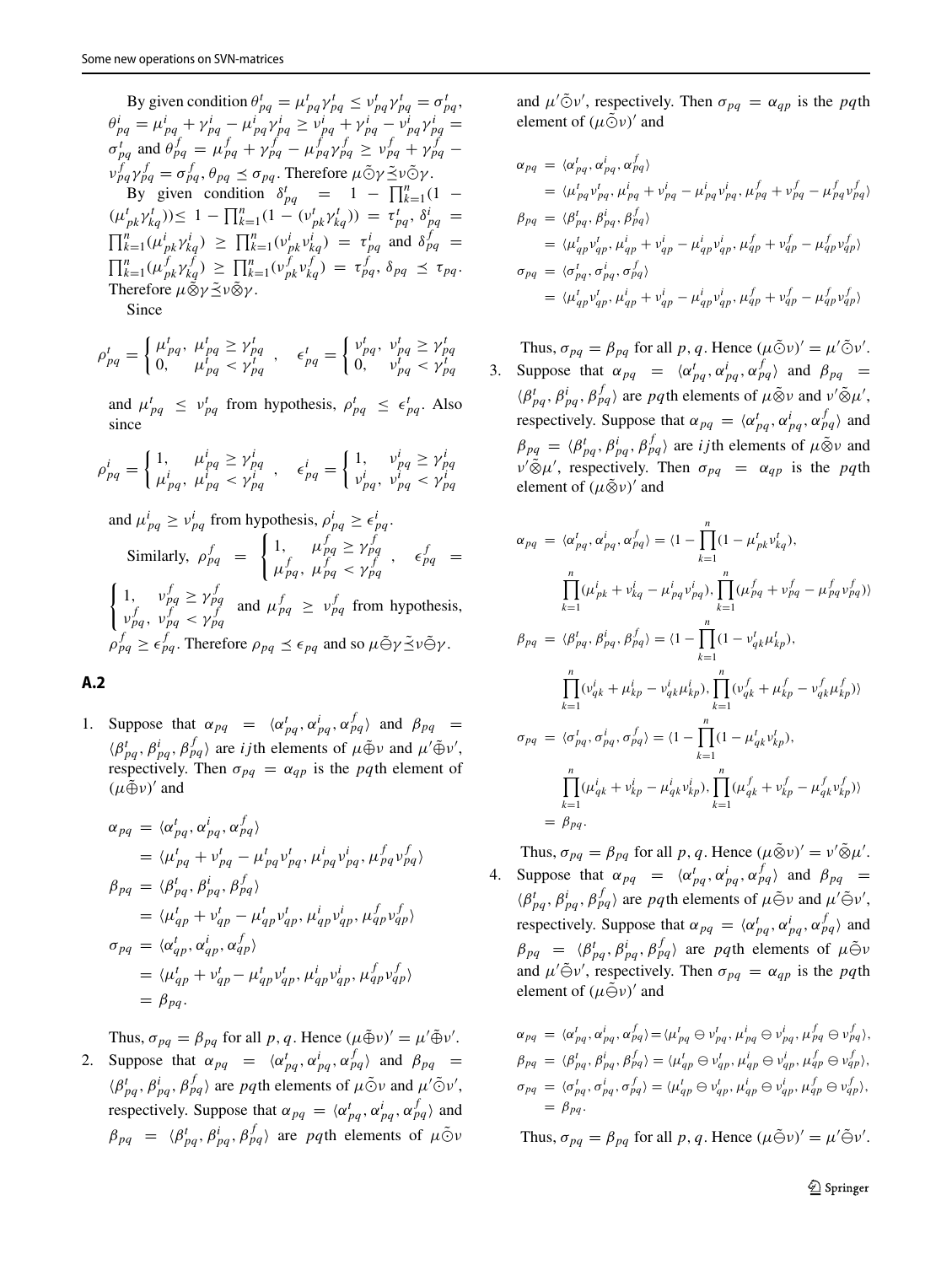1. Let  $\alpha_{pq} = \langle \alpha_{pq}^t, \alpha_{pq}^i, \alpha_{pq}^f \rangle$  and  $\beta_{pq} = \langle \beta_{pq}^t, \beta_{pq}^i, \beta_{pq}^f \rangle$ be *pq*th elements of  $\mu \tilde{\oplus} \nu$  and  $\mu^c \tilde{\odot} \nu^c$ , respectively, and let  $\sigma_{pq} = \alpha_{pq}^c$ . Then

$$
\alpha_{pq} = \left\langle \alpha_{pq}^t, \alpha_{pq}^i, \alpha_{pq}^f \right\rangle = \left\langle \mu_{pq}^t + v_{pq}^t - \mu_{pq}^t v_{pq}^t, \mu_{pq}^i v_{pq}^i, \mu_{pq}^f v_{pq}^f \right\rangle
$$
  
\n
$$
\sigma_{pq} = \alpha_{pq}^c = \left\langle \alpha_{pq}^f, 1 - \alpha_{pq}^i, \alpha_{pq}^t \right\rangle = \left\langle \mu_{pq}^f v_{pq}^f, 1 - \mu_{pq}^i v_{pq}^i, \mu_{pq}^t \right\rangle
$$
  
\n
$$
+ v_{pq}^t - \mu_{pq}^t v_{pq}^t \right\rangle
$$

$$
\alpha_{pq} = \langle \alpha_{pq}^{t}, \alpha_{pq}^{i}, \alpha_{pq}^{f} \rangle
$$
\n
$$
= \left\langle \begin{cases} \mu_{pq}^{t}, \mu_{pq}^{t} > \nu_{pq}^{t} \\ 0, \mu_{pq}^{t} \leq \nu_{pq}^{t} \end{cases}, \begin{cases} 1, \mu_{pq}^{i} \geq \nu_{pq}^{i} \\ \mu_{pq}^{i}, \mu_{pq}^{f} \leq \nu_{pq}^{f} \end{cases}, \begin{cases} 1, \mu_{pq}^{f} \geq \nu_{pq}^{f} \\ \mu_{pq}^{t}, \mu_{pq}^{f} \leq \nu_{pq}^{f} \end{cases} \right\rangle
$$
\n
$$
\sigma_{pq} = \alpha_{pq}^{c} = \left\langle \begin{cases} 1, \mu_{pq}^{f} \geq \nu_{pq}^{f} \\ \mu_{pq}^{t}, \mu_{pq}^{f} \leq \nu_{pq}^{f} \end{cases}, \begin{cases} 0, \mu_{pq}^{i} \geq \nu_{pq}^{i} \\ 1 - \mu_{pq}^{i}, \mu_{pq}^{i} \leq \nu_{pq}^{i} \end{cases}, \begin{cases} \mu_{pq}^{t}, \mu_{pq}^{t} \leq \nu_{pq}^{t} \\ 0, \mu_{pq}^{t} \leq \nu_{pq}^{f} \\ \mu_{pq}^{f}, \mu_{pq}^{f} \geq \nu_{pq}^{f} \\ 0, \mu_{pq}^{f} \leq \nu_{pq}^{f} \end{cases} \right\rangle
$$
\n
$$
= \left\langle \begin{cases} \mu_{pq}^{f}, \mu_{pq}^{f} \geq \nu_{pq}^{f} \\ 0, \mu_{pq}^{f} \leq \nu_{pq}^{f} \end{cases}, \begin{cases} 1 - \mu_{pq}^{i}, \mu_{pq}^{i} \geq \nu_{pq}^{i} \\ \mu_{pq}^{i} \leq \nu_{pq}^{i} \\ \mu_{pq}^{f}, \mu_{pq}^{f} \leq \nu_{pq}^{f} \end{cases} \right\rangle.
$$

For 
$$
\mu_{pq}^f \ge \nu_{pq}^f
$$
, since  $\mu_{pq}^f \le 1$ ,  $1 - \mu_{pq}^i \ge 0$ ,  $1 \ge \mu_{pq}^t$   
and  $0 \le \mu_{pq}^f$ ,  $1 \ge 1 - \mu_{pq}^i$ ,  $\mu_{pq}^i \ge 0$ ,  $\sigma_{pq} \ge \beta_{pq}$ . Thus  $(\mu \tilde{\ominus} \nu)^c \tilde{\ge} \mu^c \tilde{\ominus} \nu^c$ .

### <span id="page-15-0"></span>**A.4**

1. Let  $\alpha \preceq \beta$ . Then  $\alpha^t \preceq \beta^t$ ,  $\alpha^i \geq \beta^i$  and  $\alpha^f \geq \beta^f$ . The proof will be made each of  $\mu_{ij}^t$ ,  $\mu_{pq}^t$  and  $\mu_{pq}^f$ . Let  $\mu_{pq}^t \ge \beta^t$ . Then  $(\mu_{pq}^t)^{\beta^t} = 1$ . Since  $\beta^t \ge \alpha^t$ ,  $\mu_{pq}^t \ge \alpha^t$ ,  $(\mu_{pq}^t)^{\alpha^t} = 1$ . Therefore  $(\mu_{pq}^t)^{\alpha^t} = (\mu_{pq}^t)^{\beta^t}$ . If  $\mu_{pq}^t < \beta^t$ , there are two cases.

Case 1: If 
$$
\mu_{pq}^t < \alpha^t \le \beta^t
$$
, then  $(\mu_{pq}^t)^{\beta^t} = 0 =$   
\n $(\mu_{pq}^t)^{\alpha^t}$ .  
\nCase 2: If  $\alpha^t \le \mu_{pq}^t < \beta^t$ , then  $(\mu_{pq}^t)^{\beta^t} = 0 < 1 =$   
\n $(\mu_{pq}^t)^{\alpha^t}$ . Thus,  $(\mu_{pq}^t)^{\beta^t} \le (\mu_{pq}^t)^{\alpha^t}$ .

Let  $\mu_{pq}^i \geq \beta^i$ . Then, there are two cases;

 $\frac{\text{Case 1: If }}{\mu_{pq}^i} \geq \alpha^i \geq \beta^i$ , then  $(\mu_{pq}^i)^{\alpha^i}$  $(\mu_{pq}^i)^{\beta^i} = 1.$  $\frac{\text{Case 2: If } \alpha^i \geq \mu_{pq}^i \geq \beta^i, \text{ then } (\mu_{pq}^i)^{\alpha^i} = 0$  $(\mu_{pq}^i)^{\beta^i} = 1$ . Also if  $\mu_{pq}^i < \beta^i$ , then  $(\mu_{pq}^i)^{\beta^i} = 0$ . Since  $\beta^i \leq \alpha^i$ ,  $\mu_{pq}^i \leq \alpha^i$ ,  $(\mu_{pq}^i)^{\alpha^i} = 0$ . Thus,  $(\mu_{pq}^i)^{\beta^i} \geq (\mu_{pq}^i)^{\alpha^i}.$ 

Let  $\mu_{pq}^f \geq \beta^f$ . Then, there are two cases;

 $\beta_{pq} = \langle \beta_{pq}^{t}, \beta_{pq}^{i}, \beta_{pq}^{f} \rangle = \langle \mu_{pq}^{f}, 1 - \mu_{pq}^{i}, \mu_{pq}^{t} \rangle \odot \langle \nu_{pq}^{f}, 1 - \nu_{pq}^{i}, \nu_{pq}^{t} \rangle$ 

 $=\left\langle \mu_{pq}^{f}v_{pq}^{f},1-\mu_{pq}^{i}v_{pq}^{i},\mu_{pq}^{t}+v_{pq}^{t}-\mu_{pq}^{t}v_{pq}^{t}\right\rangle.$ 

Thus,  $\sigma_{pq} = \beta_{pq}$ . Hence  $(\mu \tilde{\oplus} \nu)^c = \mu^c \tilde{\odot} \nu^c$ . 2. The proof can be proved by similar way to proof of 1. 3. Let  $\alpha_{pq} = \langle \alpha_{pq}^t, \alpha_{pq}^i, \alpha_{pq}^f \rangle$  and  $\beta_{pq} = \langle \beta_{pq}^t, \beta_{pq}^i, \beta_{pq}^f \rangle$ be *pq*th elements of  $\mu \tilde{\ominus} \nu$  and  $\mu^c \tilde{\ominus} \nu^c$ , respectively, and

let  $\sigma_{pq} = \alpha_{pq}^c$ . Then,

 $\frac{\text{Case 1:}}{\text{Area}}$  If  $\mu_{pq}^f \geq \alpha^f \geq \beta^f$ , then  $(\mu_{pq}^f)^{\alpha^f} =$  $(\mu_{pq}^f)^{\beta^f} = 1.$  $\frac{\text{Case 2: If } \alpha^f \ge \mu_{pq}^f \ge \beta^f, \text{ then } (\mu_{pq}^f)^{\alpha^f} = 0$  $(\mu_{pq}^f)^{\beta^f} = 1$ . Also if  $\mu_{pq}^f < \beta^f$ , then  $(\mu_{pq}^f)^{\beta^f} = 0$ . Since  $\beta^f \le \alpha^f$ ,  $\mu_{pq}^f \le \alpha^f$ ,  $(\mu_{pq}^f)^{\alpha^f} = 0$ . Thus,  $(\mu_{pq}^f)^{\beta^f} \geq (\mu_{pq}^f)^{\alpha^f}.$ 

It is concluded that  $\mu^{(\beta)} \tilde{\leq} \mu^{(\alpha)}$ .

2. The proof can be made by similar way to proof of statement 1.

# <span id="page-15-1"></span>**A.5**

1. The proof will be made for truth, indeterminacy and falsity membership values of elements of SVNmatrices:

Case 1: For truth-membership values:

Subcase 1: Let  $\mu_{pq}^t$ ,  $\nu_{pq}^t \ge \alpha^t$ . Then,  $\mu_{pq}^t \oplus \nu_{pq}^t =$  $\mu_{pq}^t + \nu_{pq}^t - \mu_{pq}^t \nu_{pq}^t \geq \mu_{pq}^t$  and  $\nu_{pq}^t$ . Therefore  $(\mu_{pq}^t \oplus \nu_{pq}^t) \ge \alpha^t$  and so  $(\mu_{pq}^t \oplus \nu_{pq}^t) = 1$ . Also, since  $(\mu_{pq}^t)^{\alpha} = 1$  and  $(\nu_{pq}^t)^{\alpha} = 1$ ,  $(\mu_{pq}^t)^{\alpha^t} \oplus$  $(v_{pq}^t)^{\alpha^t} = 1$ . Thus,  $(\mu_{pq}^t \oplus v_{pq}^t)^{\alpha^t} = (\mu_{pq}^t)^{\alpha^t} \oplus$  $(v_{pq}^t)^{\alpha^t}$ .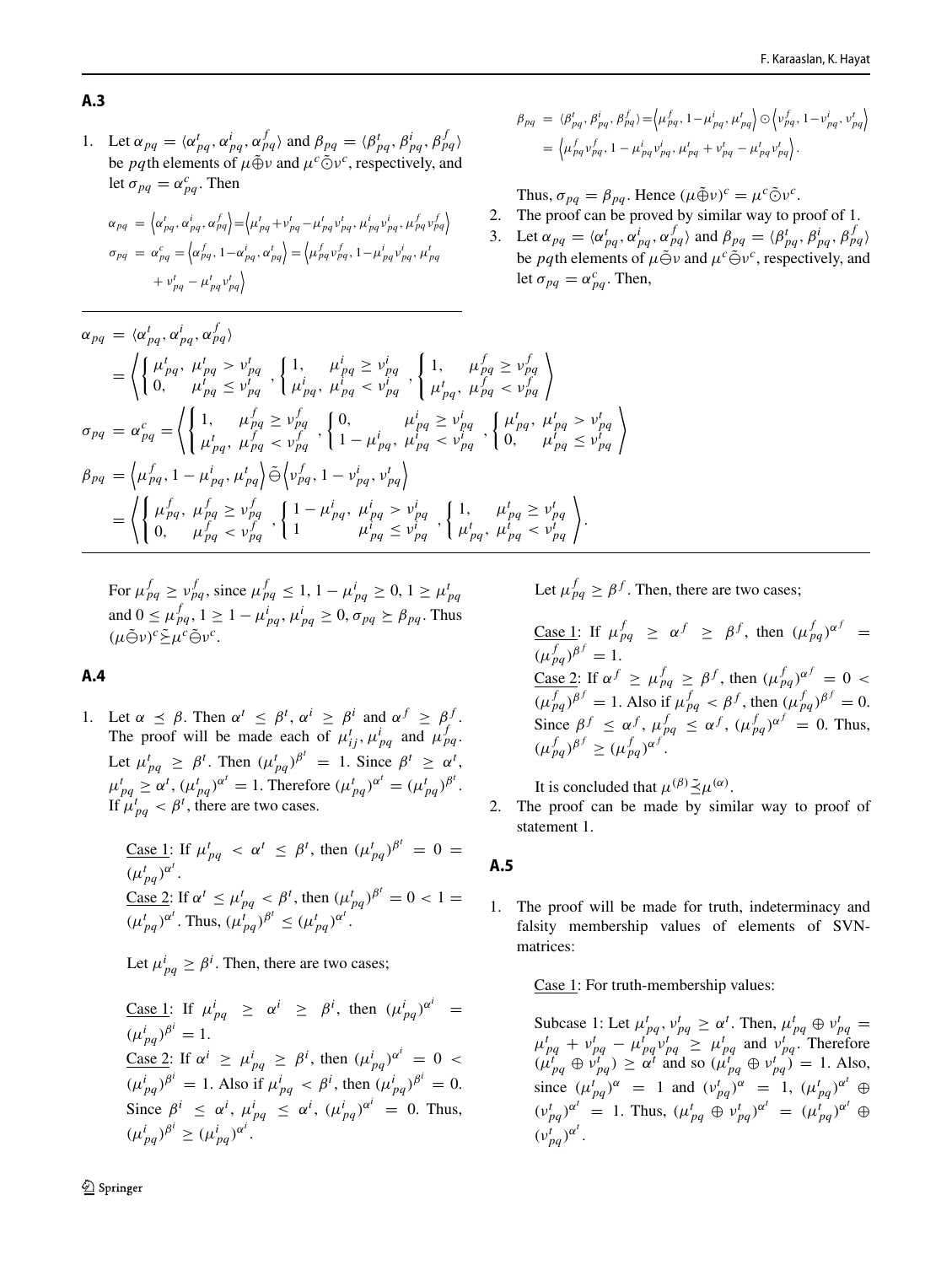Subcase 2: Let  $\mu_{pq}^t$ ,  $\nu_{pq}^t < \alpha^t$ . Then, there are two cases:  $\mu_{pq}^t \oplus \nu_{pq}^t \lt \alpha^t$  or  $\mu_{pq}^t \oplus \nu_{pq}^t \ge \alpha^t$ .

1. If 
$$
\mu_{pq}^t \oplus \nu_{pq}^t < \alpha^t
$$
,  $(\mu_{pq}^t \oplus \nu_{pq}^t)^{\alpha^t} = 0$ . Since  
\n $(\mu_{pq}^t)^{\alpha^t} = 0$  and  $(\nu_{pq}^t)^{\alpha^t} = 0$ ,  $(\mu_{pq}^t)^{\alpha^t} \oplus (\nu_{pq}^t)^{\alpha^t} = 0$ . Hence  $(\mu_{pq}^t \oplus \nu_{pq}^t)^{\alpha^t} = (\mu_{pq}^t)^{\alpha^t} \oplus (\nu_{pq}^t)^{\alpha^t}$ .  
\n2. If  $\mu_{pq}^t \oplus \nu_{pq}^t \ge \alpha^t$ ,  $(\mu_{pq}^t \oplus \nu_{pq}^t)^{\alpha^t} = 1$ . Since  
\n $(\mu_{pq}^t)^{\alpha^t} = 0$  and  $(\nu_{pq}^t)^{\alpha^t} = 0$ ,  $(\mu_{pq}^t)^{\alpha^t} \oplus (\nu_{pq}^t)^{\alpha^t} = 0$ . Thus  $(\mu_{pq}^t \oplus \nu_{pq}^t)^{\alpha^t} \ge (\mu_{pq}^t)^{\alpha^t} \oplus (\nu_{pq}^t)^{\alpha^t}$ .

Subcase 3: Let  $\mu_{pq}^t < \alpha^t$  and  $\nu_{pq}^t \ge \alpha^t$ . Then  $\mu_{pq}^t \oplus \nu_{pq}^t = \mu_{pq}^t + \nu_{pq}^t - \mu_{pq}^t \nu_{pq}^t \geq \alpha^t$ . Therefore  $(\mu_{pq}^t \oplus \nu_{pq}^t)^{\alpha^t} = 1$ . Also, since  $(\mu_{pq}^t)^{\alpha^t} = 0$ and  $(v_{pq}^t)^{\alpha^t} = 1$ ,  $(\mu_{pq}^t)^{\alpha^t} \oplus (v_{pq}^t)^{\alpha^t} = 1$ . Thus,  $(\mu_{pq}^t \oplus \nu_{pq}^t)^{\alpha^t} = (\mu_{pq}^t)^{\alpha^t} \oplus (\nu_{pq}^t)^{\alpha^t}.$ 

Subcase 4: Let  $\mu_{pq}^t \geq \alpha^t$  and  $\nu_{pq}^t < \alpha^t$ . Then  $\mu_{pq}^t \oplus \nu_{pq}^t = \mu_{pq}^t + \nu_{pq}^t - \mu_{pq}^t \nu_{pq}^t \geq \alpha^t$ . Therefore  $(\mu_{pq}^t \oplus \nu_{pq}^t)^{\alpha^t} = 1$ . Also, since  $(\mu_{pq}^t)^{\alpha^t} = 1$ and  $(v_{pq}^t)^{\alpha^t} = 0$ ,  $(\mu_{pq}^t)^{\alpha^t} \oplus (v_{pq}^t)^{\alpha^t} = 1$ . Thus,  $(\mu_{pq}^t \oplus \nu_{pq}^t)^{\alpha^t} = (\mu_{pq}^t)^{\alpha^t} \oplus (\nu_{pq}^t)^{\alpha^t}.$ 

Case 2: For indeterminacy-membership values:

Subcase 1: Let  $\mu_{pq}^i$ ,  $\nu_{pq}^i > \alpha^i$ . Then, there are two cases:  $\mu_{pq}^i \oplus \nu_{pq}^i = \mu_{pq}^i \nu_{pq}^i \leq \alpha^i$  or  $\mu_{pq}^i \oplus \nu_{pq}^i =$  $\mu_{pq}^i v_{pq}^i > \alpha^i$ .

1. If  $\mu_{pq}^i \oplus \nu_{pq}^i = \mu_{pq}^i \nu_{pq}^i \leq \alpha^i$ , then  $(\mu_{pq}^i \oplus$  $v_{pq}^i$  *)*<sup>*ai*</sup> = 0. Since  $(\mu_{pq}^i)$ <sup>*ai*</sup> = 1 and  $(v_{pq}^i)$ <sup>*ai*</sup> = 1,  $(\mu_{pq}^i)^{\alpha^i} \oplus (\nu_{pq}^i)^{\alpha^i} = 1$ . Hence  $(\mu_{pq}^i \oplus \nu_{pq}^i)^{\alpha^i} \leq$  $(\mu_{pq}^i)^{\alpha^i} \oplus (\nu_{pq}^i)^{\alpha^i}.$ 2. If  $\mu_{pq}^i \oplus \nu_{pq}^i = \mu_{pq}^i \nu_{pq}^i > \alpha^i$ ,  $(\mu_{pq}^i \oplus \nu_{pq}^i)^{\alpha^i} = 1$ . Since  $(\mu_{pq}^i)^{\alpha^i} = 0$  and  $(\nu_{pq}^i)^{\alpha^i} = 0$ ,  $(\mu_{pq}^i)^{\alpha^i} \oplus$  $(v_{pq}^i)^{\alpha^i} = 1$ . Thus  $(\mu_{pq}^i \oplus v_{pq}^i)^{\alpha^i} = (\mu_{pq}^i)^{\alpha^i} \oplus$ 

 $(v_{pq}^i)^{\alpha^i}$ . Subcase 2: Let  $\mu_{pq}^i$ ,  $\nu_{pq}^i \leq \alpha^i$ . Then,  $\mu_{pq}^i \oplus \nu_{pq}^i =$ 

 $\mu_{pq}^i v_{pq}^i \leq \alpha^i$  and so  $(\mu_{pq}^i \oplus v_{pq}^i)^{\alpha^i} = 0$ . Since  $(\mu_{pq}^i)^{\alpha^i} = 0$  and  $(\nu_{pq}^i)^{\alpha^i} = 0$ ,  $(\mu_{pq}^i)^{\alpha^i} \oplus (\nu_{pq}^i)^{\alpha^i} = 0$ 0. Thus  $(\mu_{pq}^i \oplus \nu_{pq}^i)^{\alpha^i} = (\mu_{pq}^i)^{\alpha^i} \oplus (\nu_{pq}^i)^{\alpha^i}$ .

Subcase 3: Let  $\mu_{pq}^i \le \alpha^i$  and  $\nu_{pq}^i > \alpha^i$ . If  $\mu_{pq}^i = 0$ , Then  $\mu_{pq}^i \oplus \nu_{pq}^i = \mu_{pq}^i \nu_{pq}^i = 0 \leq \alpha^i$ . Therefore  $(\mu_{pq}^i \oplus \nu_{pq}^i)^{\alpha^i} = 0$ . Since  $(\mu_{pq}^i)^{\alpha^i} = 0$  and  $(\nu_{pq}^i)^{\alpha^i} = 0$ 1,  $(\mu_{pq}^i)^{\alpha^i} \oplus (\nu_{pq}^i)^{\alpha^i} = 0$ . Thus,  $(\mu_{pq}^i \oplus \nu_{pq}^i)^{\alpha^i} =$  $(\mu_{pq}^i)^{\alpha^i} \oplus (\nu_{pq}^i)^{\alpha^i}$ . If  $\mu_{pq}^i \neq 0$ , then  $\mu_{pq}^i \oplus \nu_{pq}^i =$  $\mu_{pq}^i v_{pq}^i \leq \alpha^i$  and so  $(\mu_{pq}^i \oplus v_{pq}^i)^{\alpha^i} = 0$ . Since  $(\mu_{pq}^i)^{\alpha^i} = 0$  and  $(\nu_{pq}^i)^{\alpha^i} = 1$ ,  $(\mu_{pq}^i)^{\alpha^i} \oplus (\nu_{pq}^i)^{\alpha^i} = 0$ 0. Thus,  $(\mu_{pq}^i \oplus \nu_{pq}^i)^{\alpha^i} = (\mu_{pq}^i)^{\alpha^i} \oplus (\nu_{pq}^i)^{\alpha^i}$ .

Subcase 4: Let  $\mu_{pq}^i > \alpha^i$  and  $v_{pq}^i \leq \alpha^i$ . If  $v_{pq}^i = 0$ , Then  $\mu_{pq}^i \oplus \nu_{pq}^i = \mu_{pq}^i \nu_{pq}^i = 0 \leq \alpha^i$ . Therefore  $(\mu_{pq}^i \oplus \nu_{pq}^i)^{\alpha^i} = 0$ . Since  $(\mu_{pq}^i)^{\alpha^i} = 1$  and  $(\nu_{pq}^i)^{\alpha^i} = 1$ 0,  $(\mu_{pq}^i)^{\alpha^i} \oplus (\nu_{pq}^i)^{\alpha^i} = 0$ . Thus,  $(\mu_{pq}^i \oplus \nu_{pq}^i)^{\alpha^i} = 0$  $(\mu_{pq}^i)^{\alpha^i} \oplus (\nu_{pq}^i)^{\alpha^i}$ . If  $\nu_{pq}^i \neq 0$ , then  $\mu_{pq}^i \oplus \nu_{pq}^i =$  $\mu_{pq}^i v_{pq}^i \leq \alpha^i$  and so  $(\mu_{pq}^i \oplus v_{pq}^i)^{\alpha^i} = 0$ . Since  $(\mu_{pq}^i)^{\alpha^i} = 0$  and  $(\nu_{pq}^i)^{\alpha^i} = 1$ ,  $(\mu_{pq}^i)^{\alpha^i} \oplus (\nu_{pq}^i)^{\alpha^i} = 0$ 0. Thus,  $(\mu_{pq}^i \oplus \nu_{pq}^i)^{\alpha^i} = (\mu_{pq}^i)^{\alpha^i} \oplus (\nu_{pq}^i)^{\alpha^i}$ .

Case 3: For indeterminacy-membership values: The proof can be made by similar way to proof of case 2.

When it is considered all of the cases, it is concluded that  $(\mu \tilde{\oplus} \nu)^{(\alpha)} \tilde{\geq} \mu^{(\alpha)} \tilde{\oplus} \nu^{(\alpha)}$ .

2. The proof can be made by similar way to proof of statement 1.

### <span id="page-16-0"></span>**A.6**

1. The proof will be made for truth, indeterminacy and falsity-memberships values of elements of SVNmatrices.

> 1. For truth-membership values: There are four cases,  $\frac{\text{Case 1: } \mu_{pq}^t, \nu_{pq}^t \geq \alpha^t.$ Subcase 1: Let  $\mu_{pq}^t > \nu_{pq}^t$ . Then  $\mu_{pq}^t \ominus \nu_{pq}^t = \mu_{pq}^t$ . Since  $\mu_{pq}^t \ge \alpha^t$ ,  $(\mu_{pq}^t \ominus \nu_{pq}^t)^{\alpha^t} = 1$ . Also since  $(\mu_{pq}^t)^{\alpha^t} = 1$  and  $(\nu_{pq}^t)^{\alpha^t} = 1$ ,  $(\mu_{pq}^t)^{\alpha^t} \oplus (\nu_{pq}^t)^{\alpha^t} = 1$ 0. Therefore  $(\mu_{pq}^t \ominus \nu_{pq}^t)^{\alpha^t} \geq (\mu_{pq}^t)^{\alpha^t} \ominus (\nu_{pq}^t)^{\alpha^t}$ . Subcase 2: Let  $\mu_{pq}^t \le \nu_{pq}^t$ . Then  $\mu_{pq}^t \ominus \nu_{pq}^t = 0$ . Since  $0 \le \alpha^t$ ,  $(\mu_{pq}^t \ominus \nu_{pq}^t)^{\alpha^t} = 0$  or 1. Also since  $(\mu_{pq}^t)^{\alpha^t} = 1$  and  $(\nu_{pq}^t)^{\alpha^t} = 1$ ,  $(\mu_{pq}^t)^{\alpha^t} \oplus (\nu_{pq}^t)^{\alpha^t} = 1$ 0. Therefore  $(\mu_{pq}^t \ominus \nu_{pq}^t)^{\alpha^t} \geq (\mu_{pq}^t)^{\alpha^t} \ominus (\nu_{pq}^t)^{\alpha^t}$ .  $\frac{\text{Case 2: } \mu_{pq}^t, \nu_{pq}^{t}}{Pq} < \alpha^t.$ Subcase 1: Let  $\mu_{pq}^t > \nu_{pq}^t$ . Then  $\mu_{pq}^t \ominus \nu_{pq}^t = \mu_{pq}^t$ . Since  $\mu_{pq}^t \ge \alpha^t$ ,  $(\mu_{pq}^t \ominus \nu_{pq}^t)^{\alpha^t} = 1$ . Also since  $(\mu_{pq}^t)^{\alpha^t} = 0$  and  $(\nu_{pq}^t)^{\alpha^t} = 0$ ,  $(\mu_{pq}^t)^{\alpha^t} \oplus (\nu_{pq}^t)^{\alpha^t} = 0$ 0. Therefore  $(\mu_{pq}^t \ominus \nu_{pq}^t)^{\alpha^t} \geq (\mu_{pq}^t)^{\alpha^t} \ominus (\nu_{pq}^t)^{\alpha^t}$ . Subcase 2: Let  $\mu_{pq}^t \le \nu_{pq}^t$ . Then  $\mu_{pq}^t \ominus \nu_{pq}^t = 0$ . Since  $0 \le \alpha^t$ ,  $(\mu_{pq}^t \ominus \nu_{pq}^t)^{\alpha^t} = 0$  or 1. Also since  $(\mu_{pq}^t)^{\alpha^t} = 0$  and  $(\nu_{pq}^t)^{\alpha^t} = 0$ ,  $(\mu_{pq}^t)^{\alpha^t} \oplus (\nu_{pq}^t)^{\alpha^t} = 0$ 0. Therefore,  $(\mu_{pq}^t \ominus \nu_{pq}^t)^{\alpha^t} \geq (\mu_{pq}^t)^{\alpha^t} \ominus (\nu_{pq}^t)^{\alpha^t}$ . <u>Case 3</u>: Let  $\mu_{pq}^t < \alpha^t$  and  $\nu_{pq}^t \geq \alpha^t$ . Then,  $\mu_{pq}^t <$  $v_{pq}^t$  and  $(\mu_{pq}^t \ominus v_{pq}^t)^{\alpha^t} = 0$ . Also, since  $(\mu_{pq}^t)^{\alpha^t} = 0$ and  $(v_{pq}^t)^{\alpha^t} = 1$ ,  $(\mu_{pq}^t)^{\alpha^t} \ominus (v_{pq}^t)^{\alpha^t} = 0 \ominus 1 = 0$ . Therefore  $(\mu_{pq}^t \ominus \nu_{pq}^t)^{\alpha^t} = (\mu_{pq}^t)^{\alpha^t} \ominus (\nu_{pq}^t)^{\alpha^t}$ . <u>Case 4</u>: Let  $\mu_{pq}^{t^2} \geq \alpha^t$  and  $\nu_{pq}^{t^2} < \alpha^t$ . Then,  $\mu_{pq}^{t} >$  $v_{pq}^t$  and  $(\mu_{pq}^t \oplus v_{pq}^t) = \mu_{pq}^t$ . Since  $\mu_{pq}^t \geq \alpha^t$ ,  $(\mu_{pq}^t \oplus \nu_{pq}^t)^{\alpha^t} = 1$ . Also, since  $(\mu_{pq}^t)^{\alpha^t} = 1$  and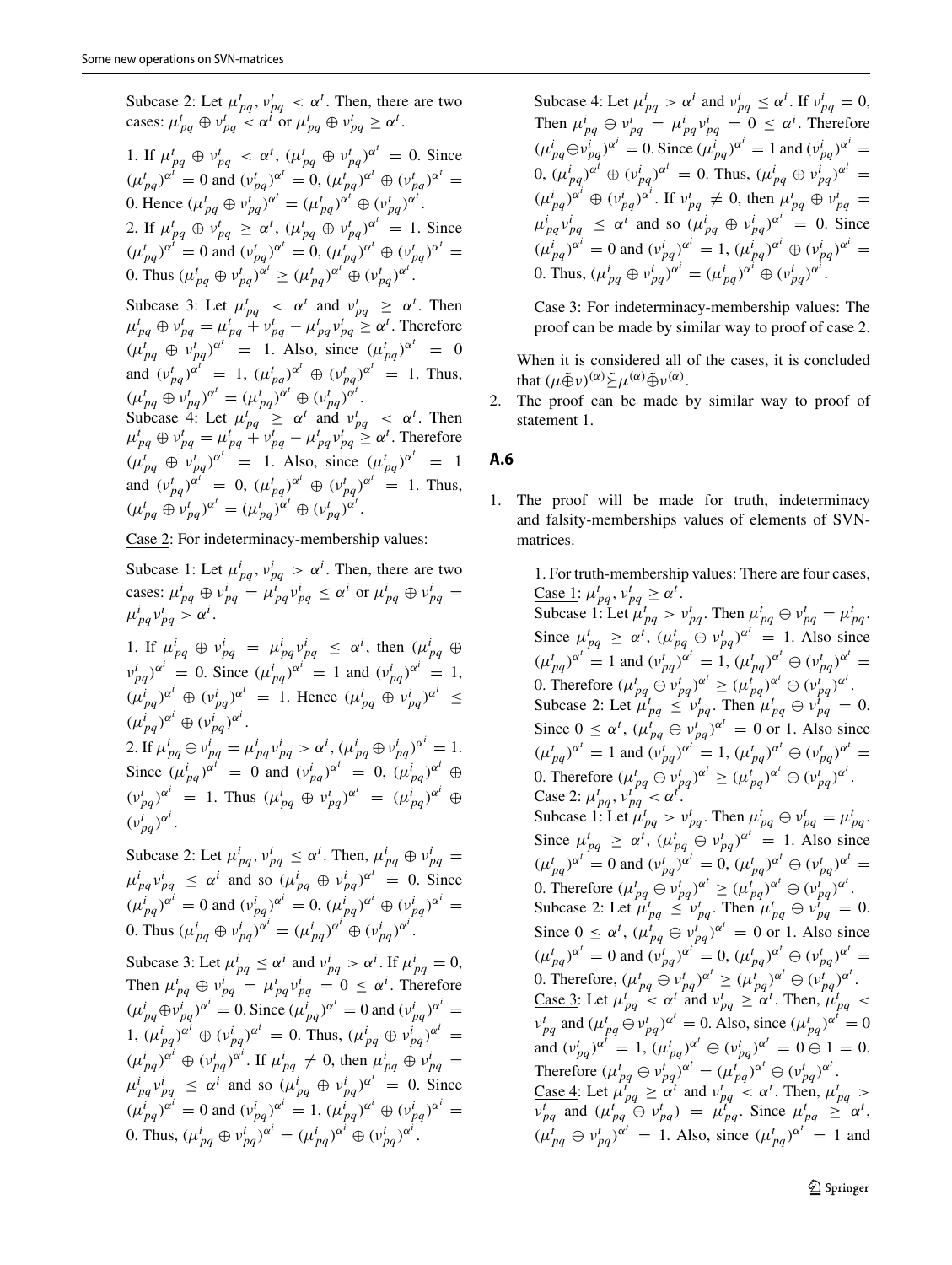$(v_{pq}^t)^{\alpha^t} = 0$ ,  $(\mu_{pq}^t)^{\alpha^t} \oplus (v_{pq}^t)^{\alpha^t} = 1 \oplus 0 = 1$ . Therefore  $(\mu_{pq}^t \ominus \nu_{pq}^t)^{\alpha^t} = (\mu_{pq}^t)^{\alpha^t} \ominus (\nu_{pq}^t)^{\alpha^t}$ . For indeterminacy-membership values: There are four cases,  $\frac{\text{Case 1: } \mu_{pq}^i}{\mu_{pq}^j} > \alpha^i$ . Subcase 1: Let  $\mu_{pq}^i \geq \nu_{pq}^i$ . Then  $\mu_{pq}^i \ominus \nu_{pq}^i = 1$ . Since  $1 \ge \alpha^i$ ,  $(\mu_{pq}^i \oplus \nu_{pq}^i)^{\alpha^i} = 1$  *or* 0. Also since  $(\mu_{pq}^i)^{\alpha^i} = 1$  and  $(\nu_{pq}^i)^{\alpha^i} = 1$ ,  $(\mu_{pq}^i)^{\alpha^i} \oplus (\nu_{pq}^i)^{\alpha^i} = 1$ 1. Therefore  $(\mu_{pq}^i \oplus \nu_{pq}^i)^{\alpha^i} \leq (\mu_{pq}^i)^{\alpha^i} \oplus (\nu_{pq}^i)^{\alpha^i}$ . Subcase 2: Let  $\mu_{pq}^i < \nu_{pq}^i$ . Then  $\mu_{pq}^i \ominus \nu_{pq}^i = \mu_{pq}^i$ . Since  $\mu_{pq}^i > \alpha^i$ ,  $(\mu_{pq}^i \oplus \nu_{pq}^i)^{\alpha^i} = 1$ . Also since  $(\mu_{pq}^i)^{\alpha^i} = 1$  and  $(\nu_{pq}^i)^{\alpha^i} = 1$ ,  $(\mu_{pq}^i)^{\alpha^i} \oplus (\nu_{pq}^i)^{\alpha^i} = 1$ 1. Therefore  $(\mu_{pq}^i \ominus \nu_{pq}^i)^{\alpha^i} = (\mu_{pq}^i)^{\alpha^i} \ominus (\nu_{pq}^i)^{\alpha^i}$ .  $\frac{\text{Case 2: } \mu_{pq}^i, \nu_{pq}^i \leq \alpha^i.$ Subcase 1: Let  $\mu_{pq}^i \geq \nu_{pq}^i$ . Then  $\mu_{pq}^i \ominus \nu_{pq}^i = 1$ . Since  $\mu_{pq}^i \leq \alpha^i$ ,  $(\mu_{pq}^i \oplus \nu_{pq}^i)^{\alpha^i} = 0$ . Also since  $(\mu_{pq}^i)^{\alpha^i} = 0$  and  $(\nu_{pq}^i)^{\alpha^i} = 0$ ,  $(\mu_{pq}^i)^{\alpha^i} \oplus (\nu_{pq}^i)^{\alpha^i} = 0$ 1. Hence,  $(\mu_{pq}^i \oplus \nu_{pq}^i)^{\alpha^i} \leq (\mu_{pq}^i)^{\alpha^i} \oplus (\nu_{pq}^i)^{\alpha^i}$ . Subcase 2: Let  $\mu_{pq}^i < \nu_{pq}^i$ . Then  $\mu_{pq}^i \ominus \nu_{pq}^i = \mu_{pq}^i$ . Since  $\mu_{pq}^i \leq \alpha^i$ ,  $(\mu_{pq}^i \oplus \nu_{pq}^i)^{\alpha^i} = 0$ . Also since  $(\mu_{pq}^i)^{\alpha^i} = 0$  and  $(\nu_{pq}^i)^{\alpha^i} = 0$ ,  $(\mu_{pq}^i)^{\alpha^i} \oplus (\nu_{pq}^i)^{\alpha^i} = 0$ 1. Therefore  $(\mu_{pq}^i \oplus \nu_{pq}^i)^{\alpha^i} \leq (\mu_{pq}^i)^{\alpha^i} \oplus (\nu_{pq}^i)^{\alpha^i}$ . <u>Case 3</u>: Let  $\mu_{pq}^i \leq \alpha^i$  and  $\nu_{pq}^i > \alpha^i$ . Then,  $\mu_{pq}^i <$  $v_{pq}^i$  and  $\mu_{pq}^i \oplus v_{pq}^i = \mu_{pq}^i$ . Since  $\mu_{pq}^i \leq \alpha^i$ ,  $(\mu_{pq}^i \oplus \nu_{pq}^i)^{\alpha^i} = 0$ . Also, since  $(\mu_{pq}^i)^{\alpha^i} = 0$  and  $(v_{pq}^i)^{\alpha^i} = 1$ ,  $(\mu_{pq}^i)^{\alpha^i} \oplus (v_{pq}^i)^{\alpha^i} = 0 \oplus 1 = 0$ . Thus,  $(\mu_{pq}^t \oplus \nu_{pq}^t)^{\alpha^t} = (\mu_{pq}^t)^{\alpha^t} \oplus (\nu_{pq}^t)^{\alpha^t}.$  $\frac{\text{Case 4: Let } \mu_{pq}^i > \alpha^i \text{ and } \nu_{pq}^i \leq \alpha^i. \text{ Then, } \mu_{pq}^i > 0}$ 

 $v_{pq}^i$  and  $(\mu_{pq}^i \oplus v_{pq}^i) = 1$ . Since  $1 \ge \alpha^t$ ,  $(\mu_{pq}^i \oplus v_{pq}^i)$  $v_{pq}^i$   $\rho^{i}$  = 1 or 0. Also, since  $(\mu_{pq}^i)^{\alpha^i}$  = 1 and  $(v_{pq}^i)^{\alpha^i} = 0$ ,  $(\mu_{pq}^i)^{\alpha^i} \oplus (v_{pq}^i)^{\alpha^i} = 1 \oplus 0 = 1$ . Therefore  $(\mu_{pq}^i \oplus \nu_{pq}^i)^{\alpha^i} \leq (\mu_{pq}^i)^{\alpha^i} \oplus (\nu_{pq}^i)^{\alpha^i}$ .

For falsity-membership values: The proof can be made in similar way to the proof made for indeterminacy-membership values. When it is considered all of cases, it is concluded that  $(\mu \tilde{\ominus} \nu)^{(\alpha)} \tilde{\rightarrow} (\mu)^{(\alpha)} \tilde{\ominus} (\nu)^{(\alpha)}.$ 

The proof will be made for truth, indeterminacy and falsity-memberships values of elements of SVNmatrices.

1. For truth-membership values: There are four cases,  $\frac{\text{Case 1: } \mu_{pq}^t, \nu_{pq}^t \geq \alpha^t.$ 

Subcase 1: Let  $\mu_{pq}^t > \nu_{pq}^t$ . Then  $\mu_{pq}^t \oplus \nu_{pq}^t =$  $\mu_{pq}^t$ . Since  $\mu_{pq}^t \geq \alpha^t$ ,  $(\mu_{pq}^t \ominus \nu_{pq}^t)_{\alpha^t} = \mu_{pq}^t$ . Also since  $(\mu_{pq}^{t})_{\alpha^t} = \mu_{pq}^t$  and  $(\nu_{pq}^{t})_{\alpha^t} = \mu_{pq}^t$ ,  $(\mu_{pq}^t)_{\alpha^t} \ominus (\nu_{pq}^t)_{\alpha^t} = 0$ . Therefore,  $(\mu_{pq}^t \ominus \nu_{pq}^t)_{\alpha^t} \ge$  $(\mu_{pq}^t)_{\alpha^t} \ominus (\nu_{pq}^t)_{\alpha^t}.$ 

Subcase 2: Let  $\mu_{pq}^t \leq \nu_{pq}^t$ . Then  $\mu_{pq}^t \ominus \nu_{pq}^t =$ 0. Since  $0 \leq \alpha^t$ ,  $(\mu_{pq}^t \ominus \nu_{pq}^t)_{\alpha^t} = 0$  or  $\mu_{pq}^t$ . Also since  $(\mu_{pq}^t)_{\alpha^t} = \mu_{pq}^t$  and  $(\nu_{pq}^t)_{\alpha^t} = \mu_{pq}^t$ ,  $(\mu_{pq}^t)_{\alpha^t} \ominus (\nu_{pq}^t)_{\alpha^t} = 0$ . Therefore,  $(\mu_{pq}^t \ominus \nu_{pq}^t)_{\alpha^t} \ge$  $(\mu_{pq}^{\dagger})_{\alpha} \theta \in (\nu_{pq}^{\dagger})_{\alpha}$ .  $\frac{\text{Case 2: }}{\mu_{pq}^t, \nu_{pq}^t} < \alpha^t.$ Subcase 1: Let  $\mu_{pq}^t > \nu_{pq}^t$ . Then,  $\mu_{pq}^t \ominus \nu_{pq}^t = \mu_{pq}^t$ . Since  $\mu_{pq}^t \geq \alpha^t$ ,  $(\mu_{pq}^t \ominus \nu_{pq}^t)_{\alpha^t} = \mu_{pq}^t$ . Also since  $(\mu_{pq}^t)_{\alpha^t} = 0$  and  $(\nu_{pq}^t)_{\alpha^t} = 0$ ,  $(\mu_{pq}^t)_{\alpha^t} = 0$ ,  $(\nu_{pq}^t)_{\alpha^t} = 0$ 0. Therefore  $(\mu_{pq}^t \oplus \nu_{pq}^t)_{\alpha^t} \geq (\mu_{pq}^t)_{\alpha^t} \oplus (\nu_{pq}^t)_{\alpha^t}$ . Subcase 2: Let  $\mu_{pq}^t \le \nu_{pq}^t$ . Then  $\mu_{pq}^t \ominus \nu_{pq}^t = 0$ . Since  $0 \le \alpha^t$ ,  $(\mu_{pq}^t \ominus \nu_{pq}^t)_{\alpha^t} = 0$  or  $\mu_{pq}^t$ . Also since  $(\mu_{pq}^t)_{\alpha^t} = 0$  and  $(\nu_{pq}^t)_{\alpha^t} = 0$ ,  $(\mu_{pq}^t)_{\alpha^t} \ominus (\nu_{pq}^t)_{\alpha^t} = 0$ 0. Therefore  $(\mu_{pq}^t \ominus \nu_{pq}^t)_{\alpha^t} \geq (\mu_{pq}^t)_{\alpha^t} \ominus (\nu_{pq}^t)_{\alpha^t}$ . <u>Case 3</u>: Let  $\mu_{pq}^t \leq \alpha^{t^2}$  and  $\nu_{pq}^t \geq \alpha^t$ . Then,  $\mu_{pq}^t$  $v_{pq}^t$  and  $(\mu_{pq}^t \oplus v_{pq}^t) = 0$ . Since  $0 \le \alpha^t$ ,  $(\mu_{pq}^t \oplus v_{pq}^t)_{\alpha^t} = 0$  or  $\mu_{pq}^t$ . Also, since  $(\mu_{pq}^t)_{\alpha^t} = 0$  and  $(v_{pq}^t)_{\alpha^t} = v_{pq}^t$ ,  $(\mu_{pq}^t)_{\alpha^t} \ominus (v_{pq}^t)_{\alpha^t} = 0 \ominus v_{pq}^t = 0.$ Therefore  $(\mu_{pq}^{t^1} \ominus \nu_{pq}^{t^1})_{\alpha^t} \geq (\mu_{pq}^{t^1})_{\alpha^t} \ominus (\nu_{pq}^{t^1})_{\alpha^t}$ . <u>Case 4</u>: Let  $\mu_{pq}^t \ge \alpha^t$  and  $\nu_{pq}^t < \alpha^t$ . Then,  $\mu_{pq}^t >$  $v_{pq}^t$  and  $(\mu_{pq}^t \ominus v_{pq}^t) = \mu_{pq}^t$ . Since  $\mu_{pq}^t \geq \alpha^t$ ,  $(\mu_{pq}^t \oplus \nu_{pq}^t)_{\alpha^t} = \mu_{pq}^t$ . Also, since  $(\mu_{pq}^t)_{\alpha^t} = \mu_{pq}^t$ and  $(v_{pq}^t)_{\alpha^t} = 0$ ,  $(\mu_{pq}^t)_{\alpha^t} \ominus (v_{pq}^t)_{\alpha^t} = \mu_{pq}^t \ominus 0 =$  $\mu_{pq}^t$ . Therefore  $(\mu_{pq}^t \overset{\leftrightarrow}{\Theta} v_{pq}^t)_{\alpha^t} = (\mu_{pq}^t)_{\alpha^t} \overset{\leftrightarrow}{\Theta} (v_{pq}^t)_{\alpha^t}$ .

2. For indeterminacy-membership values: There are four cases,

> $\frac{\text{Case 1: } \mu_{pq}^i}{\mu_{pq}^j} \times \alpha^i$ . Subcase 1: Let  $\mu_{pq}^i \geq \nu_{pq}^i$ . Then  $\mu_{pq}^i \ominus \nu_{pq}^i = 1$ . Since  $1 \ge \alpha^i$ ,  $(\mu_{pq}^i \ominus \nu_{pq}^i)_{\alpha^i} = 1$  or  $\mu_{pq}^i$ . Also since  $(\mu_{pq}^i)_{\alpha^i} = 1$  and  $(\nu_{pq}^i)_{\alpha^i} = 1$ ,  $(\mu_{pq}^i)_{\alpha^i} \ominus (\nu_{pq}^i)_{\alpha^i} =$ 1. Therefore  $(\mu_{pq}^i \ominus \nu_{pq}^i)_{\alpha^i} \leq (\mu_{pq}^i)_{\alpha^i} \ominus (\nu_{pq}^i)_{\alpha^i}$ . Subcase 2: Let  $\mu_{pq}^i < \nu_{pq}^i$ . Then  $\mu_{pq}^i \ominus \nu_{pq}^i = \mu_{pq}^i$ . Since  $\mu_{pq}^i > \alpha^i$ ,  $(\mu_{pq}^i \oplus \nu_{pq}^i)_{\alpha^i} = 1$ . Also since  $(\mu_{pq}^i)_{\alpha^i} = 1$  and  $(\nu_{pq}^i)_{\alpha^i} = 1$ ,  $(\mu_{pq}^i)_{\alpha^i} \oplus (\nu_{pq}^i)_{\alpha^i} =$ 1. Therefore  $(\mu_{pq}^i \oplus \nu_{pq}^i)_{\alpha^i} = (\mu_{pq}^i)_{\alpha^i} \oplus (\nu_{pq}^i)_{\alpha^i}$ .  $\frac{\text{Case 2: } \mu_{pq}^i, \nu_{pq}^i \leq \alpha^i.$ Subcase 1: Let  $\mu_{pq}^i \geq \nu_{pq}^i$ . Then  $\mu_{pq}^i \ominus \nu_{pq}^i =$ 1. Since  $1 \ge \alpha^i$ ,  $(\mu_{pq}^i \oplus \nu_{pq}^i)_{\alpha^i} = 1$  or  $\mu_{pq}^i$ . Also since  $(\mu_{pq}^i)_{\alpha^i} = \mu_{pq}^i$  and  $(\nu_{pq}^i)_{\alpha^i} = \nu_{pq}^i$ ,  $(\mu_{pq}^i)_{\alpha^i} \oplus (\nu_{pq}^i)_{\alpha^i} = \mu_{pq}^i \oplus \nu_{pq}^i = 1$ . Therefore  $(\mu_{pq}^i \ominus \nu_{pq}^i)_{\alpha^i} \leq (\mu_{pq}^i)_{\alpha^i} \ominus (\nu_{pq}^i)_{\alpha^i}.$ Subcase 2: Let  $\mu_{pq}^i \leq \nu_{pq}^i$ . Then  $\mu_{pq}^i \oplus \nu_{pq}^i =$  $\mu_{pq}^i$ . Since  $\mu_{pq}^i \leq \alpha^i$ ,  $(\mu_{pq}^i \oplus \nu_{pq}^i)_{\alpha^i} = \mu_{pq}^i$ . Also since  $(\mu_{pq}^i)_{\alpha^i} = \mu_{pq}^i$  and  $(\nu_{pq}^i)_{\alpha^i} = \nu_{pq}^i$ ,  $(\mu_{pq}^i)_{\alpha^i} \ominus (\nu_{pq}^i)_{\alpha^i} = \mu_{pq}^i \ominus \nu_{pq}^i = \mu_{pq}^i$ . Therefore  $(\mu_{pq}^i \ominus \nu_{pq}^i)_{\alpha^i} = (\mu_{pq}^i)_{\alpha^i} \ominus (\nu_{pq}^i)_{\alpha^i}.$ <u>Case 3</u>: Let  $\mu_{pq}^i \leq \alpha^i$  and  $\nu_{pq}^i > \alpha^i$ . Then,  $\mu_{pq}^i <$  $v_{pq}^i$  and  $\mu_{pq}^i \oplus v_{pq}^i = \mu_{pq}^i$ . Since  $\mu_{pq}^i \leq \alpha^i$ ,  $(\mu_{pq}^i \oplus \nu_{pq}^i)_{\alpha^i} = \mu_{pq}^i$ . Also, since  $(\mu_{pq}^i)_{\alpha^i} = \mu_{pq}^i$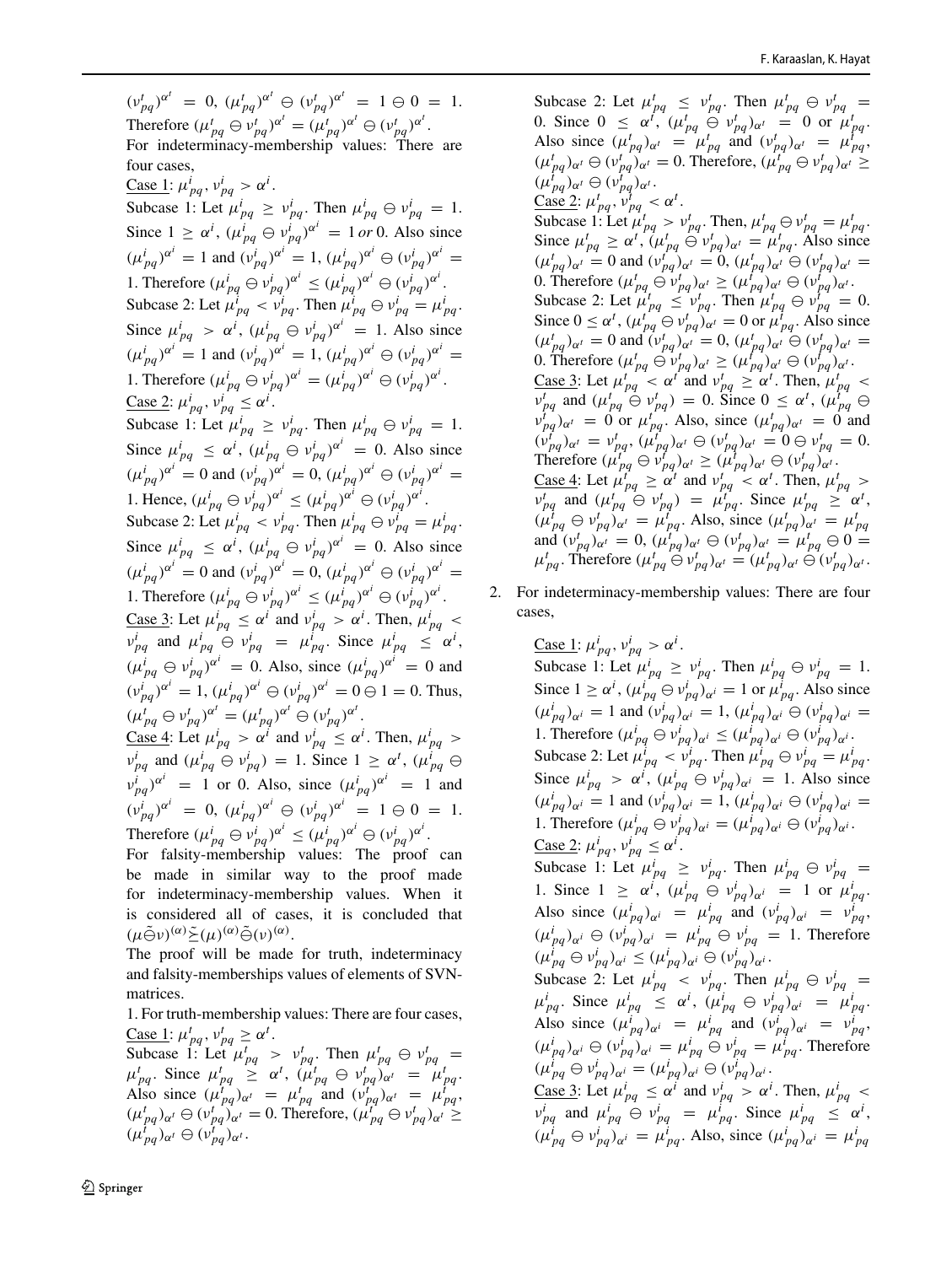and  $(v_{pq}^i)_{\alpha^i} = 1$ ,  $(\mu_{pq}^i)_{\alpha^i} \ominus (v_{pq}^i)_{\alpha^i} = \mu_{pq}^i \ominus 1 = 1$  or  $\mu_{pq}^i$ . Therefore  $(\mu_{pq}^t \ominus \nu_{pq}^t)_{\alpha^t} \leq (\mu_{pq}^t)_{\alpha^t} \ominus (\nu_{pq}^t)_{\alpha^t}$ .  $\frac{\text{Case 4: Let } \mu_{pq}^i > \alpha^i \text{ and } \nu_{pq}^i \leq \alpha^i. \text{ Then, } \mu_{pq}^i > 0}$  $v_{pq}^i$  and  $(\mu_{pq}^i \oplus v_{pq}^i) = 1$ . Since  $1 \ge \alpha^t$ ,  $(\mu_{pq}^i \oplus v_{pq}^i)$  $v_{pq}^i$  *ai* = 1 or  $\mu_{pq}^i$ . Also, since  $(\mu_{pq}^i)_{\alpha^i} = 1$  and  $(v_{pq}^i)_{\alpha^i} = v_{pq}^i$ ,  $(\mu_{pq}^i)_{\alpha^i} \oplus (v_{pq}^i)_{\alpha^i} = 1 \oplus v_{pq}^i = 1$ . Therefore  $(\mu_{pq}^i \ominus \nu_{pq}^i)_{\alpha^i} = (\mu_{pq}^i)_{\alpha^i} \ominus (\nu_{pq}^i)_{\alpha^i}$ .

3. For falsity-membership values: The proof can be made in similar way to the proof made for indeterminacy-membership values.

When it is considered all of cases, it is concluded that  $(\mu \tilde{\ominus} \nu)_{(\alpha)} \tilde{\geq} (\mu)_{(\alpha)} \tilde{\ominus} (\nu)_{(\alpha)}.$ 

### <span id="page-18-8"></span>**A.7**

1. The proof will be made for truth, indeterminacy and falsity membership values of elements of SVNmatrices:

Case 1: For truth-membership values:

Subcase 1: Let  $\mu_{pq}^t$ ,  $\nu_{pq}^t \ge \alpha^t$ . Then,  $\mu_{pq}^t \oplus \nu_{pq}^t =$ <br> $\mu_{pq}^t \nu_{pq}^t \ge \alpha^t$  or  $\mu_{pq}^t \nu_{pq}^t > \alpha^t$ . If  $\mu_{pq}^t v_{pq}^t \ge \alpha^t$ , then  $(\mu_{pq}^t \odot v_{pq}^t)^{\alpha^t} = 1$ . Since  $(\mu_{pq}^t)^{\alpha^t} = 1$  and  $(\nu_{pq}^t)^{\alpha^t} = 1$ ,  $(\mu_{pq}^t)^{\alpha^t} \odot (\nu_{pq}^t)^{\alpha^t} = 1$ 1. Thus  $(\mu_{pq}^t \odot \nu_{pq}^t)^{\alpha^t} = (\mu_{pq}^t)^{\alpha^t} \odot (\nu_{pq}^t)^{\alpha^t}.$ If  $\mu_{pq}^t v_{pq}^t < \alpha^t$ , then  $(\mu_{pq}^t \odot v_{pq}^t)^{\alpha^t} = 0$ . Since  $(\mu_{pq}^t)^{\alpha^t} = 1$  and  $(\nu_{pq}^t)^{\alpha^t} = 1$ ,  $(\mu_{pq}^t)^{\alpha^t} \odot (\nu_{pq}^t)^{\alpha^t} = 1$ 1. Hence  $(\mu_{pq}^t \odot \nu_{pq}^t)^{\alpha^t} < (\mu_{pq}^t)^{\alpha^t} \odot (\nu_{pq}^t)^{\alpha^t}$ . Subcase 2: Let  $\mu_{pq}^{t}$ ,  $v_{pq}^t$  <  $\alpha^t$ . Then,  $\mu_{pq}^t v_{pq}^t$  =  $\mu_{pq}^t \odot \nu_{pq}^t < \alpha^t$  and so  $(\mu_{pq}^t \odot \nu_{pq}^t)^{\alpha^t} = 0$ . Since  $\mu_{pq}^t = 0$ ,  $(\mu_{pq}^t)^{\alpha^t} \odot (\mu_{pq}^t)^{\alpha^t} = (\mu_{pq}^t)^{\alpha^t} (\mu_{pq}^t)^{\alpha^t} = 0$ . Therefore  $(\mu_{pq}^t \odot \nu_{pq}^t)^{\alpha^t} = (\mu_{pq}^t)^{\alpha^t} \odot (\mu_{pq}^t)^{\alpha^t}$ . Subcase 3: Let  $\mu_{pq}^t \leq \alpha^t$  and  $\nu_{pq}^{t^t} \geq \alpha^t$ . Then  $\mu_{pq}^t \odot$  $v_{pq}^t = \mu_{pq}^t v_{pq}^t \ge \alpha^t$ . Therefore  $(\mu_{pq}^t \odot v_{pq}^t)^{\alpha^t} = 0$ . Since  $(\mu_{pq}^t)^{\alpha^t} = 0$ ,  $(\mu_{pq}^t)^{\alpha^t} \odot (\nu_{pq}^t)^{\alpha^t} = 0$ . Hence,  $(\mu_{pq}^t \odot \nu_{pq}^t)^{\alpha^t} = (\mu_{pq}^t)^{\alpha^t} \odot (\nu_{pq}^t)^{\alpha^t}.$ Subcase 4: Let  $\mu_{pq}^t \geq \alpha^t$  and  $\nu_{pq}^{t-1} < \alpha^t$ . Then  $\mu_{pq}^t \odot$  $v_{pq}^t = \mu_{pq}^t v_{pq}^t < \alpha^t$ . Therefore  $(\mu_{pq}^t \odot v_{pq}^t)^{\alpha^t} = 0$ . Since  $(v_{pq}^t)^{\alpha^t} = 0$ ,  $(\mu_{pq}^t)^{\alpha^t} \odot (v_{pq}^t)^{\alpha^t} = 0$ . Thus,  $(\mu_{pq}^t \odot \nu_{pq}^t)^{\alpha^t} = (\mu_{pq}^t)^{\alpha^t} \odot (\nu_{pq}^t)^{\alpha^t}.$ Case 2: For indeterminacy-membership values: Subcase 1: Let  $\mu_{pq}^i$ ,  $\nu_{pq}^i > \alpha^i$ . Then,  $\mu_{pq}^i \odot \nu_{pq}^i =$  $\mu_{pq}^i + \nu_{pq}^i - \mu_{pq}^i + \nu_{pq}^i > \alpha^i$  and so  $(\mu_{pq}^i \odot \nu_{pq}^i)^{\alpha^i}$ = 1. Since  $(\mu_{pq}^i)^{\alpha^i} = 1$  and  $(\nu_{pq}^i)^{\alpha^i} = 1$ ,  $(\mu_{pq}^i)^{\alpha^i} \odot$ 

 $(v_{pq}^i)^{\alpha^i} = 1 + 1 - 1 = 1$ . Thus  $(u_{pq}^i \odot v_{pq}^i)^{\alpha^i} =$  $(\mu_{pq}^i)^{\alpha^i} \odot (\nu_{pq}^i)^{\alpha^i}.$ 

Subcase 2: Let  $\mu_{pq}^i$ ,  $\nu_{pq}^i \leq \alpha^i$ . Then, there are two cases:

1. If  $\mu_{pq}^i \oplus \nu_{pq}^i = \mu_{pq}^i + \nu_{pq}^i - \mu_{pq}^i \nu_{pq}^i \leq \alpha^i$ , then  $(\mu_{pq}^i \oplus \nu_{pq}^i)^{\alpha^i} = 0$ . Since  $(\mu_{pq}^i)^{\alpha^i} = 0$  and  $(v_{pq}^i)^{\alpha^i} = 0$ ,  $(\mu_{pq}^i)^{\alpha^i} \odot (v_{pq}^i)^{\alpha^i} = 0$ . Therefore  $(\mu_{pq}^i \odot \nu_{pq}^i)^{\alpha^i} = (\mu_{pq}^i)^{\alpha^i} \odot (\nu_{pq}^i)^{\alpha^i}.$ 2. If  $\mu_{pq}^i \odot \nu_{pq}^i = \mu_{pq}^i + \nu_{pq}^i - \mu_{pq}^i \nu_{pq}^i > \alpha^i$ , then  $(\mu_{pq}^i \odot \nu_{pq}^i)^{\alpha^i} = 1$ . Since  $(\mu_{pq}^i)^{\alpha^i} = 0$  and  $(\nu_{pq}^i)^{\alpha^i} = 0$  $(0, (\mu_{pq}^i)^{\alpha^i} \odot (\nu_{pq}^i)^{\alpha^i} = 0.$  Hence  $(\mu_{pq}^i \odot \nu_{pq}^i)^{\alpha^i} > 0$  $(\mu_{pq}^i)^{\alpha^i} \odot (\nu_{pq}^i)^{\alpha^i}.$ Subcase 3: Let  $\mu_{pq}^i \leq \alpha^i$  and  $\nu_{pq}^i > \alpha^i$ . Then  $\mu_{pq}^{i} \odot \nu_{pq}^{i} = \mu_{pq}^{i} + \nu_{pq}^{i} - \mu_{pq}^{i} \nu_{pq}^{i} > \alpha^{i}$  and so  $(\mu_{pq}^i \odot \nu_{pq}^i)^{\alpha^i} = 1$ . Since  $(\mu_{pq}^i)^{\alpha^i} = 0$  and  $(\nu_{pq}^i)^{\alpha^i} = 0$ 1,  $(\mu_{pq}^i)^{\alpha^i} \odot (\nu_{pq}^i)^{\alpha^i} = 0 + 1 - 0 = 1$ . Thus,  $(\mu_{pq}^i \odot \nu_{pq}^i)^{\alpha^i} = (\mu_{pq}^i)^{\alpha^i} \odot (\nu_{pq}^i)^{\alpha^i}.$ Subcase 4: Let  $\mu_{pq}^i > \alpha^i$  and  $\nu_{pq}^i \leq \alpha^i$ . Then  $\mu_{pq}^i \odot \nu_{pq}^i = \mu_{pq}^i + \nu_{pq}^i - \mu_{pq}^i \nu_{pq}^i > \alpha^i$  and so  $(\mu_{pq}^i \odot \nu_{pq}^i)^{\alpha^i} = 1$ . Since  $(\mu_{pq}^i)^{\alpha^i} = 1$  and  $(v_{pq}^i)^{\alpha^i} = 0$ ,  $(\mu_{pq}^i)^{\alpha^i} \odot (v_{pq}^i)^{\alpha^i} = 1 + 0 - 0$ . Thus,  $(\mu_{pq}^i \odot \nu_{pq}^i)^{\alpha^i} = (\mu_{pq}^i)^{\alpha^i} \odot (\nu_{pq}^i)^{\alpha^i}.$ Case 3: For falsity-membership values: The proof can be made by similar way to proof of case 2.

When it is considered all of the cases, it is concluded that  $(\mu \tilde{\odot} \nu)^{(\alpha)} \tilde{\preceq} \mu^{(\alpha)} \tilde{\odot} \nu^{(\alpha)}$ .

2. The proof can be made by similar way to proof of statement 1.

# **References**

- <span id="page-18-4"></span>1. Arockiarani I, Sumathi IR (2014) A fuzzy neutrosophic soft matrix approach in decision making. JGRMA 2(2):14–23
- <span id="page-18-7"></span>2. Biswas P, Pramanik S, Giri BC (2016) TOPSIS Method for multiattribute group decision-making under single-valued neutrosophic environment. Neural Comput Applic 27(3):727–737
- <span id="page-18-10"></span>3. Bhattacharyya S, Roy BK, Majumdar P (2018) On distances and similarity measures between two interval neutrosophic sets. J Theory 20:27–47
- <span id="page-18-0"></span>4. Çağman N, Enginoğlu S (2010) Soft matrix theory and its decision making. Comput Math Appl 59(10):3308–3314
- <span id="page-18-1"></span>Cağman N, Enginoğlu S (2012) Fuzzy soft matrix theory and its applications in decision making. Iran J Fuzzy Syst 9(1):109–119
- <span id="page-18-5"></span>6. Deli I, Broumi S (2015) Neutrosophic soft matrices and NSMdecision making. J Intell Fuzzy Syst 28(5):2233–2241
- <span id="page-18-9"></span>7. Broumi S, Smarandache F (2013) Several similarity measures of neutrosophic sets. Neutrosophic Sets Syst 1:54–62
- <span id="page-18-3"></span>8. Dhar M, Broumi S, Smarandache F (2014) A note on square neutrosophic fuzzy matrices. Neutrosophic Sets Syst 3:37–41
- <span id="page-18-2"></span>9. Dhar M (2016) Study of some properties of intuitionistic fuzzy soft matrix. IJ Inf Eng Electron Bus 2:37–45
- <span id="page-18-6"></span>10. Ji P, Wang J, Zhang H (2016) Frank prioritized Bonferroni mean operator with single-valued neutrosophic sets and its application in selecting third party logistics. Neural Computing and Applications. <https://doi.org/10.1007/s00521-016-2660-6>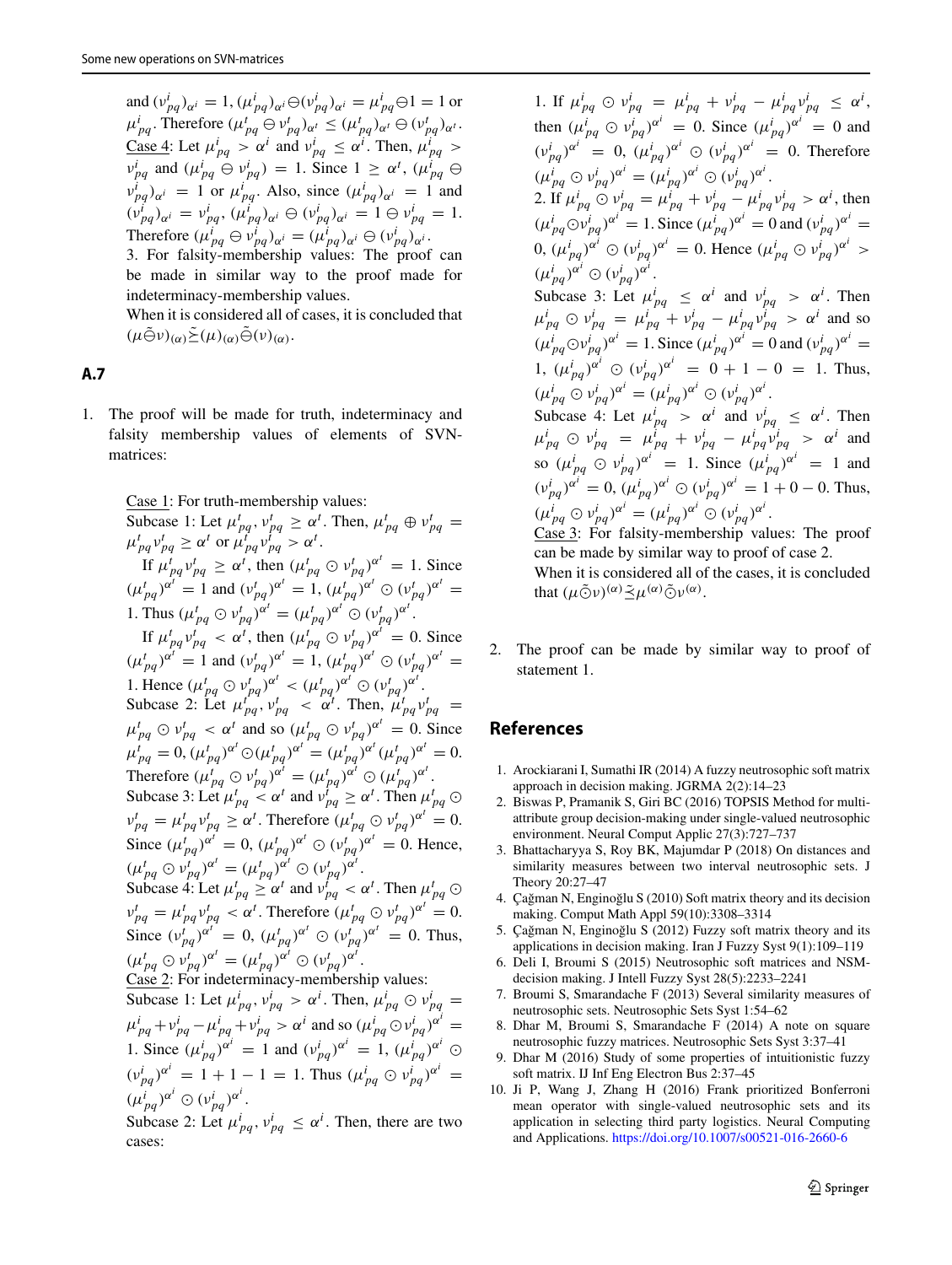- <span id="page-19-11"></span>11. Kandasamy WBV, Smarandache F (2012) Neutrosophic super matrices and quasi super matrices. ZIP PUBLISHING, book, p 200
- <span id="page-19-10"></span>12. Kandasamy WBV, Smarandache F (2004) Fuzzy relational maps and neutrosophic relational maps. HEXIS Church Rock, book, p 302
- <span id="page-19-7"></span>13. Khan SK, Pal M (2002) Some operations on intuitionistic fuzzy matrices, Presented in International Conference on Analysis and Discrete Structures. Indian Institute of Technology, Kharagpur, pp 22–24
- <span id="page-19-12"></span>14. Karaaslan F The determinant and adjoint of a single-valued neutrosophic matrix. Submitted
- <span id="page-19-32"></span>15. Karaaslan F (2017) Possibilty neutrosophic soft sets and PNSdecision making. Appl Soft Comput 54:403–414
- <span id="page-19-4"></span>16. Kim JB, Baartmans A, Sahadin NS (1989) Determinant theory for fuzzy matrices. Fuzzy Sets Syst 29:349–356
- <span id="page-19-26"></span>17. Liang R-x, Wang J, Li L Multi-criteria group decision making method based on interdependent inputs of single valued trapezoidal neutrosophic information. Neural Computing and Applications. <https://doi.org/10.1007/s00521-016-2672-2>
- <span id="page-19-18"></span>18. Liu P, Shi L (2015) The generalized hybrid weighted average operator basen on interval neutrosophic hesitant set and its application to multiple attribute decision making. Neural Comput Applic 26:457–471
- <span id="page-19-17"></span>19. Liu P, Chu Y, Li Y, Chen Y (2014) Some generalized neutrosophic number Hamacher aggregation operators and their application to group decision making. Int J Fuzzy Syst 16(2):242– 255
- <span id="page-19-19"></span>20. Liu P, Wang Y (2014) Multiple attribute decision-making method based on single-valued neutrosophic normalized weighted Bonferroni mean. Neural Comput Appl 25:2001–2010
- <span id="page-19-20"></span>21. Liu P, Teng F (2018) Multiple attribute decision making method based on normal neutrosophic generalized weighted power averaging operator. Int J Mach Learn Cybern 9(2):281–293
- <span id="page-19-9"></span>22. Mondal JI, Roy TK (2013) Intuitionistic fuzzy soft matrix theory. Math Stat 1(2):43–49
- <span id="page-19-0"></span>23. Mukherjee A, Sarkar S (2014) Several similarity measures of neutrosophic soft sets and its application in real life problems. Ann Pure Appl Math 7(1):1–6
- <span id="page-19-1"></span>24. Pal M (2001) Intuitionistic fuzzy determinant. VUJ Phys Sci 7:87–93
- <span id="page-19-8"></span>25. Pal M, Khan SK, Amiya K (2002) Shyamal Intuitionistic fuzzy matrices. Notes Intuitionistic Fuzzy Sets 8(2):51–62
- <span id="page-19-16"></span>26. Peng J-J, Wang J-Q, Zhang H-Y, Chen X-H (2014) An outranking approach for multi-criteria decision-making problems with simplified neutrosophic sets. Appl Soft Comput 25:336– 346
- <span id="page-19-3"></span>27. Peng J-J, Wang J-Q, Wang J, Zhang H-Y, Chen X-H (2016) Simplified neutrosophic sets and their applications in multi-criteria group decision-making problems. Int J Syst Sci 47(10):2342– 2358
- <span id="page-19-25"></span>28. Peng J-J, Wang J-Q, Xiaohui W (2016) An extension of the ELECTRE approach with multi-valued neutrosophic information. Neural Computing and Applications. [https://doi.org/10.1007/s00](https://doi.org/10.1007/s00521-016-2411-8) [521-016-2411-8](https://doi.org/10.1007/s00521-016-2411-8)
- <span id="page-19-5"></span>29. Ragab MZ, Emam EG (1995) The determinant and adjoint of a square fuzzy matrix. Inf Sci 84:209–220
- <span id="page-19-30"></span>30. Smarandache F (1999) A unifying field in logics. Neutrosophy, Neutrosophic probability, set and logic. American Research Press, Rehoboth
- <span id="page-19-27"></span>31. Şahin R, Liu P (2016) Maximizing deviation method for neutrosophic multiple attribute decision making with incomplete weight information. Neural Computing and Applications. [https://doi.org/](https://doi.org/10.1007/s00521-015-1995-8) [10.1007/s00521-015-1995-8](https://doi.org/10.1007/s00521-015-1995-8)
- <span id="page-19-6"></span>32. Thomson M (1977) Convergence of powers of a fuzzy matrix, vol 57. Elsevier
- <span id="page-19-23"></span>33. Tian ZP, Wang J, Wang J, Zhang HY (2017) Simplified neutrosophic linguistic multi-criteria group decision-making approach to green product development. Group Decis Negot 26(3):597–627
- <span id="page-19-22"></span>34. Tian ZP, Wang J, Zhang HY, Wang J (2016) Multi-criteria decision-making based on generalized prioritized aggregation operators under simplified neutrosophic uncertain linguistic environment. International Journal of Machine Learning and Cybernetics. <https://doi.org/10.1007/s13042-016-0552-9>
- <span id="page-19-13"></span>35. Uma R, Murugadas P, Sriram S (2016) Determinant theory of fuzzy neutrosophic soft matrices. Progress Nonlinear Dyn Chaos  $4(2):85-102$
- <span id="page-19-31"></span>36. Wang H, Smarandache F, Zhang Y, Sunderraman R (2010) Single valued neutrosophic sets. Multisapace Multistructure 4:410–413
- <span id="page-19-24"></span>37. Wu XH, Wang J, Peng JJ, Chen XH (2016) Cross-entropy and prioritized aggregation operator with simplified neutrosophic sets and their application in multi-criteria decision-making problems. Int J Fuzzy Syst 18(6):1104–1116
- <span id="page-19-28"></span>38. Yang L, Li B (2016) A multi-criteria decision-making method using power aggregation operators for single-valued neutrosophic sets. Int J Database Theory Appl 9(2):23–32
- <span id="page-19-14"></span>39. Ye J (2013) Multicriteria decision-making method using the correlation coefficient under single-valued neutrosophic environment. Int J Gen Syst 42(4):386–394
- <span id="page-19-15"></span>40. Ye J (2014) Single valued neutrosophic cross-entropy for multicriteria decision making problems. Appl Math Model 38:1170–1175
- <span id="page-19-2"></span>41. Ye J (2014) A multicriteria decision-making method using aggregation operators for simplified neutrosophic sets. J Intell fuzzy Syst 26(5):2459–2466
- <span id="page-19-33"></span>42. Ye J (2014) Vector similarity measures of simplified neutrosophic sets and their application in multicriteria decision making. Int J Fuzzy Syst 16(2):204–211
- <span id="page-19-34"></span>43. Ye J (2015) Improved cosine similarity measures of simplified neutrosophic sets for medical diagnoses. Artif Intell Med 63(3):171–179
- <span id="page-19-36"></span>44. Ye J, Fu J (2016) Multi-period medical diagnosis method using a single valued neutrosophic similarity measure based on tangent function. Comput Method Programs Biomed 123:142–149
- <span id="page-19-35"></span>45. Ye J (2017) Single-valued neutrosophic similarity measures based on cotangent function and their application in the fault diagnosis of steam turbine. Soft Comput 21(3):815-825.ye-16
- <span id="page-19-21"></span>46. Zhang Z, Wu C (2014) A novel method for single-valued neutrosophic multi-criteria decision making with incomplete weight information. Neutrosophic Sets Syst 4:35–49
- <span id="page-19-29"></span>47. Zhan J, Khan M, Gulistan M, Ali A (2017) Applications of neutrosophic cubic sets in multi-criteria decision making. Appl Neutrosophic Cubic Sets Multi-Criteria Decisi Making 7(5):377– 394